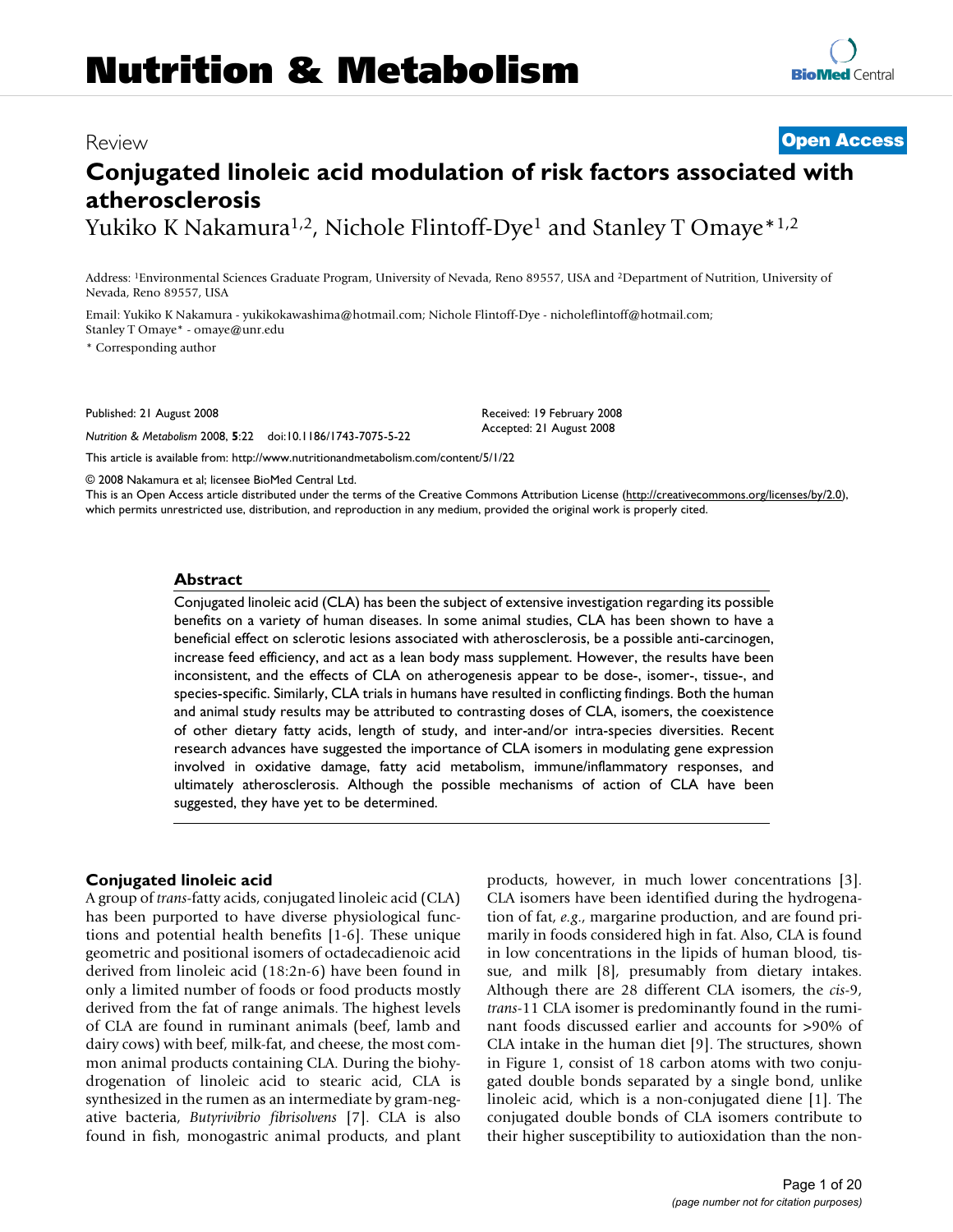



Figure 1 **Chemical structures of linoleic acid and isomers of conjugated acid (CLA).**

conjugated bonds of linoleic acid [10]. Differences in chain length, degree of unsaturation, and position and stereoisomeric configuration of the double bonds affect fatty acid oxidation or lipid peroxidation. Usually, longchain fatty acids are oxidized more slowly and unsaturated fatty acids are oxidized more rapidly than are saturated fatty acids. Lauric acid is highly oxidized, but PUFAs and monounsaturated fatty acids are fairly well oxidized [11]. Oxidation of the long-chain, saturated fatty acids decreases with increasing carbon number.

Many research groups have looked at the possibility of CLA isomers as anti-carcinogens. Most anti-carcinogens are plant products (phytochemical), therefore, CLA isomers are unusual find because it occurs in the highest concentration in animal products (zoochemical) with only trace amounts found in plant lipids. The possibility of CLA isomers working as a feed efficiency supplement and a lean body mass supplement has also been examined, along with its role in cancer prevention and stimulation of the immune system.

With regard to potential health benefits, considerable attention has been given to anti-carcinogenic effects of CLA isomers; however, less attentions has been devoted toward its usefulness in preventing and reversing atherosclerosis and related diseases. The majority of research studies have been done using experimental animals and *in vitro*, with only recent investigations showing the effects of CLA isomers on humans. The purpose of this review is to assess and summarize current literature and knowledge on the possible health benefits of CLA isomers, particularly with respect to atherosclerosis as a chronic inflammatory disease.

## **Pathology/etiology of atherosclerosis**

Cardiovascular disease (CVD) is a major cause of death in developed countries, and most cardiovascular events are secondary to atherosclerosis [12]. CVD causes high medical costs and losses of productivity. The high incidence of CVD mortality and morbidity and the economic toll of CVD emphasize the need for prevention and management of CVD associated risk factors. Although the risks for CVD are multifactorial, the three most important modifiable risk factors for atherosclerosis are: 1) smoking, 2) inactive lifestyle, and 3) elevated blood cholesterol levels from dietary sources. Of particular concern for the elevated blood cholesterol is increased low-density lipoprotein (LDL). Results of extensive epidemiological and clinical research support the direct association between elevated blood cholesterol and CVD risk.

Atherosclerosis is a condition characterized by degeneration and hardening of the walls of the arteries and sometimes the valves of the heart. There is accumulation of lipids and other materials in the arteries which contributes to hypertension and vice versa. Figure 2 schematically illustrates the major points of oxidized LDL in the process of plaque formation. The process of atherosclerosis begins with buildup of soft fatty streaks along the inner arterial walls often at branch points. With age, fatty streaks steadily grow and become hardened with minerals, leading to plaque. Consequently, plaque stiffens and narrows the artery lumen. By middle age, most people have well-recognized plaque formation [13]. Blood platelets respond to plaque as if it was a blood vessel injury produce clots which unlike the normal blood clotting events, do not readily dissolve and instead stick to the plaque, grow and restrict blood flow, *i.e*., thrombosis. Platelet activity is under the control of eicosanoids synthesized from 20-carbon omega-6 and omega-3 fatty acids, such as prostaglandins and thromboxanes. Complication may occur when blood clots break free from the walls of arteries and make their way to a smaller artery, and shut off the blood supply to tissue; this produces an embolism.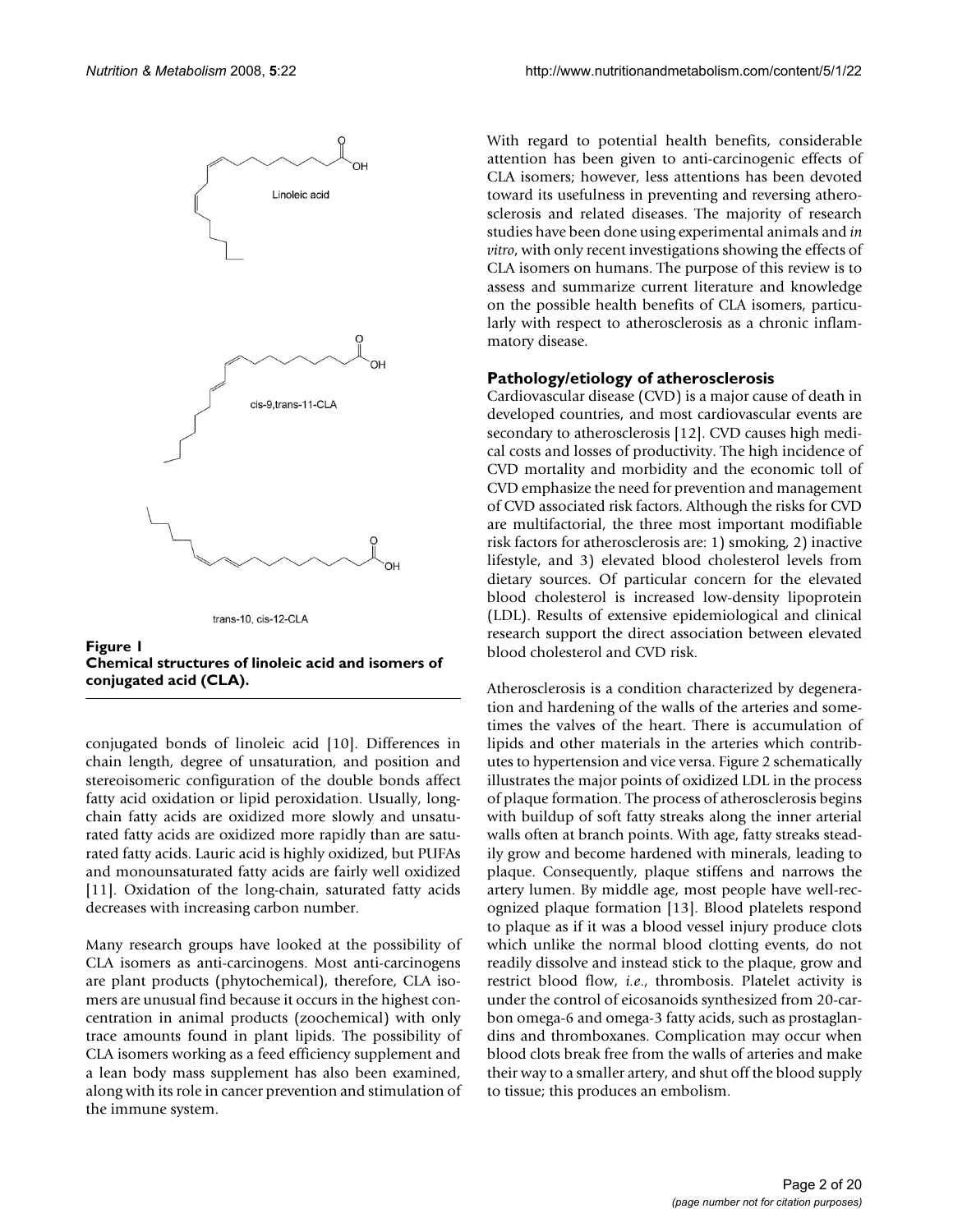



LDL oxidation is thought to be the first step of atherogenesis, followed by foam cell, fatty streak, and plaque formation. It has been hypothesized that LDL can be transported through endothelial tight junctions and/or endothelial transcytosis from the lumen into the intima [14], in which blood antioxidants are unlikely to be available, and undergo atherogenic oxidative changes. Modified LDL is then taken up by macrophages through multiple pathways. Minimally oxidized LDL (MM-LDL) is recognized by CD14 and toll-like receptor-4 (TLR4) [15], while oxidized LDL binds to scavenger receptors (*e.g*., CD36, CD68, SR-A1, SR-B1). Aggregated forms of either MM-LDL or native LDL are endocytosed by activated macrophages [16].

Both oxidized LDL and activated macrophages by oxidized LDL uptake affect gene expression in neighboring endothelial cells (ECs), contributing to further atherogenic/inflammatory processes. Studies have documented that the oxidized LDL affect the pattern of gene expression in ECs, leading to up-regulated expression of target molecules. The oxidized LDL-induced molecules in ECs include monocyte chemoattractant proteins (MCPs), macrophage colony stimulating factors (M-CSFs), and cell adhesion molecules (CAMs) [17,18]. MCPs and M-CSFs are induced by MM-LDL, and are released from ECs. MCPs recruit monocytes to the ECs. M-CSFs promote the differentiation and proliferation of monocytes to macrophages (Figure 2). CAMs, cell surface proteins, are involved in binding with other cells or the extracellular matrix. These molecules contribute to foam cell formation by the recruitment of circulatory monocytes into vascular walls

and by the stimulation of monocyte differentiation to macrophages.

The differences in genetic susceptibility to atherosclerosis were investigated using animal and human models [19- 22]. ECs from the atherosclerotic prone strain of C57BL/ 6J mice exhibited dramatic induction of MCP-1 and M-CSF in response to MM-LDL, while ECs from the atherosclerotic resistant strain of C3H/HeJ mice showed little or no induction of MCP-1 or M-CSF. Shi *et al*. [19] provide the evidence that genetic factors influencing the endothelial response to oxidized LDL contribute to the genetic component in atherosclerosis. Levula *et al*.'s [20] microarray study reveals the groups of target genes whose expressions are altered by oxidized LDL in human macrophages. The target genes are involved in 1) lipid metabolism, 2) inflammation, growth, and hemostasis, 3) metalloproteinases and tissue inhibitors of matrix metalloproteinases, 4) enzymes, 5) structural and binding proteins, and 6) annexins. The genes involved in inflammation include M-CSF1, MCP1, and ICAM1, all of which are induced in the macrophages by oxidized LDL, and correspond to the results of previous Shi *et al*.'s EC studies.

Induced expression of CD68 and SR in human macrophages by oxidized LDL was also observed in Levula *et al*.'s microarray study. In addition, activated macrophages secrete inflammatory cytokines, such as TNF- $\alpha$ , that contribute to the induction of the expression of MCP-1, M-CSF, ICAM1, and VCAM1 in human aortic endothelial cells (HAECs) [21] and the expression of ICAM1 and VCAM1 in human neonatal dermal lymphatic endothelial cells (HNDLECs) [22] and the development of atheroscle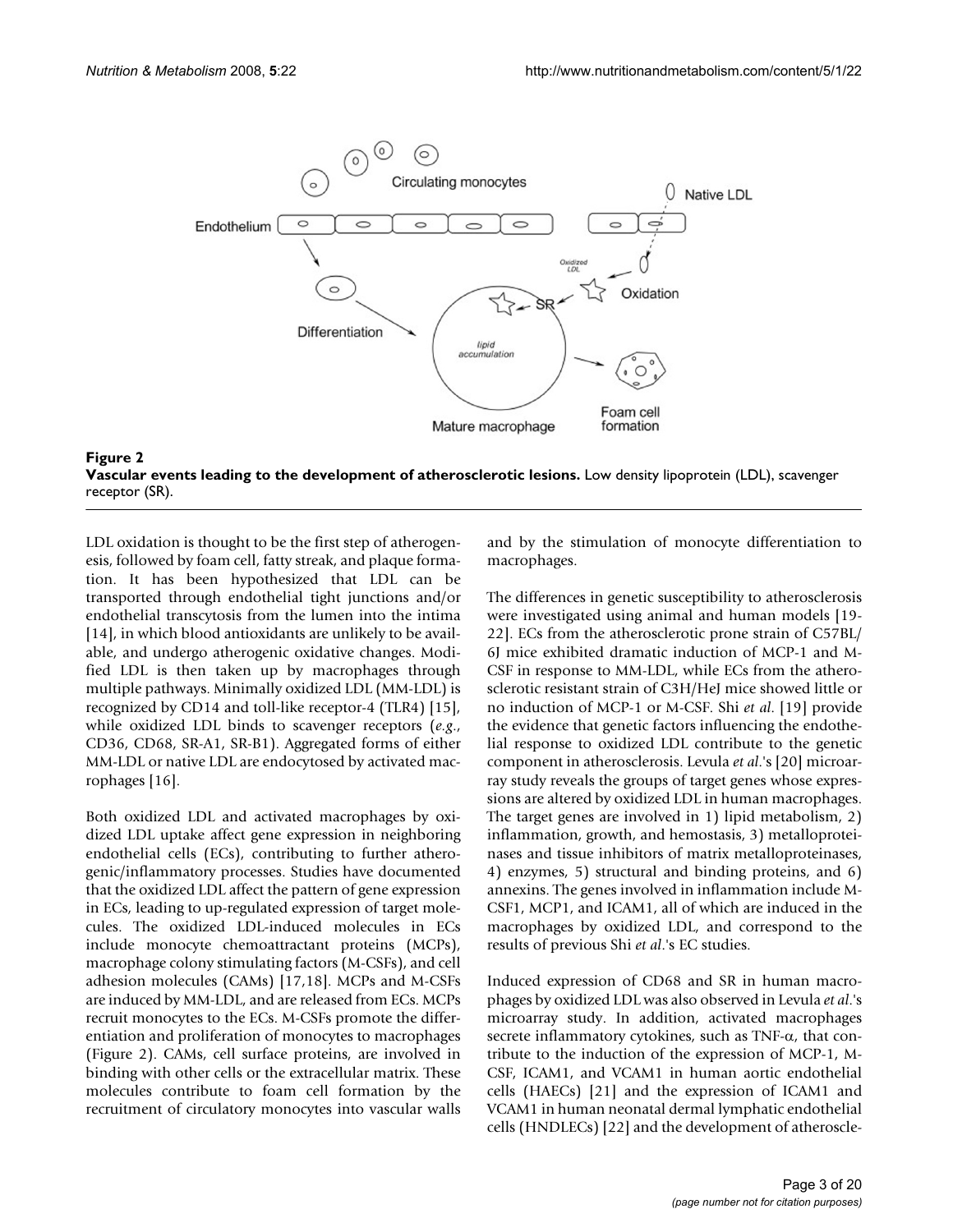rosis. Thus, the pro-inflammatory gene expression in ECs is mediated by either oxidized LDL or pro-inflammatory cytokines released from activated macrophages, resulting in augmented atherogenic/inflammatory events by recruiting circulatory monocytes.

Moreover, oxidized LDL may modulate the apoptosis of vascular cells. Reeve *et al*'s [23] microarray study demonstrated that 221 genes were differentially regulated by oxidized LDL in coronary artery smooth muscle cells (CASMC). Of particular interest are apoptotic genes, FasL, Bax, and p53, induced by oxidized LDL in CASMC. Oxidized LDL induces apoptosis of ECs via the mitogen-activated protein kinase (MAPK) pathway [24]. Studies using EC and smooth muscle cell cultures demonstrated that multiple apoptotic signaling pathways were affected by ROS [25].

# **Roles of ROS in atherogenesis**

Reactive oxygen species (ROS) are implicated in atherogenesis. Risk factors for atherosclerosis are associated with an increased arterial wall flux of ROS that not only may oxidize biomolecules, but also directly produce phenotypic changes in vascular cells, including the induction of adhesion molecules and smooth muscle proliferation [26].

## *Sources of ROS*

Sources of ROS involved in atherogenesis include NADPH oxidases, nitric oxide synthases (NOS), lipoxygenases (LO), cyclooxygenases (COX), and the mitochondrial respiratory chain [27]. Native LDL is modified by ROS generated by these enzymes in vascular tissues. NADPH oxidase is composed of a number of different subunits. There are seven homologues of the gp91phox (Nox-2) subunit. Nox-4 is predominantly expressed in ECs, though the expressions of Nox-1 and Nox-2 are also detected [28]. During the respiratory burst in phagocytes, NADPH oxidase converts oxygen molecules to superoxide, which is a microbicidal oxygen metabolite. Then, superoxide is converted by superoxide dismutase (SOD) to hydrogen peroxide, which also kills microorganisms. ROS are also produced in ECs by endothelial NADPH oxidase [26,27]. Phagocytic NADPH oxidase and endothelial NADPH oxidase is one of the major ROS sources in the vasculature [27]. Monocyte differentiation to macrophage is associated with the production and the release of ROS possibly through the induction of NADPH oxidase, resulting in further LDL oxidation [29,30]. NADPH oxidase generates superoxide on the extracellular side of the plasma membrane, and the enzyme can trigger intracellular signaling by superoxide transport via chloride channel-3 [31]. Stepp *et al*. [32] reported that native LDL and MM-LDL differentially increase vascular endothelial superoxide generation in canine carotid arteries, leading to vascular dysfunction and atherogenesis. Native LDL increases superoxide by an endothelial nitric oxide synthase (eNOS)-dependent mechanism whereas MM-LDL induces greater superoxide by the mechanisms dependent on eNOS, xanthine oxidase, and NADPH oxidase. Superoxide production by vascular tissues and its interaction with nitric oxide (NO) play important roles in vascular pathophysiology. Superoxide reacts rapidly with NO, reducing NO bioavailability and producing the oxidative peroxynitrite radical [33]. Endothelial activation via LOX-1 produces additional ROS, generating a positive feedback loop for further LDL oxidation [34]. ROS generated in a NADPH oxidase-dependent pathway mediate TNF-αinduced MCP-1 expression in ECs, and the induction of MCP-1 expression is suppressed by the antioxidant enzymes, SOD and catalase [35]. Since phagocytic NADPH oxidase is the first line of the host defense system, selective suppression of vascular NADPH oxidase in local inflammatory lesions might be one of the therapeutic strategies [36].

Cyclooxygenases (COX-1 or COX-2) and lipoxygenases (5-, 12-, or 15-LO) also contribute to ROS generation during arachidonic acid (AA) metabolism shown in Figure 3[27,37]. The initial products in AA metabolism are highly reactive peroxides. Overexpression or induction of COX-2 increases ROS in certain cell types [38,39] and the effects of overexpression of COX-2 are cell-/tissue-specific [40]. Constitutive COX-1 and inducible COX-2 catalyze the conversion of free PUFAs to prostanoids (prostaglandins and thromboxanes), while LO generates the leukotrienes. Prostanoids and leukotrienes comprise a large and complex family of biologically active lipids derived from PUFAs by insertion of molecular oxygen. Collectively, these compounds are termed eicosanoids. Both prostanoids and leukotrienes play important roles in inflammation. Non-esterified PUFA released from the sn-2 position (middle carbon of glycerol) of the membrane phospholipids by the action of specific phospholipases are substrates for COX, LO, or cytochrome P450 monooxygenases (CYP) [41,42]. The metabolism of AA has two main pathways: the cyclic pathway leading to prostanoid formation and the linear pathway resulting in leukotriene formation. Two molecules of oxygen are added in the first step for the generation of prostaglandin G (PGG). The second step, via the peroxidase activity of COX, converts PGG2 into PGH2, the precursor for either thromboxanes or other prostaglandins. The peroxidase step is inhibited by aspirin or ibuprofen. LO is also a major source of extracellular superoxide release in a certain cell type during AA metabolism [37]. The LO pathway is responsible for the formation of leukotrienes and hydroxyeicosatetraenoic acids (HETEs). LO isoforms act upon arachidonic acid to form 5-, 8-,12-, or 15-hydroperoxy eicosatetraenoic acids (HPETEs), which are unstable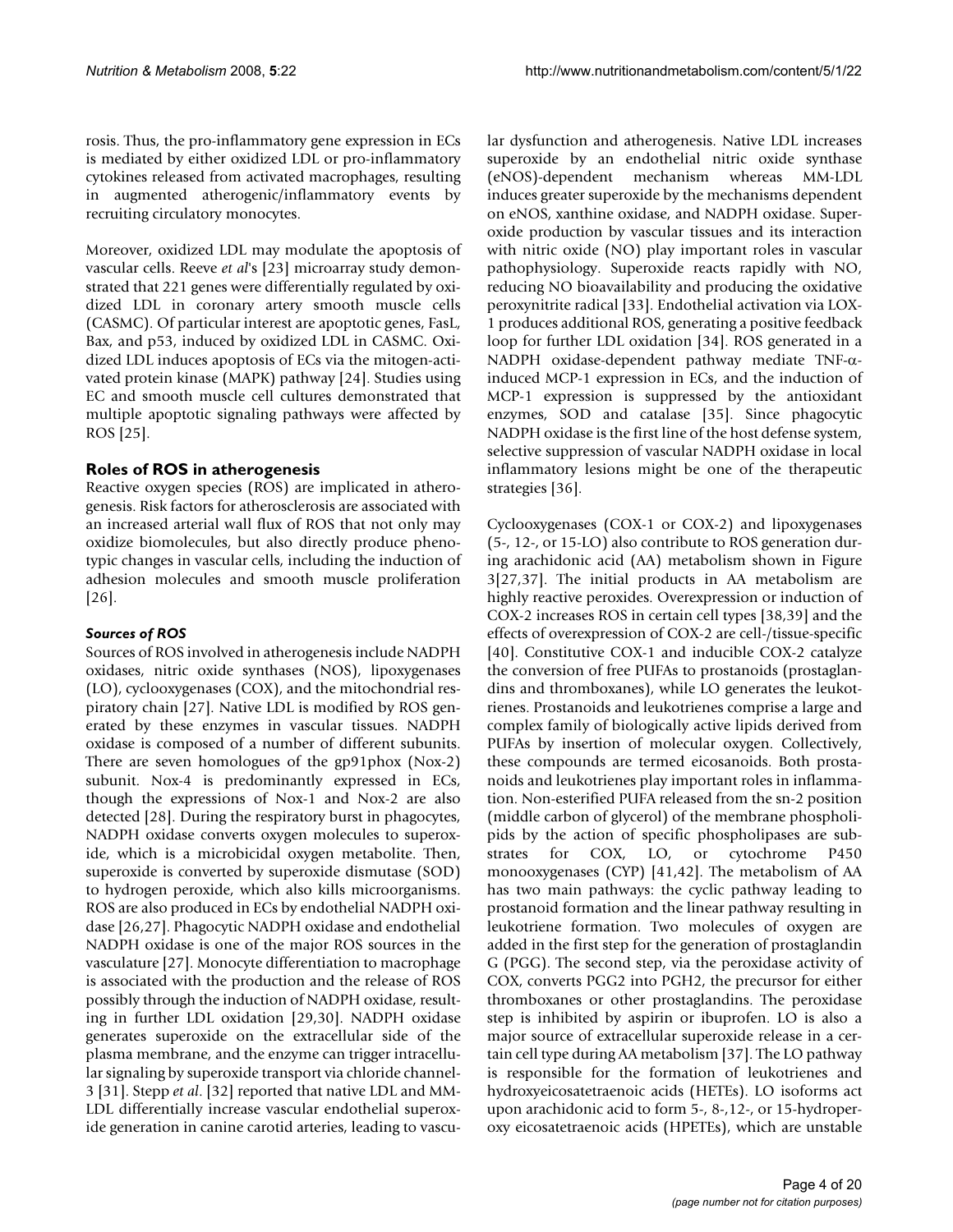



and can be reduced to the hydroxyl derivatives (HETE) *in vivo*. The range of HPETEs with biological activity is known as the leukotrienes. Both COX and LO products diffuse from cells and act locally at nanomolar levels on cell surface receptors linked to G-proteins. Activation of G-protein-associated receptors leads to changes in intracellular cAMP or calcium, which serve as second messengers that activate signaling mechanisms influencing various cellular functions. The COX products are modulators of thromboregulatory and chemotaxic responses, and inflammation. The LO products are involved in vascular permeability, vasoconstriction, and bronchoconstriction. The third route for eicosanoid production is via the CYP,

in particular CYP4 family [43], including epoxy derivatives of 20:4 ω-6 that can modulate calcium signaling, channel activity, transporter function, and mitosis. This mechanism seems to be more consequential in cells when COX and LO activities are minimal.

This body of research has verified that multiple enzymes are involved in ROS generation that leads to atherogenesis. Hence, it is speculated that suppressing ROS generation may be a therapeutic target for preventing and alleviating atherosclerosis.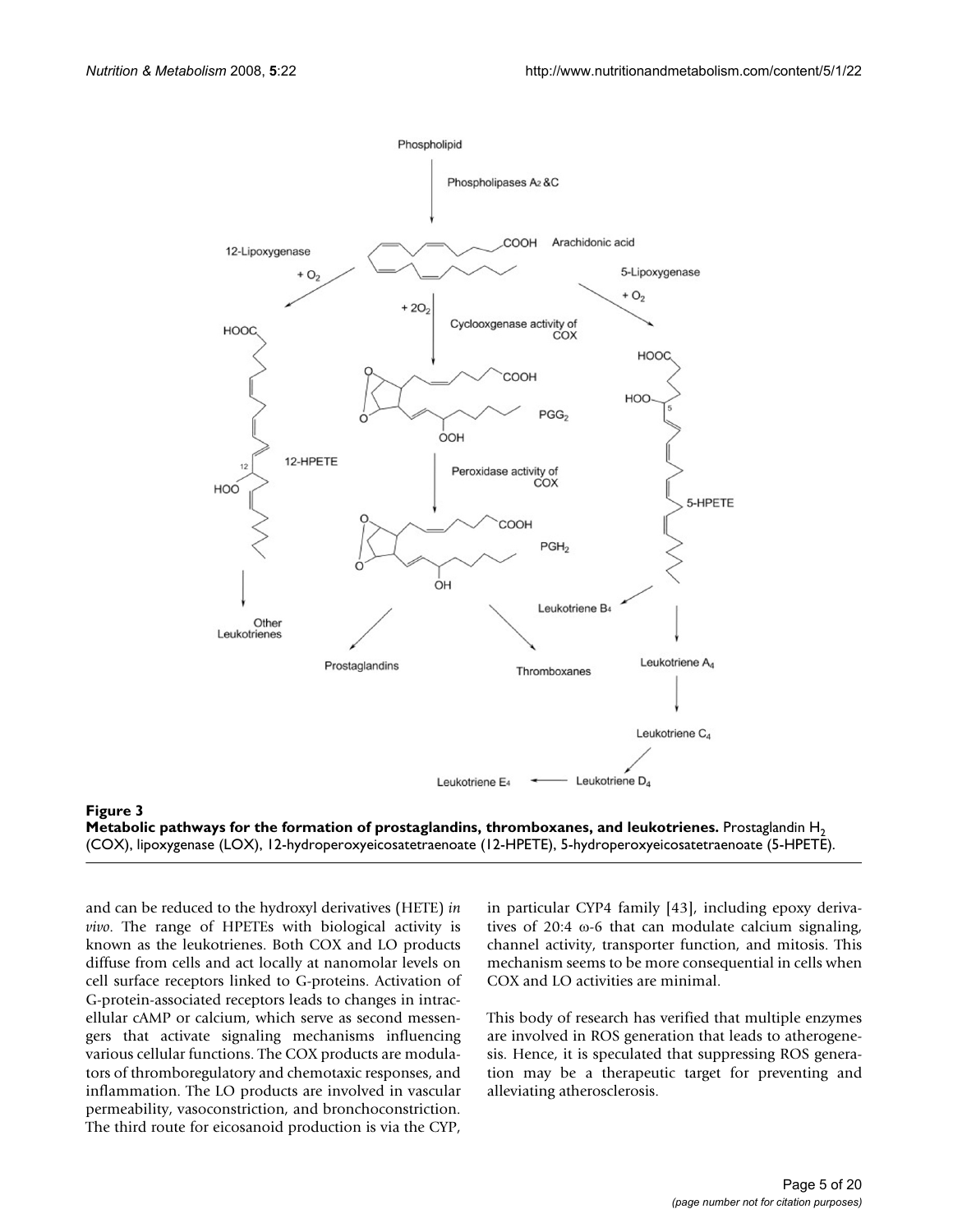## *Oxidation of biomolecules*

ROS play a role in LDL oxidation. LDLs are rich in polyunsaturated fatty acids (PUFAs), which are susceptible to oxidation [12]. Lipid peroxidation can commence by ROS and other mechanisms that result in abstraction of an electron from a PUFA [44]. The sequential carbon-centered radical undergoes rearrangement, and in the presence of oxygen, will add oxygen to form a peroxyl radical (ROO•). Propagation of the free radical reaction can occur by reaction of the peroxyl radical with another PUFA, generating the corresponding fatty acid hydroperoxide (ROOH) and another carbon-centered radical. Other factors, such as Fe+2, and other oxidants can result in an amplification of the free radical process. Vitamin E is a nonenzymatic chain-breaking scavenger of lipid radicals generated in cell membranes; it protects against further lipid peroxidation. Vitamin C is an important antioxidant against lipid peroxidation because it has a high reactivity with the oxygen-centered radical. Oxygencentered radicals have sufficient polarity to be accessible to the aqueous soluble vitamin C. Also, when vitamin E reacts with a radical, vitamin E is converted to its radical form which can be recycled to reduced vitamin E by reacting with vitamin C. Other reducing compounds such as glutathione and NADPH act in concert with vitamins E and C in an antioxidant cascade.

LDL oxidation also results in changes in apolipoprotein B epitope. The oxidized apolipoprotein portion of LDL is subsequently recognized and internalized by SR-A, whereas the oxidized lipid moiety of LDL is bound to CD36 on macrophages [45].

## **Inflammation and fatty acids/other protective compounds** *Fatty acids*

The relationship between fatty acids and atherosclerosis and other inflammatory diseases has been suggested by epidemiological, clinical, and in-/ex-vivo studies. Increased intake of saturated fatty acids is positively associated with development of atherosclerosis and inflammation. In contrast, omega-3 (ω-3) fatty acids, such as eicosapentaenoic acid (EPA, C20:5) and docosahexaenoic acid (DHA, C22:6), have shown protective effects against CVD. EPA and DHA are major components of dietary fish and fish oils. Like EPA and DHA, CLA isomers, exhibit protective effects against atherogenesis [46,47] and inflammatory bowel disease (IBD) [5,48,49] and antioxidant effects [50] in *in-/ex-vivo* studies; however, clinical studies have been inconclusive.

Most of the fatty acids synthesized or ingested have one of two fates: incorporation into triglycerides for the storage of metabolic energy or incorporation into the phospholipid components of membranes. The selection between

the alternative fates depends on the need (*i.e*. growth and starvation) [42]. Fatty acids may differentially affect inflammatory processes and ultimately the etiology of atherosclerosis in three ways as:

1) the components of membrane; fatty acids may serve as precursors of pro- or anti- inflammatory eicosanoids;

2) the components of LDL; fatty acids may differentially modulate recognition of macrophage receptors and subsequent inflammatory processes and atherogenesis; and

3) the regulators of gene expression; fatty acids may differentially regulate inflammatory gene expression, serving as ligands for transcription factors (*e.g*. PPARs).

Almost all mammalian cells, except red blood cells, produce eicosanoids, which play a role in inflammation. Arachidonic acid (AA, C22:4) is the most important precursor of eicosanoid, and AA is synthesized from linoleic acid (LA, C18:2, ω-6) by enlongation and desaturation. In response to hormonal or other stimuli, phospholipase A2, present in most types of mammalian cells, attacks membrane phospholipids, releasing AA from the middle carbon of glycerol. Enzymes of the smooth endoplasmic reticulum then convert AA into eicosanoids, potent biological signaling molecules [42].

LA (18:2,  $\omega$ -6) and  $\alpha$ -linolenic acid (ALA, 18:3,  $\omega$ -3) serve as the precursors for longer-chain ω-6 (*e.g*., arachidonic acid: AA) and ω-3 fatty acids (*e.g*., EPA, DHA), respectively. Neither ω-3 nor ω-6 fatty acids can be synthesized in mammals due to the lack of certain types of desaturases. ω-3 Fatty acids cannot be generated from ω-6 fatty acids in mammals. Hence, the source of these PUFAs is limited to dietary intake [51]. Dietary EPA, DHA, and CLA can partially replace AA derived from LA in the cell membrane [52,53]. Usually the plentiful LA may exclude these fatty acids from incorporation into membrane phospholipids [54] and/or LDL. However, EPA, DHA and CLA may influence eicosanoid production from AA and subsequent immune and inflammatory processes. For example EPA and DHA decrease the synthesis of pro-inflammatory eicosanoids, such as leukotriene-4 and prostaglandin-2 by replacing AA in phospholipid bilayers and by inhibiting cycloxygenase activity [55-57]. As components of LDL and/or membrane, these fatty acids may affect the inflammatory gene expression by altering signaling pathways. The unusual conformation structures (kinks) in unsaturated fatty acids interfere with the membrane motion [42] and possibly signal transduction. In addition, EPA and DHA reduce the expression of adhesion molecules induced by oxidized LDL in endothelial cells [58-60]. ω-3 PUFAs suppress inflammatory gene expression by inhibiting TLR4 signaling pathway, whereas saturated fatty acids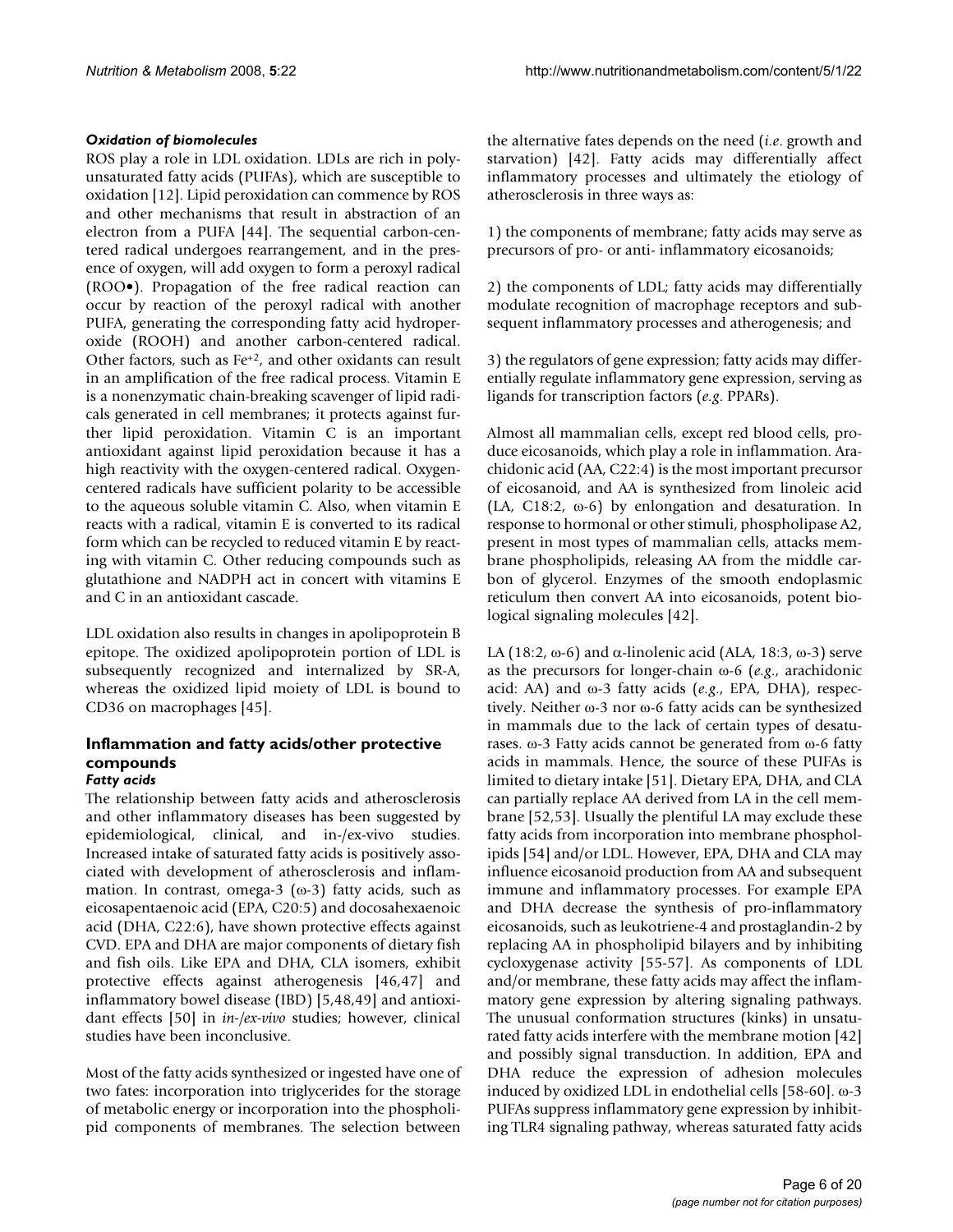exhibit the opposite effect [61], Thus, subsequently decreasing risk for CVDs.

## *Phytochemicals/dietary antioxidants*

Several epidemiological studies have reported an inverse relationship between intake of vegetables and fruits (in particular those rich in antioxidant vitamins including vitamins C and E and β-carotene), and risk for CVD [62- 65]. The protective effects of these antioxidant vitamins on atherosclerosis have been intensively investigated in animal and human studies. According to the oxidative modification hypothesis, oxidized LDL is immunogenic and atherogenic and LDL oxidation triggers atherosclerotic processes. Therefore, the protection of LDL from oxidation may be crucial to the prevention of atherosclerosis; the antioxidant components of LDL may prevent LDL oxidation.

Vitamin E is the generic term for all tocopherol and tocotrienol derivatives that exhibit the biological activity of  $\alpha$ tocopherol. There are eight naturally occurring isoforms synthesized in plants. α-Tocopherol is the most biologically and chemically active form of vitamin E. The hydroxyl groups at the C-6 position of tocopherols enable them to scavenge free radicals and superoxide. Although γ-tocopherol is predominant in the American diet, its plasma levels are only 10% of plasma α-tocopehrol levels (about 25  $\mu$ mol/L  $\alpha$ -tocopherol) [66].

α-Tocopherol is the major antioxidant in LDL and one LDL particle contains approximately six molecules of  $\alpha$ tocopherol. α-Tocopherol in LDL plays a role in preventing LDL oxidation. Vitamin E depletion in LDL may trigger LDL oxidation; and the addition of micromolar concentrations of vitamin E inhibits LDL oxidation. All other antioxidants, such as γ-tocopherol, carotinoids, and ubiquinol-10, are present in much smaller amounts than α-tocopherol. In contrast to α-tocopherol, carotenoids play only a minor or no role in LDL protection [67]. However, many clinical studies have failed to demonstrate the protective effects of vitamin E. One explanation may be that vitamin E exhibits prooxidant activity in the absence of co-antioxidant compounds capable of reducing the tocopherol radical [68,69]. A similar situation may occur with other antioxidants, such as β-carotene [70-72]. Depending on the concentrations, environmental conditions and presence of oxygen or other oxidants, compounds with antioxidant properties may exhibit prooxidant or other non-antioxidant properties.

Polyphenolic compounds, such as resveratrol and catechins, are derived from plants, and the compounds have shown anti-atherogenic and anti-inflammatory effects. The beneficial effects of the compounds are attributed to their abilities to function as antioxidants by: 1) inhibition

of prooxidant enzymes, such as lipoxygenases, cyclooxygenases, and xanthine oxidase, possibly through suppressing the activation of redox-sensitive transcription factors, NF-κB and activator protein-1 (AP-1), and 2) induction of antioxidant enzymes such as glutathione S-transferase, glutathione peroxidase (Gpx), superoxide dismutase (SOD), and catalase [73,74].

## *Endogenous/enzymatic antioxidants*

Antioxidant enzymes are involved in the maintenance of intracellular and extracellular reducing reactions [75] and suppress the generation of free radicals as the first line of antioxidant defense [12]. Antioxidant enzymes include superoxide dismutase (SOD) and catalase. SOD is expressed in most cell types, and converts harmful superoxide to less harmful hydrogen peroxide and oxygen. Catalase catalyzes the dismutation of hydrogen peroxide to oxygen and water. Catalase has an iron redox center. Catalase is located predominantly within peroxisomes to protect from hydrogen peroxide generated during fatty acid βoxidation within the cellular organelles [76].

The antioxidant enzymes play a role in preventing atherogenesis. Increased expression of GR in macrophages reduces atherosclerotic lesion formation in LDL receptordeficient mice [77]. Over-expression and/or induction of CuZn-SOD and catalase can be beneficial because of: 1) decreases in superoxide levels in ECs; 2) suppression of oxidative stress, e.g., age related; 3) protection against inflammatory events by inhibiting NF-κB activation; and 4) suppression of low-density lipoprotein (LDL) oxidation by ECs [50,76,78-81].

## **Target genes/signaling pathway**

Atherosclerosis is a chronic inflammatory disease with an underlying abnormality in redox-mediated signals in the vasculature [82]. ROS play a role in the signaling involved in atherogenic/inflammatory processes. There are two major redox-sensitive signaling pathways related to the atherogenic/inflammatory processes: NF-κB-, and peroxisome proliferator-activated receptor (PPAR)-mediated pathways. Fatty acids may act as gene regulators. CLA isomers are ligands with high to moderate affinity and activators of PPAR  $\alpha$  and γ. CLA isomers may induce responsive genes of both PPAR α and γ *in vivo* [6]. The *trans*-10, *cis*-12 CLA isomer inhibits the NF-κB p50 and p65 subunits binding to DNA [83]. Also, CLA isomers may involve the control of redox status by regulating genes, whose products influence ROS generation, through transcription factors (PPARγ and NF-κB), which are concentration-dependent [84].

## *NF-*κ*B*

NF-κB is a redox-sensitive transcription factor expressed in all cell types; it recognizes and binds to specific DNA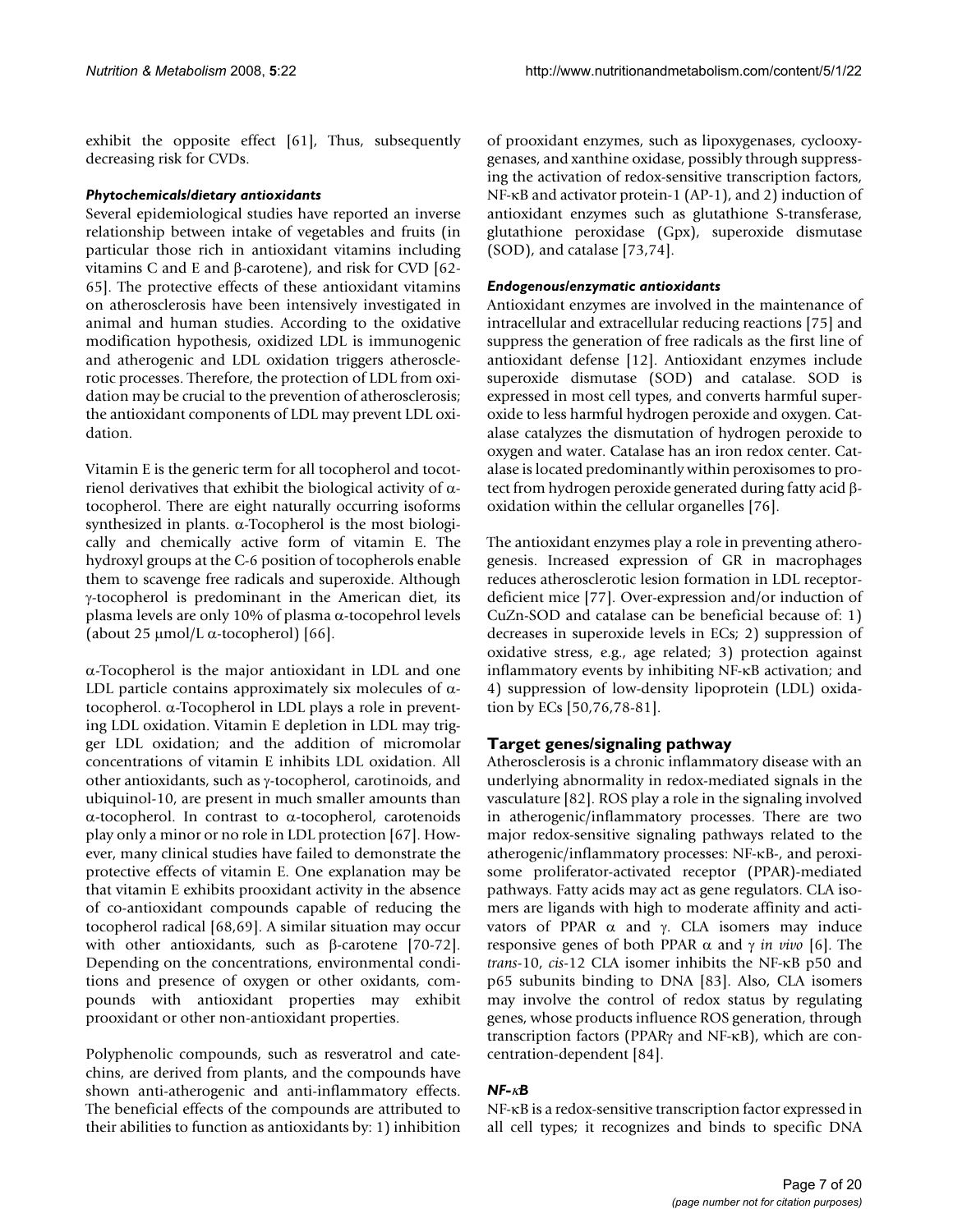sequences (5'-GGGRNNYYCC-3'). NF-κB activation is triggered by the IκB kinase (IKK)-mediated degradation of inhibitor κB (IκB), which regulates NF-κB. NF-κB is activated by intra-/extra-cellular ROS and/or ROS-modified target biomolecules, and is involved in regulating immune and inflammatory responses. NF-κB-mediated target genes include: inflammatory cytokines (*e.g*., TNF-a, IL-1, IL-2, M-CSF), chemokines (*e.g*., MCP-1), adhesion molecules (*e.g*., ICAM-1, VCAM-1), inflammatory enzymes (*e.g*., iNOS, COX-2), and apoptotic regulators (*e.g*., Fas ligand, Fas, p53) [85].

Oxidized LDL may affect atherogenesis in part via the NFκB activation pathway. Oxidized LDL activates NF-κB as well as *C. pneumoniae* [86]. Resveratrol, an antioxidant polyphenol derived from plants, attenuates TNF-αinduced inflammatory gene expression and monocyte adhesion to human coronary arterial endothelial cells (HCAECs) by inhibiting NF-κB activation, suggesting that the anti-inflammatory actions of resveratrol are responsible for anti-atherogenic effects [78]. Oxidized LDL exerts biphasic effects on NF-κB: 1) inflammatory effects by upregulating inflammatory gene expression via NF-κB activation at lower concentrations of oxidized LDL; and 2) immunosuppressive effects by inhibiting NF-κB activation triggered by inflammatory agents such as lipopolysaccharide (LPS) at higher concentrations of oxidized LDL [85]. HUVECs incubated with LPS which causes inflammatory gene expression via TLR4 activation, induce the expressions of TLR4, LOX-1, ICAM-I, and E-selectin, and increase monocyte adhesion to endothelium and NF-κB activation levels, suggesting the atherogenic process is mediated through TLR4/NF-kB pathways [87]. There are two types of TLR4/NF-κB pathways identified: MyD88 dependent and independent pathways. MyD88 is a common downstream adaptor molecule for most TLRs, and recruits other molecules required to activate NF-κB. Saturated fatty acids trigger TLR4 and downstream NF-κB activations, resulting in inflammatory gene expression (*i.e*. COX2 or iNOS). In contrast, unsaturated fatty acids inhibit TLR4/NF-κB activation. This inhibition may be due to the alteration of fatty acid components in membrane lipid rafts, which may lead to the disruption of the recruitment of the downstream signaling components [61].

## *PPARs*

PPARs (PPARα, PPARβ, and PPARγ), a group of nuclear receptors, belong to the steroid hormone receptor superfamily [88]. PPARs heterodimerize with the 9-cis retinoic acid receptor (RXR) and bind to peroxisome proliferator response elements (PPREs: 5'-AGGTCAnAGGTCA-3') which are located in enhancer sites of target genes (Figure 4). PPARα and PPARγ are expressed in vascular endothelial cells and smooth muscle cells as well as adipose tissues [79,89]. PPARα and PPARγ play a role in



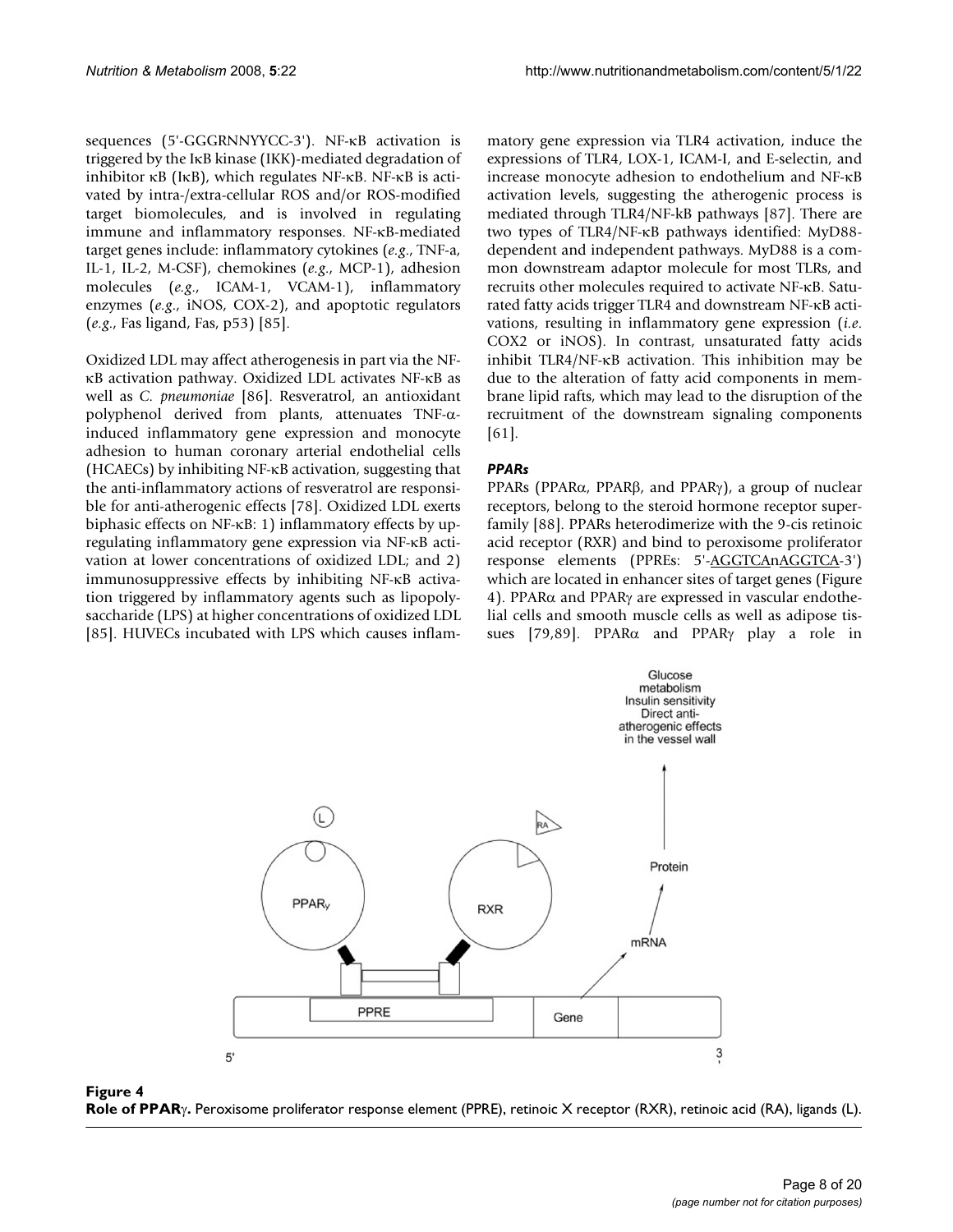inflammation, adipogenesis, and insulin sensitization. Thiazolidinediones (TZDs), a group of synthetic PPARγ ligands, have shown beneficial effects as atheroprotective drugs. 15-Deoxy-Δ12,14-prostaglandin J2 (15d-PGJ2), an prostanoid, is a natural ligand and an activator for PPARγ. 15-LOX products, 9- and 13-hydroxy-octadecadienoic acids (HODEs), are also PPARγ activators [89]. Therefore, these eicosanoids, 15d-PGJ2 and HODEs, support the implication of PPARγ in inflammation.

PPARγ activation may be involved in oxidized LDLinduced inflammatory gene expression and macrophage lipid metabolism [45,90,91]. Although CD36 is up-regulated by oxidized LDL via PPARγ activation, PPARγ activation suppresses oxidized LDL-induced inflammatory effects by inhibiting inflammatory gene expression. Kunsch and Medforld [82] suggest that PPARγ participates in a positive feedback loop and that alternative or downstream pathways may trigger PPARγ activation resulting in anti-inflammatory effects. For example, 15d-PGJ2 is known to be an endogenous PPARγ activator. 15d-PGJ2 may be a possible anti-inflammatory mediator, though the physiological levels of 15d-PGJ2 may be insufficient to modulate PPARγ activation [92]. PPAR activators are negative regulators of macrophage activation and antagonize the activities of the transcription factors, AP-1, STAT, and NF-κB, involved in inflammatory gene expression [93,94].

Lipoprotein lipase (LPL), a lipolytic enzyme, may play an important role in regulating early atherogenesis. LPL neither acts on nor binds to oxidized LDL. LDL(-) is a form of native LDL containing intermediately modified subfractions with higher electronegative charge and is taken up by LDL receptors. Lipid peroxidation is greater in LDL(-) than in native LDL; LDL(-) exhibits inflammatory effects. Ziouzenkova *et al*. [95] demonstrated that LPLtreated LDL(-) reduced inflammatory gene expression in human ECs by suppressing NF-κB and AP-1 activations and by increasing the expression of IκB, a target gene for PPARα, via PPARα activation. In contrast, LDL(-) alone increased the inflammatory responses. 9- and 13-HODEs, both known as PPARγ activators, are released during the hydrolysis of both native LDL and LDL(-), resulting in PPARα activation and anti-inflammatory effects.

Expression of antioxidant enzymes, Cu/Zn SOD and catalase, may be modulated through both PPARγ and NF-κB activations. Possible multiple binding sites for PPARγ and NF-κB have been identified: 1) within the promoter region of *SOD1*, and 2) one binding site for NF-κB within the promoter region of catalase. NF-κB activation is associated with the induction of proinflammatory gene expression. Although Cu/Zn SOD is an antioxidant enzyme, it is induced to convert superoxide to hydrogen

peroxide that is still microbicidal; it also serves as a host defense with NADPH oxidase in phagocytes. Furthermore, the treatments of possible PPARγ activators increase both PPARγ and NF-κB DNA binding activities, indicating that these two redox-sensitive transcription factors coordinate and propagate feedback loops between each other.

# **Interactions between genes and diet: Risk factors**

Single-nucleotide polymorphisms (SNPs) are a genetic variation of differences in a single nucleotide between individuals. The gene-diet interaction between common SNPs located in candidate genes and dietary factors related to lipid metabolism has been recently reported [96]. These candidate genes include: *APOA1* (75G→A) encoding apolipoprotein A-I, an apolipoprotein of HDL, and *PPARA* (Leu162Val) encoding PPARα. Ordovas *et al*. and Tai *et al*. suggest specific interactions between these polymorphisms and lipid profiles. HDL-cholesterol concentrations increased significantly with increasing PUFA intake in women with the A allele  $(G/A$  and  $A/A$ ) in *APOA1*, while HDL-cholesterol concentrations decreased as PUFA intake increased in women with the homologous G allele (G/G) in *APOA1* [97]. The Leu162Val polymorphism in *PPARA* is associated with increased plasma concentrations of total cholesterol, LDL cholesterol, and apolipoprotein B [98]. Thus, these interactions influence CVD risk in different directions through effects on two different CVD risk factors: HDL cholesterol through the polymorphism in *APOA1*and triacylglycerol through the polymorphism in *PPARA*. The effects of Pro12Ala polymorphism in *PPARG2* on type 2 diabetes and obesity are also reported. The 12Ala allele (Ala/Ala) in *PPARG2* confers a reduced risk for type 2 diabetes and decreased obesity-associated insulin resistance in the French Caucasian population [99]. Furthermore, the associations of polymorphisms in genes involved in antioxidant defense systems, with CVD and other diseases, have been proposed. A human sodium-dependent vitamin C transporter, SVCT1, is encoded by *SLC23A1*, and mediates intestinal absorption and renal absorption of L-ascorbic acid [100]. *SLC23A1* appears to have population-specific variants, and populations with discrete genetic variants might require different recommended values of vitamin C intake to maintain health and/or to prevent disease [101]. An antioxidant enzyme, SOD2 (Mn-SOD), is constitutively expressed in most cells. The SOD2 polymorphism, 16Val homozygous, may be a predisposing factor for lung cancer, cardiomyopathy, diabetic complications, hypertension, and CVD [102-105] and may influence longevity [106]. *GPX1* encodes Gpx1, and may be a target gene for exploring roles of its variants in the etiology of various human diseases [107]. Genetic variations may also affect inflammatory responses. TLR4 is a pattern recognition innate immunity receptor that binds LPS found in gram-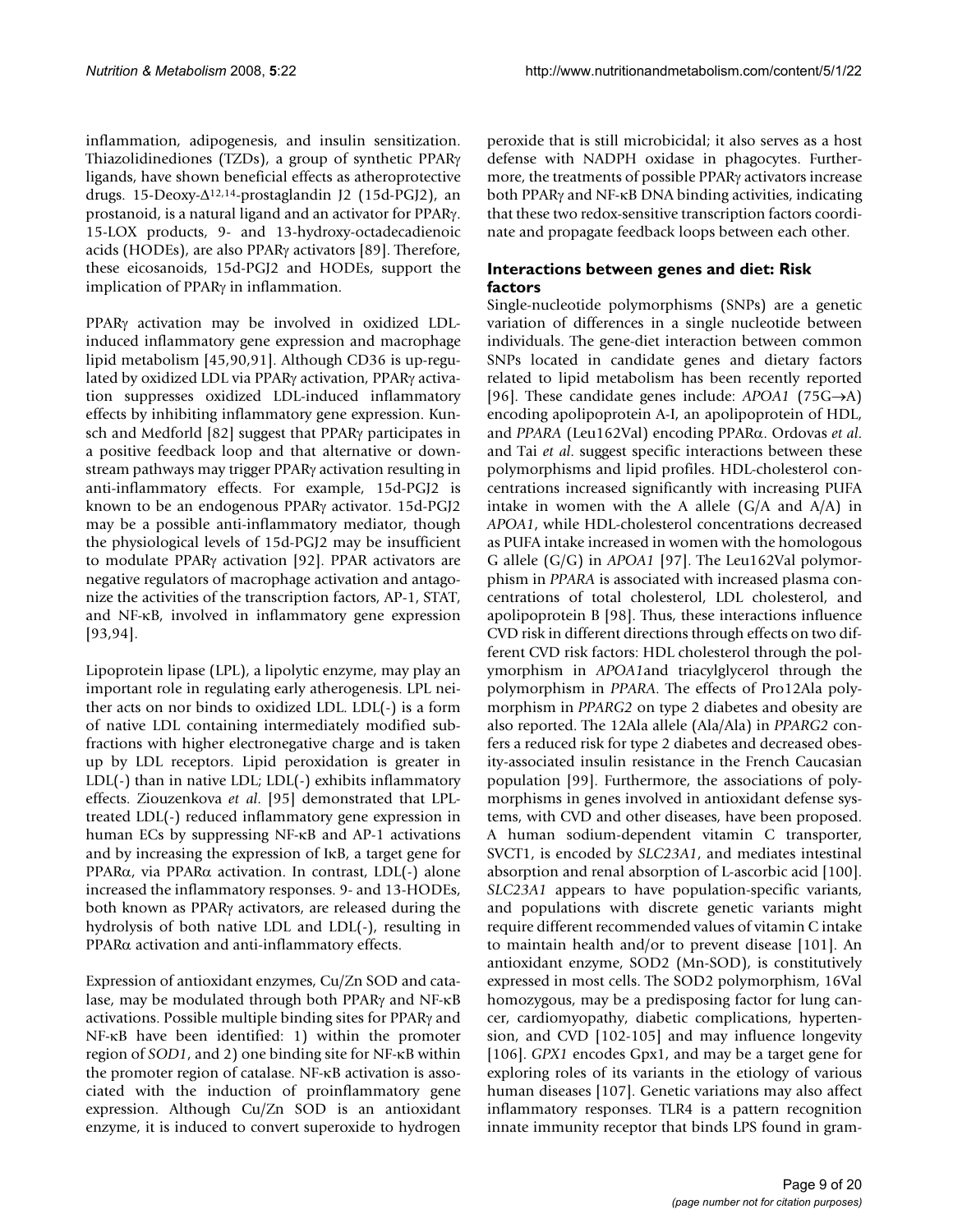negative bacterial walls and possibly oxidized LDL [15]. The Asp299Gly TLR4 polymorphism may decrease the risk of atherosclerosis by reducing TLR4 receptor signaling and subsequent inflammatory response [61,108].

Thus, genetic variations are widely distributed in various components involved in atherogenesis. The total genetic variations between individuals may differently influence the risk for and the etiology of atherosclerosis and CVD. It may be possible to provide individuals with dietary/therapeutic guidance tailored to their genotypes, given adequate information on the interaction between specific genetic polymorphisms and diet [109]. In other words, genetic variations might predict the significant differences in disease etiology between different species, thus suggesting the limitation of animal studies. Hence, nutrigenetics and nutrigenomics would be new powerful tools for investigating the relations between diseases and genes at individual/intra-species levels.

#### **Experimental studies of CLA isomers** *Animal studies*

# *Rabbits*

The possibility that the anti-atherogenic properties of CLA isomers may influence atherosclerotic lesions and blood lipid levels has been tested in animal models.

Rabbit studies suggest protective and/or therapeutic effects of CLA isomer treatments. Rabbits fed an atherogenic diet and supplemented with CLA isomer mixture (*cis*-9, *trans*-11 CLA isomer: *trans*-10, *cis*-12 CLA isomer = 1:1; 0.5 g CLA diet/day/rabbit) had significantly less aortic fatty lesions and lower levels of plasma triglycerides and LDL-cholesterol, compared to control animals [110]. A rabbit study by Kritchevsky *et al*. [46] also reported reduced atheromatous lesions to the same extent in all CLA-fed groups (90 days): 1% (final dietary concentration) each of the *cis*-9, *trans*-11 CLA isomer, the *trans*-10, *cis*-12 CLA isomer, and the two isomer mixture, compared to control group.

A dose-dependent effect of CLA isomer mixture (*cis*-9, *trans*-11 CLA isomer: *trans*-10, *cis*-12 CLA isome r = 1:1) on atherosclerotic regression was demonstrated in two rabbit studies [47,111]. New Zealand white rabbits fed a 0.1% (final dietary concentration) CLA isomer mixture diet after receiving an atherogenic diet, showed an inhibition of atherogenesis, while rabbits fed a 1% CLA mixture diet exhibited a 30% regression of established atherosclerosis [47]. Dose-dependent regression of established atherosclerosis was seen in rabbits fed CLA isomer mixtures ranging between 1 and 10 g/kg body weight. However, both serum cholesterol and triglyceride levels were higher in CLA fed groups than in control group, despite a

dose-dependent reduction of lipid levels within the range of CLA isomer mixtures [111].

## *Mice*

Mouse model studies suggest the anti-atherogenic effects of CLA isomers, and some of those studies indicate that the effects of CLA are tissue- (*i.e*, hepatoxicity described later in this section), isomer-, and dose-specific.

Atherosclerotic prone strain C57BL/6 mice fed an atherogenic diet containing 2.5 or 5 g/kg body weight CLA isomer mixture (*cis*-9, *trans*-11 CLA isomer: *trans*-10, *cis*-12 CLA isomer = 1:1) for 15 weeks developed higher serum HDL-cholesterol (total cholesterol ratio and lower serum triacylglycerol concentration) than controls. However, despite causing a serum lipoprotein profile considered to be less atherogenic, addition of CLA isomer mixture to the atherogenic diet increased the development of aortic fatty streaks. Mice consuming a diet of 2.5 g CLA isomer mixture/kg body weight, but not 5.0 g CLA isomer mixture/kg body weight, developed a significantly greater area of fatty streaks than the controls [112], suggesting dose-specificity. A study by Arbones-Mainar *et al*. [113] showed isomer-specific effects on the development of atherosclerosis. The *trans*-10, *cis*-12 CLA isomer diet (1% final dietary concentration for 12 weeks fed to apolipoprotein E knockout mice) increased the values of blood lipid, an inflammatory marker (8-iso prostaglandin E), atherosclerotic plaque, and macrophage content and activation. However, the *cis*-9, *trans*-11 CLA isomer diet (1%) inhibited atherogenic development. Moreover, de Roos *et al*. [114] documented that CLA isomers differentially affect plasma lipid levels as well as the markers of insulin resistance and inflammation in apolipoprotein E knockout mice. The *cis*-9, *trans*-11 CLA isomer lowered these values suggesting beneficial properties, whereas the *trans*-10, *cis*-12 CLA isomer increased the values indicating detrimental properties. In Nestel *et al*'s study [115] using insulin deficient apoE deficient mouse models, 0.9% (final dietary concentration) *cis*-9, *trans*-11 CLA isomer diet failed to reduce the severity of aortic atherosclerosis, though plasma triglyceride levels decreased, and HDL cholesterol levels increased.

## *Hamsters*

Like mouse models, hamster models have shown protective effects, some of which are isomer-specific. Hamsters fed a CLA isomer mixture diet (*cis*-9, *trans*-11 CLA isomer: *trans*-10, *cis*-12 CLA isomer = 1:1, final dietary concentrations 0.06, 0.11, and 1.1%) showed significantly reduced plasma levels in total cholesterol, non-high-density lipoprotein cholesterol, and triglycerides [116]. In Wilson *et al*'s study [117] using hamster models, animals on the hypercholesterolemic diet (HCD) supplemented 1% (final dietary concentration) CLA isomer mixture diet (*cis*-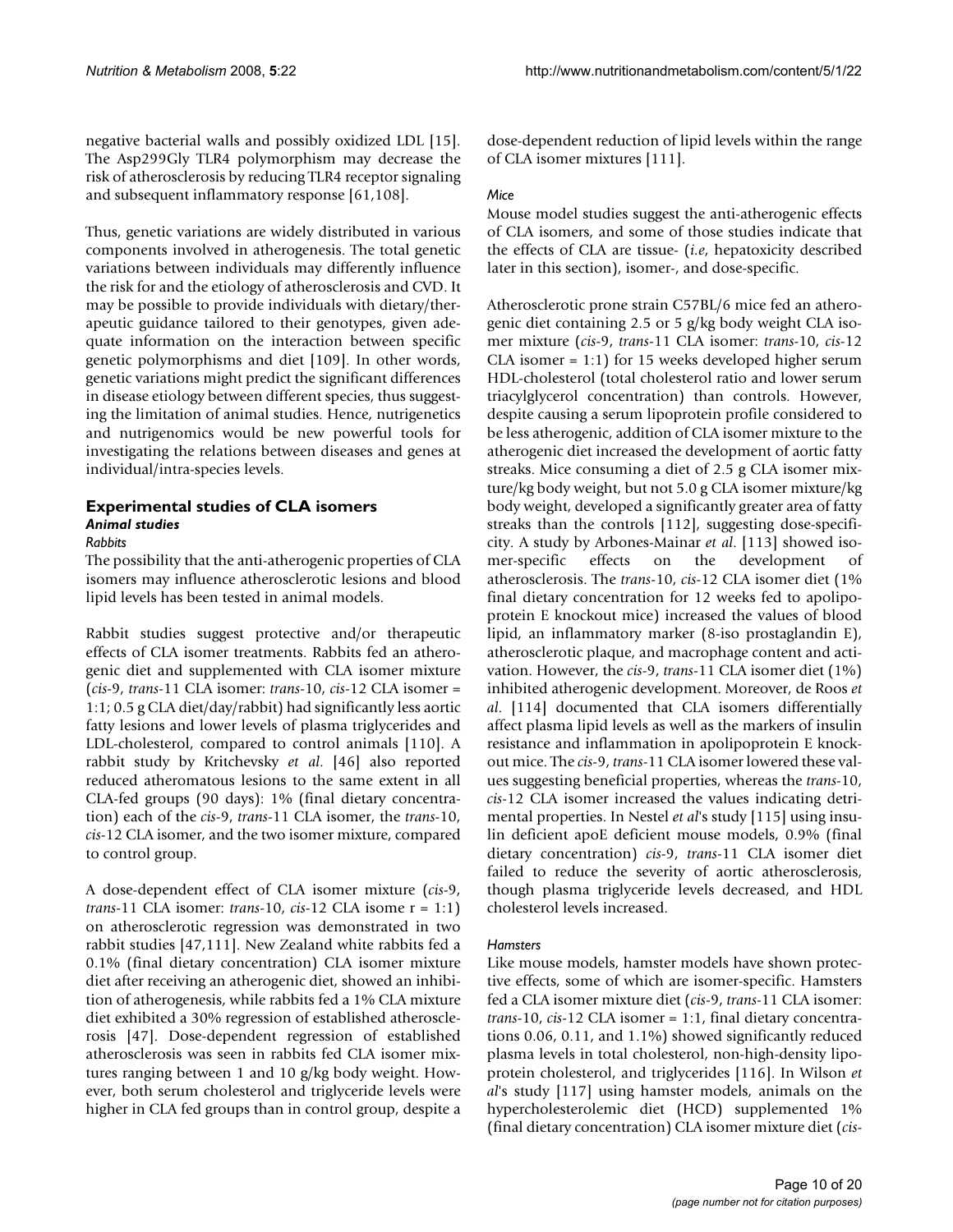9, *trans*-11 CLA isomer: *trans*-10, *cis*-12 CLA isomer = 1:1) showed 47% fewer aortic fatty streaks and lower plasma cholesterol levels than control. In addition, the CLA isomer mixture diet reduced the development of early aortic atherosclerosis to a greater degree than linoleic acid, possibly through changes in LDL oxidation susceptibility in hypercholesterolemic hamsters. Both the *cis*-9, *trans*-11 and *trans*-10, *cis*-12 CLA isomer (1% diet of each isomer) fed groups of hamsters had non-significantly decreased fatty streak lesions. However, neither diet affected plasma cholesterol levels [118]. Wilson *et al*. [119] later reported the adverse effects of the *trans*-10, *cis*-12 CLA isomer, but not the *cis*-9, *trans*-11 CLA isomer, suggesting an isomerdependent effect of CLA on atherogenesis in hypercholesterolemic hamster models. In the Wilson *et al*'s study, hamsters were divided into four groups and were fed for up to 12 weeks: 1) an HCD, 2) an HCD with 0.5% (of diet) *cis*-9, *trans*-11 CLA isomer, 3) an HCD with 0.5% (of diet) *trans*-10, *cis-*12 CLA isomer, or 4) an HCD with linoleic acid (LA). Both CLA fed groups had lower blood cholesterol levels. However, the *trans*-10, *cis*-12 CLA isomer fed group had higher plasma triglyceride and glucose levels compared with the control at 12-weeks of treatment, while the plasma triglyceride and glucose levels of the *cis*-9, *trans*-11 CLA isomer fed group were reduced. Wilson et al. concluded that the *trans*-10, *cis*-12 CLA isomer may be detrimental if fed separately from the cis-9, trans-11 CLA isomer. In contrast, Navarro *et al*. demonstrated favorable effects of the *trans*-10, *cis*-12 CLA isomer on lipid metabolism in the blood and the liver of hamsters fed an atherogenic diet for 6 weeks and no effects of the *cis*-9, *trans*-11 CLA isomer on the same lipid metabolisms [120]. Studies by Valeille *et al*. [121,122] exhibited the anti-atherogenic and anti-inflammatory effects of the *cis*-9, *trans*-11 CLA isomer in hyperlipidemic hamsters.

## *Inter-/intra-species, tissue-, isomer-specificities*

At dietary levels of 0.1–1%, the CLA isomer mixture caused substantial regression of established atherosclerosis in earlier rabbit models [46,47,111]. This was a unique and important finding, because once established, aortic lesions in rabbits will regress only under unusual circumstances. Regression of pre-established lesions has never been achieved by dietary means or by simple pharmacologic intervention *in vivo*. However, the use of rabbit models for atherosclerotic studies may not be suitable. Unlike humans, the majority of rabbit blood cholesterol is β-VLDL. Therefore, the aortic lesions caused by feeding atherogenic diets to rabbits may not be comparable to those seen in humans. In contrast, LDLR- or apo-E-deficient mouse models mimic human atherosclerosis [123]. Thus, the effects of dietary CLA isomer supplementation have not been consistent between these different animal models. Even between rats and mice, a different species response to CLA isomers has been indicated. Any

response of peroxisome proliferattion to CLA isomers may be greater in mice than in rats [124]. CLA isomers are known to be PPAR activators [6]. Differences in CLAmediated hepatic gene induction between mice and rats have also been found [125]. Hepatic fat accumulation caused by the *trans*-10, *cis-*12 CLA isomer has been reported mainly in mice, and hepatic fat accumulation is associated with the loss of adipose tissue induced by the *trans-*10, *cis*-12 CLA isomer [126]. Adipose tissues are important endocrine organs that produce inflammatory mediators such as TNF $\alpha$  and IL-6 and -8, and adipocytokines (adiponectin and leptin). Adipocytokines are key regulators of insulin resistance. Adiponectin and leptin affect immune and inflammatory functions [127]. The dramatic decrease in adiponectin concentrations is important to the development of hepatic steatosis and insulin resistance induced by CLA. Removing CLA from the diet rescued leptin and adiponectin levels and attenuated insulin resistance induced by dietary CLA in mice. However, if a PPARγ activator, rosiglitazone, was added to CLA-TG diet (38.5% *trans*-10, *cis*-12 CLA isomer), the reduction in adipose mass and serum leptin and adiponectin levels was reversed [128].

An opposite response to that found in mice, CLA mixture diet (39.2% the *cis*-9, *trans*-11 and 38.5% *trans*-10, *cis*-12 CLA isomers) reduces hepatic steatosis and plasma lipids in rats [129,130]. Beyond rodent models, the genetic differences between mice and humans should be considered. For example, mice contain more copies of cytochrome P450 than do humans [131]. Cytochrome P450 is involved in microsomal ω-oxidation of fatty acids, eicosanoid synthesis, and detoxification of xenobiotics. The *trans*-10, *cis*-12 CLA isomer significantly reduces cytochrome P450 gene expression in mouse livers, and the reduction may contribute to CLA-induced fatty livers as well as the induction of enzymes associated with fatty acid synthesis [126]. Thus, not only are there differences in CLA-mediated cytochrome P450 gene expression, there are additional differences in fatty acid metabolism and eicosanoid formation, between humans and mice. As described in Section 6, single nucleotide polymorphisms (SNPs) among human individuals, such as SNPs in *APOA1*, *PPARA*, *PPARG*, *SOD2*, *Gpx1*, and *TLR4*, may also cause differences in lipid metabolism and the risk for atherosclerosis. In addition, the age of animals fed CLA and examined may be another consideration. Many atherosclerotic studies used adolescent individuals for their animal models. Adolescent animals are still growing; their body composition is still changing. The gene expression profile and sensitivity to and metabolism of chemicals in a developmental stage differ from those in adults. Such differences may make the extrapolation to humans from animals and explanations of study results more difficult. Thus, there are several factors to be considered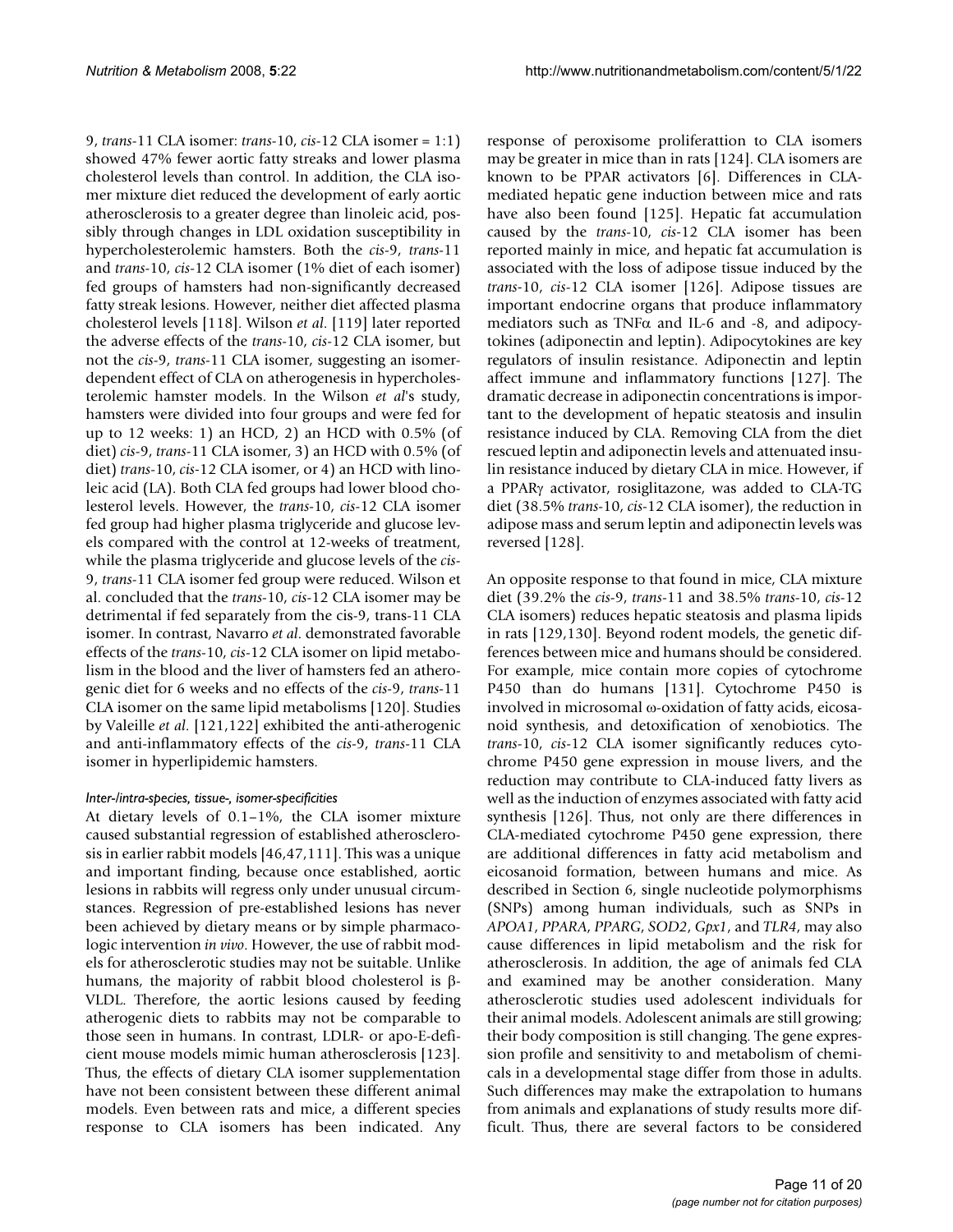when investigating the effects of CLA isomers as therapeutic or chemopreventive agents for atherosclerosis: dosedependency and isomer-specificity, as well as inter- and intra-species differences. Therefore, genetic and genomic research using human subjects and/or human cells are urgently needed to determine the effects of each isomer.

## *Human Studies*

CLA is being sold as a panacea with several alleged benefits including altering body composition, *i.e*., to reducing obesity and building lean body mass [132]. Safety of longterm  $(≥ 12$  months) CLA supplementation was examined in several clinical trials. A randomized, double-blind study was conducted, in which obese individuals were given 6 g/day of either CLA isomer mixture (*cis*-9, *trans*-11: *trans*-10, *cis*-12 = 50:50) or placebo (high oleic sunflower oil) for 12 months. Although body composition did not differ between the CLA-supplemented group ( $n = 27$ ) or the placebo group ( $n = 23$ ), lower levels of adverse effects (alterations in the liver function, glucose and insulin levels, insulin resistance, and white blood cell counts) were observed in the CLA-supplemented group than in the control group. The investigators concluded that CLA isomer mixture as Clarinol™ is safe for use in obese humans for up to one year at the recommended dosage [133]. Another long-term (one year) CLA isomer mixture supplementation study was performed in a double-blind fashion [134]. Healthy overweight humans  $(n = 180)$  were randomly divided into three groups: 1) CLA free fatty acid (*cis*-9,*trans*-11: *trans*-10, *cis*-12 = 50:50; 3.6 g CLA isomers/ day as FFA forms), 2) CLA-triacylglycerol group (*cis*-9, *trans*-11: *trans*-10, *cis*-12 = 50:50; 3.4 g CLA isomers/day as TAG forms), and 3) placebo (olive oil). The CLA isomer mixture supplementation decreased body fat mass in healthy overweight adult humans. However, there were significant increases in: LDL levels in the CLA-FFA group, HDL levels in the CLA-TAG group, and lipoprotein levels in both CLA groups. Adverse effects, mostly gastrointestinal, were reported by 11.4% of the subjects, and likely resulted from the daily ingestion of oil or of the gelatin capsule alone. Overall, the adverse effects did not differ significantly between the CLA groups and the placebo group, indicating that CLA isomer mixture was tolerated as well as olive oil as the control. One hundred twenty five of 180 subjects who finished this study, continuously participated in the CLA isomer mixture supplementation study for an additional year, thus, total 2 years [135]. Twoyear-CLA isomer mixture supplementation groups significantly reduced body weight, BMI, body fat mass, energy intake and serum leptin levels, compared with the baselines at month 0. However, serum lipoprotein and aspartate amino transferase levels, and whole blood leukocyte and thrombocyte counts were significantly increased in the CLA groups. Gaullier et al. concluded that CLA isomer mixture supplementation for 24 months in healthy, overweight adults was well-tolerated, and that CLA isomer mixture may be beneficial as a weight loss supplement. Another one-year CLA isomer mixture supplementation study [136] was conducted in a randomized, doubleblind, placebo-controlled fashion. No significant differences in body weight or body fat regain were observed between the CLA group (*cis*-9, *trans*-11: *trans*-10, *cis*-12 = 50:50; 3.4 g/day as TAG forms;  $n = 40$ ) and placebo (4.5) g olive oil;  $n = 43$ ). No significant differences in adverse effects or indexes of insulin resistance were observed between the groups. However, a significant increase in the number of leukocytes was observed in the CLA group. Although the investigators did not obtain a perfect group match for body weight at randomization, they concluded that the CLA isomer mixture supplementation for one year has no preventative effect on body weight and body fat regain after the weight loss induced by a low calorie diet for eight weeks in obese subjects.

Many studies have investigated the effects of short-term (mostly 12 weeks or 8 weeks) CLA supplementation. In a six-month double-blind CLA isomer mixture supplementation study [137], 118 healthy overweight and obese adult humans were randomized into two groups supplemented with either 3.4 g/day CLA isomer mixture (*cis*-9, *trans*-11: *trans*-10, *cis*-12 = 50:50) or placebo. CLA significantly decreased body fat mass, in particular in legs of both males and females and in females with BMI >30 kg/  $m<sup>2</sup>$ , at either month 3 or 6, compared with placebo. Lean body mass increased in the CLA supplemented group. The safety parameters including blood lipids, inflammatory and diabetogenic markers remained within the normal range, and adverse events did not differ between the groups in the study. It was concluded that the CLA isomer mixture supplementation in healthy, overweight, and obese subjects decreases body fat mass in specific regions and was well tolerated. The dose-dependent effects of CLA were reported in a CLA isomer mixture supplementation study of 12 weeks [138]. Forty eight obese subjects were divided into three groups: 1) 3.2 g/day CLA (*cis*-9, *trans*-11: *trans*-10, *cis*-12 = 50:50), 2) 6.4 g/day CLA, and 3) placebo (8 g safflower oil). CLA isomer mixture supplementation at the higher dose increased inflammatory markers, IL-6 and C-reactive protein (CRP), however, remained within normal ranges. A significant increase in lean body mass was also found in the same treatment group. No severe adverse effects were reported. The authors concluded that the CLA isomer mixture intervention was welltolerated. Beneficial effects on immune functions have been reported in a double-blind, randomized CLA isomer mixture supplementation study [139]. Twenty-eight healthy adults received either high oleic sunflower oil (placebo) or 3.0 g/day CLA (*cis*-9, *trans*-11: *trans*-10, *cis*-12 = 50:50; triglyceride form) for 12 weeks. The CLA group showed significantly reduced levels of the proinflamma-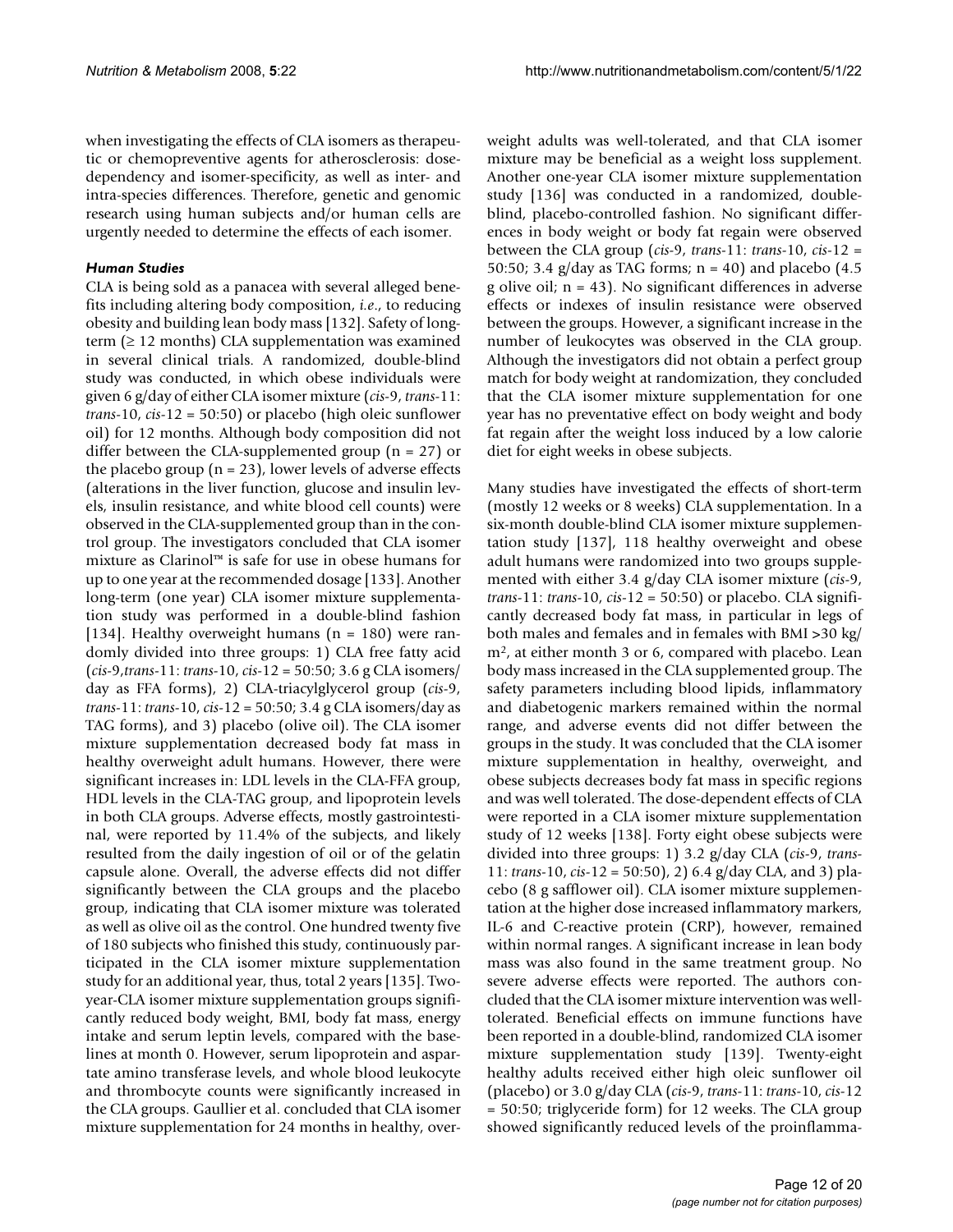tory cytokines, TNF-α and IL-β, and increased levels of the anti-inflammatory cytokine, IL-10. Immunoglobulin levels were also altered: CLA isomer mixture decreased Ig E levels, and increased both Ig M and Ig A levels. Another CLA isomer mixture supplementation study (2.2 g/day; *cis*-9, *trans*-11: *trans*-10, *cis*-12 = 50:50; 8 weeks) investigated the effects of CLA isomer mixture on inflammation in a double-blind, randomized, placebo-controlled model using healthy middle-aged males [140]. The CLA isomer mixture supplementation significantly reduced concanavalin A-stimulated peripheral blood mononuclear cell IL-2 secretion, suggesting anti-inflammatory and anti-atherogenic effects of CLA isomer mixture. Other inflammatory markers, IL-6, CRP, and fibrinogen, were not affected in this study. Moloney *et al*. [141] demonstrated that the CLA isomer mixture supplementation (3.0 g/day; *cis-*9, *trans*-11: *trans-*10, *cis-*12 = 50:50; 8 weeks) increased total HDL cholesterol concentrations and decreased the ratio of LDL cholesterol to HDL cholesterol without changes in inflammatory markers of CVD in subjects with type 2 diabetes. However, this CLA isomer mixture intervention did not show positive effects on insulin and glucose concentrations among the diabetic patients. In a Swedish study, 53 healthy humans were randomly assigned to CLA isomer mixture supplementation (4.2 g/ day; *cis-*9, *trans*-11: *trans-*10, *cis-*12 = 50:50; 12 weeks) in a double-blind fashion. Supplementation with a CLA isomer mixture reduced the proportion of body fat and affected fatty acid metabolism. However, no effects were found for CLA isomer mixture on body weight, serum lipids, glucose metabolism or plasminogen activator inhibitor 1 [142]. In Noone *et al*.'s double-blind placebocontrolled study [143], the CLA isomer mixture treatment (3 g/day; cis-9, trans-11:trans-10, cis-12-CLA = 50:50; 8 weeks) showed reduced plasma triacylglycerol levels in normolipaemic human subjects.

A study using 49 healthy male subjects showed the isomer-/dose-dependent (0.59, 1.19, 2.38 g/day of the *cis*-9, *trans*-11 CLA isomer; 0.63, 1.26, 2.52 g/day of the *trans*-10, *cis*-12 CLA isomer; 8 weeks) opposite effects of CLA on plasma total cholesterol and LDL-cholesterol levels: hypolipidemic properties of the *cis*-9, *trans*-11 CLA isomer and hyperlipidemic properties of the *trans*-10, *cis*-12 CLA isomer. However, neither CLA isomer supplementation affected insulin resistance [144]. Using the same healthy male subjects and the same supplementation design, Tricon *et al*. investigated the effects of two CLA isomers on immune cell functions [145]. The results showed a dosedependent reduction in the mitogen-induced activation of T lymphocytes and a negative relationship between the mitogen-induced T lymphocyte activation and the contents of each CLA isomer in mononuclear cells, suggesting beneficial effects in inflammatory diseases such as atherosclerosis.

Additional adverse effects of CLA supplementation, in particular *trans*-10, *cis*-12 CLA, were reported. Riserus *et al*. demonstrated that the purified trans-10, cis-12 CLA isomer supplementation (3.4 g/day, 3 months), but not CLA mixture supplementation (3.4 g/day; *cis*-9, *trans*-11: *trans*-10, *cis*-12 = 50:50; FFA form, 3 months), increased oxidative stress, CRP, and proinsulin levels, and decreased insulin sensitivity in non-diabetic abdominally obese males [146] and in males with metabolic syndrome [147] in two double-blind, randomized, placebo- (3.4 g/day, olive oil) controlled studies. Like the study by Tricon et al. [144], Riserus *et al*.'s two studies also suggest the isomer-dependent detrimental effects of CLA. Another unfavorable effect of the *trans*-10, *cis*-12 CLA isomer was also reported in a human study examining non-enzymatic and enzymatic lipid peroxidation (8-iso-PGF<sub>2 $\alpha$ </sub> and 15-keto-dihydro- $PGF_{2\alpha}$  respectively) in human plasma and urine. Sixty healthy subjects were divided into six groups: three CLA isomer mixture groups, (3.5 g/day, *cis*-9, *trans*-11: *trans*-10, *cis*-12 = 50:50, 4 weeks) and three trans-10, cis-12 CLA isomer groups (4.0 g of the *trans*-10, *cis*-12 CLA isomer/ day, 4 weeks): 1) the CLA supplement alone, 2) with vitamin E (D-α-tocopherol acetate), and 3) with COX-2 inhibitor (refecoxib). Although both CLA isomer mixture and the *trans*-10, *cis*-12 CLA isomer supplementations increased the eicosanoid levels in the urine, the *trans*-10, *cis*-12 CLA isomer supplementation with the COX-2 inhibitor suppressed the increase in urinary 15-keto-dihy- $\text{dro-PGF}_{2\alpha}$  levels. This result suggests that increased lipid peroxidation in eicosanoid synthesis may be due to induced COX-2 expression by the CLA supplementations, in particular the *trans*-10, *cis*-12 CLA isomer [148]. Taylor *et al*. [149] documented that CLA isomer mixture supplementation (4.5 g/day; *cis*-9, *trans*-11: *trans*-10, *cis*-12 = 50:50; 12 weeks) impaired endothelial function and increased markers of oxidative stress in 40 healthy white males, suggesting caution in the use of CLA isomers as an aid for weight loss.

Overall, the effects of CLA isomers (or mixture) on atherogenic and/or inflammatory parameters in humans have not been definitive. Although a meta-analysis of 18 CLA human studies (including three single isomer studies) suggests the beneficial use of CLA isomers only as a body fat reducing supplement [150], the therapeutic potentials of CLA isomers in inflammatory diseases including atherosclerosis remain to be determined. Differences in purity and content of CLA isomers may cause these conflicting results. Impurities might induce undesirable side effects [151]. The variety of CLA isomer content in supplements and/or the differences in CLA dose might cause inconsistent results due to the dose- and/or isomerdependent effects of CLA suggested by some other studies [138,144,146,147]. Human subjects were not limited in diet (therefore, dietary fat intake, excluding supplemental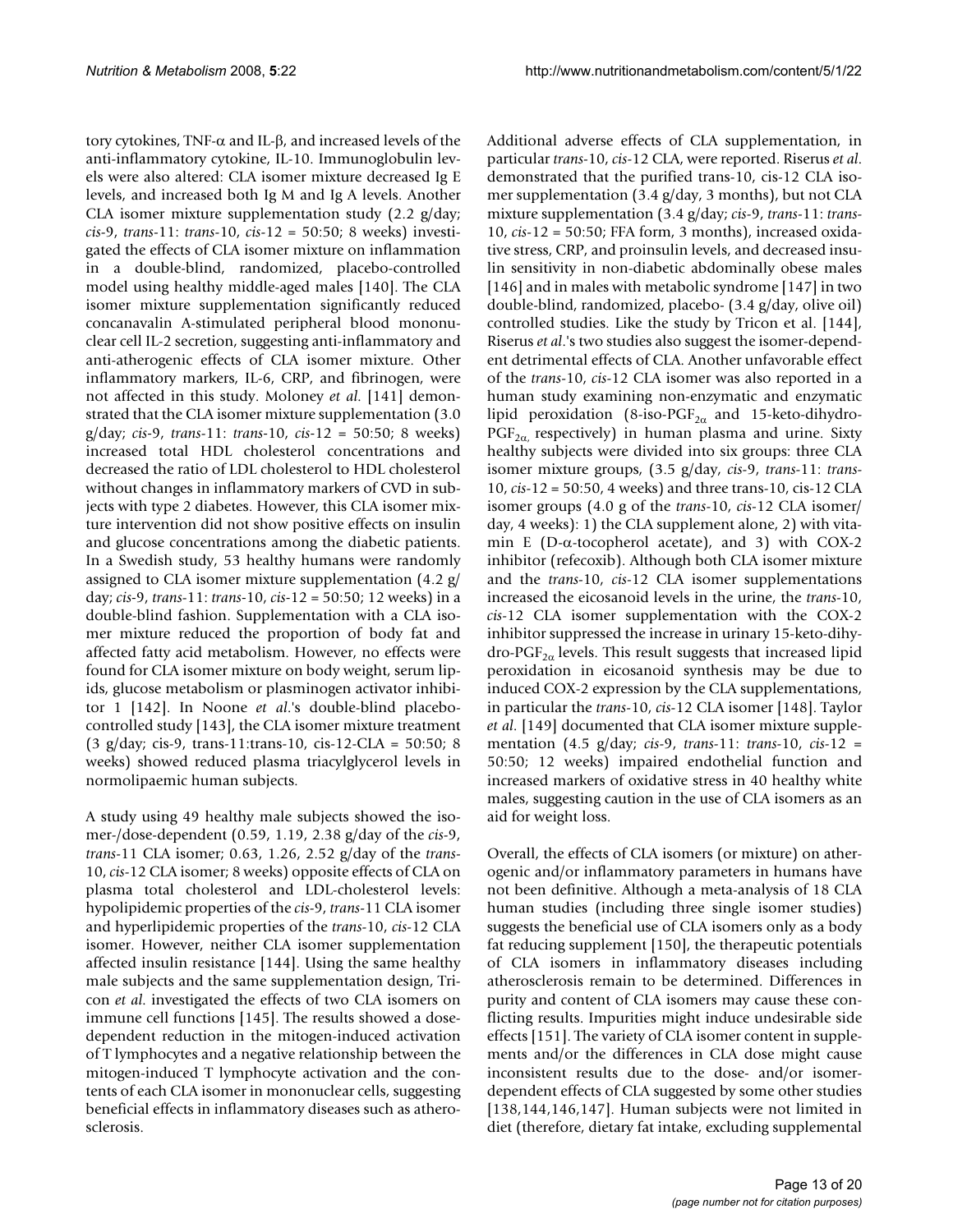fat intake, is of concern) and/or physical activities in some study designs. In addition, CLA isomer (or mixture) supplementations contained other fatty acids, including PUFAs and saturated fatty acids, at up to 20% in some study designs. The details of supplemental contents, other than CLA isomers, are not even provided in some other studies. Since CLA isomers are incorporated into membrane phospholipids, they may compete in enlongation and desaturation steps with other PUFAs that are precursors of arachidonic acid (AA, 20:3, ω-6). The competition in the incorporation may alter eicosanoid biosynthesis [152], therefore, subsequent immune and inflammatory processes. An experiment by Brown *et al*. [153] found that the presence of linoleic acid (LA) may affect the possible benefits of CLA isomers. LA, one of the PUFAs present in Western diets and the human body is a possible antagonist to CLA isomers. The plentiful LA may exclude CLA isomers from incorporation into phospholipids and drive it into storage as a component of neutral lipid [52]. LA also inhibits EPA incorporation in membrane phospholipids from fish-oil supplements [54]. Like CLA isomers, dietary EPA and DHA partially replace AA derived from LA in the cell membrane. These ω-3 fatty acids are associated with decreased risk for CVD, and reduce the formation of pro-inflammatory eicosanoids [53]. The replacement of AA by ω-3 fatty acids may cause the alteration of fatty acid composition in membrane lipid bilayers influencing signaling pathways and subsequent immune and inflammatory processes. The anti-inflammatory effects of CLA isomers observed in a limited number of studies may be attributed to the replacement of AA generated by LA. In addition, saturated fatty acids have been reported to provoke inflammation by inducing pro-inflammatory gene expression through innate immune receptor (TLRs) activation [61]. Thus, the coexistence of other fatty acids might potentially affect the results of any human studies with CLA isomers. Moreover, there may be divergent effects of CLA isomers in obese or diabetic subjects compared to the normal-weight or healthy subjects as well as differences determined by gender and/or genetics, *i.e*., SNPs in related genes. Further studies are needed to investigate the effectiveness and safety of CLA supplementation and to elucidate these confounding factors.

## *CLA mediated gene expression*

*Adiposity plays an important role in fatty* acid mobilization, fat storage, and formation of pro-and anti-inflammatory cytokines and chemokines [128]. As mentioned above, atherosclerosis is viewed as a chronic inflammatory disease affecting lipid profiles. CLA isomers have been shown to influence lipid metabolism associated with inflammation and atherogenesis in *in vitro* studies. One possible mechanism by which CLA isomers could modulate atherogenesis is regulating the production of lipoproteins in the liver. Sterol element binding proteins (SREBP) are a group of membrane-bound transcription factors that bind to their specific DNA binding sites (SRE-1) to activate the expression of target genes that encode enzymes necessary for lipid synthesis, including the LDL receptor (LDLR) gene in sterol-depleted cells [154]. A study by Ringseis et al. [155] reported that the *trans-*10, *cis*-12 CLA isomer, not the *cis*-9, *trans*-11 CLA isomer, induced LDLR gene expression via SREBP-2 in human hepatoma cells (HepG2). They concluded that the enhanced uptake of VLDL and LDL cholesterols by hepatic LDLR may account for the decreased plasma cholesterol levels in response to CLA isomer (or mixture) supplementations in a limited number of human and animal studies. An alternative pathway for CLA-mediated LDLR expression is also suggested. Yu-Poth et al. [156] demonstrated that a CLA isomer mixture (50:50, 400 μmol/L final concentration) upregulated LDL receptor (LDLR) mRNA and protein expression at three- to five-fold in HepG2 cells. The results of the study suggest the upregulation of the LDLR gene by CLA through a mechanism that is independent of SREBP-1 and acyl CoA: cholesterol acyltransferase (ACAT).

Monocyte-endothalial interaction is a key step of atherogenesis. However, CLA isomers showed no effects on TNFα-induced adhesion molecule expression, monocyte adhesion, and chemokine release or on the molecular mechanisms regulating these processes in human aortic endothelial cells [21]. This suggests that the anti-atherogenic effects of CLA isomers may not be associated with the reduction of monocyte-endothelial interactions.

Several studies have investigated the implication of CLA isomers in eicosanoid synthesis and the role of CLA isomers in inflammation and atherogenesis. Dietary CLA may suppress the biosynthetic pathway of AA. CLA may suppress eicosanoid formation via direct action on COX and LOX, *i.e*., by inhibiting the expression or the activities of these enzymes [5,6]. Constitutive COX-1 and inducible COX-2 catalyze the conversion of free PUFAs to prostanoids, while LOX generates the leukotrienes. The *trans*-10,  $cis$ -12 CLA isomer suppresses COX-2 expression and PGE<sub>2</sub> release in rat macrophages either by inhibiting NF-κB activation *in vivo* and *in vitro* or by inhibiting the MAPK/ERK/ JNK pathway. The trans-10, cis-12 CLA isomer inhibits the NF-κB p50 and p65 subunits binding to DNA [83]. The 50:50 mixture of CLA isomers inhibits the expression of both COX-2 and inducible nitric oxide synthase (iNOS) in LPS activated murine macrophages, resulting in decreases in prostaglandin  $E_2$  and NO synthesis [157]. The effects of CLA on prostanoid formation can be either inhibitory or stimulatory, depending on isomer-specificity, chemical forms of CLA isomers (*i.e*., free fatty acid or esterified forms), or cellular states (i.e., resting or stimulated states) in human endothelial cells and platelets [158]. CLA isomers have also been reported to reduce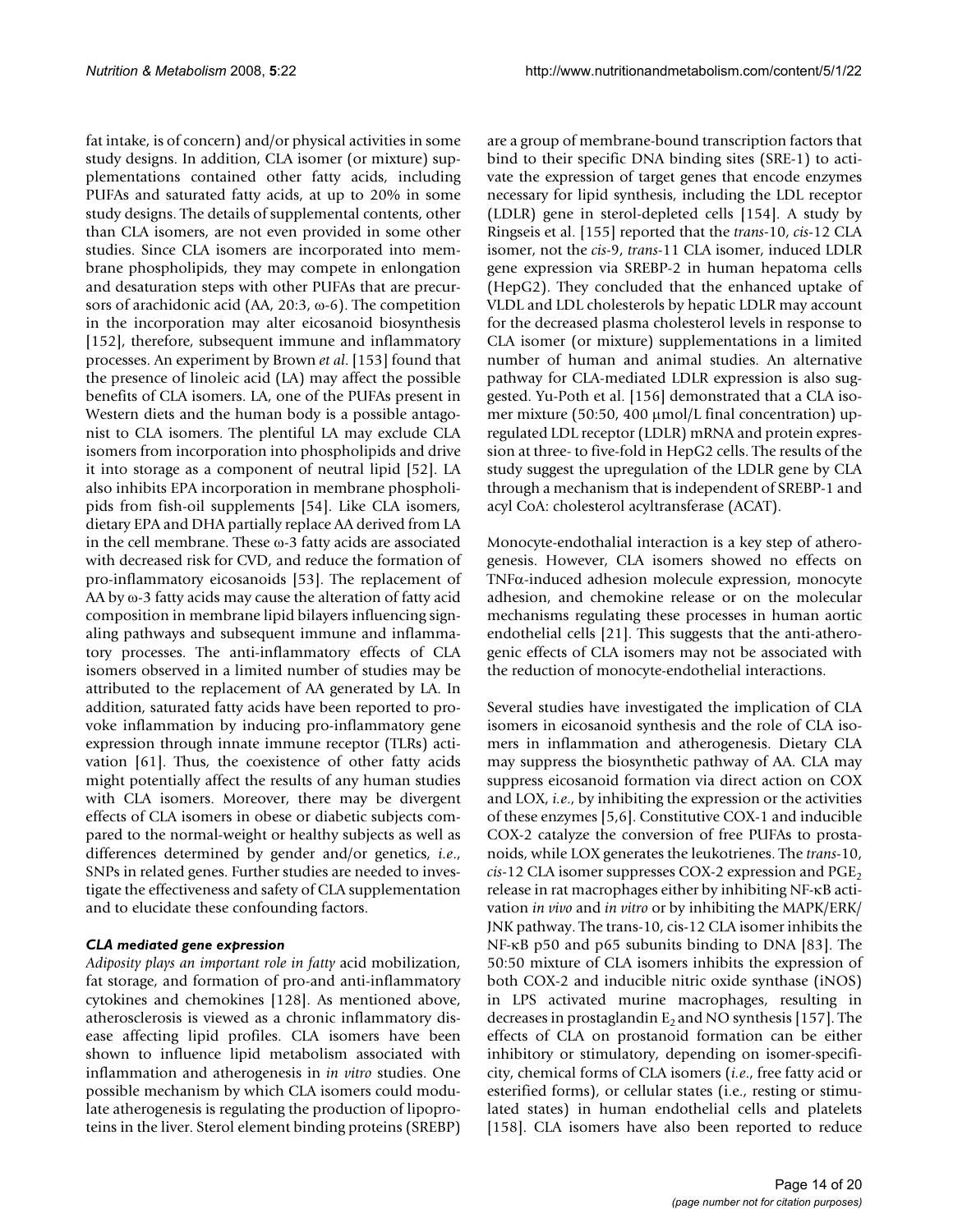prostaglandin E2 synthesis in certain cell types in both humans and mice [159].

The beneficial effects of CLA isomers may be attributed to their properties as PPARα/γ activators [5,48,155,160]. Structurally, CLA resembles 13-HODE, as well as 15-HETE and 15d-PGJ2, which were all identified as natural activators of PPARγ [49]. Ringseis et al[160] demonstrated that either the *cis*-9, *trans*-11 or *trans*-10, *cis*-12 CLA isomer (50 μmol/L) reduced AA proportions in human vascular smooth muscle cells (SMCs), TNFα-induced NF-κB DNA binding activity, mRNA levels of enzymes involved in eicosanoid synthesis (*e.g*., COX-2), and production of PGE2 and PGI2. These CLA isomer treatments increased PPARγ DNA binding activity. Furthermore, a PPARγ repressor suppressed the inhibitory actions on the eicosanoid formation and NF-κB DNA binding activity in the SMCs. Synthetic PPAR activators exert their anti-inflammtory actions, at least in part, by negatively regulating NFκB activation [157]. PPARγ and NF-κB may be involved in regulating genes, whose products influence ROS generation that contributes to inflammation and atherogenesis, and these transcription factors coordinate and propagate feedback loops between each other. Thus, anti-inflammatory and anti-atherogenic effects of CLA isomers may be associated with these redox-sensitive transcription factors.

Although CLA isomers and ω-3 PUFAs have shown antiinflammatory effects, they differ in the nature of their immunomodulatory properties. CLA isomers appear to enhance immune function, while ω-3 PUFAs are immunosuppressive [5]. Tian *et al*.'s study [51] using rats treated with 300 mg/kg/day of clofibrate, a PPARα activator, for up to 14 days, reported an increase in myocardial DHA proportion and a decrease in the portion of AA that is a precursor of pro-inflammatory eicosanoids (*e.g*., leukotriene B4 and prostaglandin E2). Tian *et al*. implicate enhanced uptake of ω-3 PUFAs from blood circulation and/or increased biosynthesis of ω-3 PUFAs in rats treated with the PPARα activator, in those results. Similarly, Attar-Bashi *et al*.'s human study [161] investigated the effects of CLA isomers mixture [3.2 g/day, *cis*-9, *trans*-11: *trans*-10, *cis*-12 = 50:50, plus 11 g of alpha-linoleic acid (ALA), 8 weeks] as PPARα activators on DHA (22:6, ω-3) and EPA (20:5, ω-3) biosynthesis from ALA (18:3, ω-3) through Δ5- and Δ6-desaturases, both of which are possible PPARα target genes. The study demonstrated that ALA (18:3, ω-3) plus CLA isomer mixture increased EPA and decreased AA. However, the CLA isomer mixture supplementation did not affect DHA biosynthesis in humans. DHA synthesis from ALA needs additional peroxisomal oxidation. Thus, CLA isomers may play a role in PPARαmediated gene expression and ω-3 PUFA-mediated antiinflammatory effects.

CLA isomers are readily metabolized *in vivo* via multiple pathways, and enlongated and desaturated metabolites of CLA have been detected in the liver and mammary tissue of rats and adipose tissue and sera of humans [6]. Some studies have suggested the involvement of CLA metabolites in anti-atherogenic and ant-inflammatory processes [5,160], though the Δ6-desaturase metabolites of CLA may not be important for the alterations in gene expression induced by CLA [6].

Thus, multiple signaling pathways, such as PPARα, PPARγ, NF-κB, and MAPK/ERK/JNK, may be involved in the anti-inflammatory and anti-atherosclerotic effects of CLA isomers.

# **Conclusion**

Conjugated linoleic acid isomers are a group of zoochemicals that have a variety of physiological actions and potential health benefits, *e.g*., modulation of inflammation, lean body mass, atherosclerosis, and cancer. Most of the health effects of CLA isomers are based on reports with limited power of extrapolation of experiments with animal models and *in vitro*/*ex viv*o systems. Multiple factors in earlier animal studies might cause inaccurate extrapolation of CLA isomer effects to humans. First, interspeciesgenetic differences may be a major consideration. Some of the health effects of CLA isomers seen in animal models might be species-specific, and might not be observable in humans. For example, the suppressive effect on hypertension was seen in CLA fed rats [162-165], but not in humans [166]. Second, animal studies used primarily adolescent animals, while human studies used mostly healthy, obese, or diabetic adults. Body composition, sensitivity to and metabolism of chemicals, and gene expression profiles in developing adolescent animals may be different from those seen in adult humans. This could influence the outcome of examining the effects of CLA isomers, in particular, on age-associated events, such as adiposity and atherogenesis. Although atherosclerosisprone mice (*i.e*., C57BL/6) mimic humans, animal results have been inconclusive and the efficacy of CLA isomers maybe due to interspecies-gene differences. Third, animal studies have usually been of short durations with high dosages. This is of particular concern because extrapolated CLA isomer dosages for possible human consumption would require dose and duration adjustments for human lifespan and levels at or less than threshold toxicity.

The effects of CLA isomers on body composition have been studied extensively in animals and have recently been repeated in human studies with conflicting findings. In part, the results may be inconclusive because a majority of the studies utilized CLA isomer mixture supplementation. Both dose- and isomer-dependent effects of CLA have been suggested in both the animal and human stud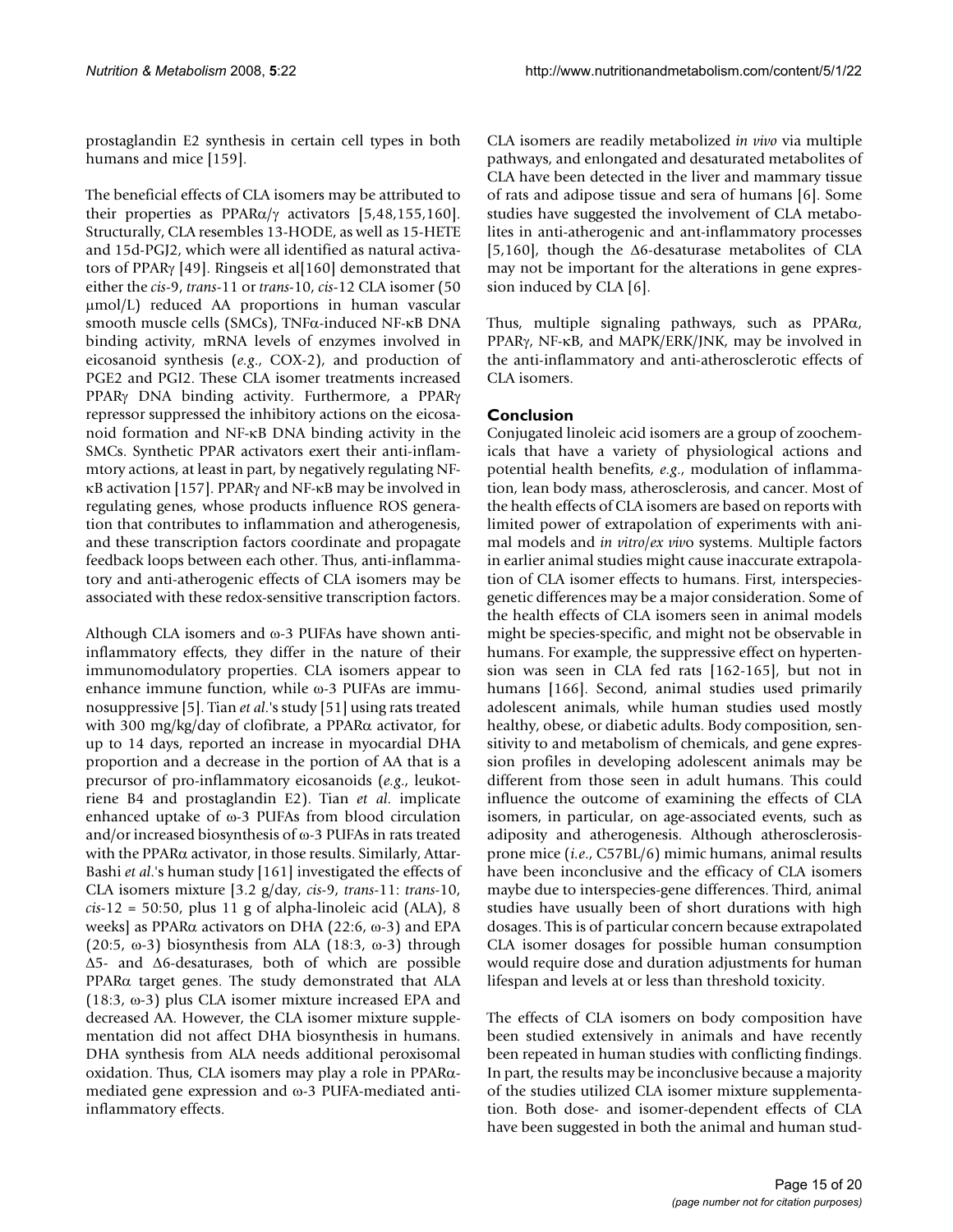ies. Further research is needed to identify isomer-and/or dose-related efficacy and toxicity. In addition, recent studies have identified SNPs in genes related to lipid metabolism and antioxidant defense systems. It may be necessary to investigate the effects of CLA isomers on CVD risk at intra-species levels. Some recent animal studies have reported a positive correlation with other disease prevention and treatment, *e.g*., diabetes and inflammatory bowel disease [48,49,128,129] leading researchers to further evaluate the possible benefits of CLA isomer supplementation for humans.

Earlier research showed that the ability of CLA isomers to act as anti-carcinogens and protectants against atherosclerosis may be due to its role as an antioxidant. However, in light of current research, the modulation of chronic diseases by CLA isomers may involve the control of redox status by regulating genes, whose products influence ROS generation, through redox-sensitive transcription factors including PPARγ and NF-κB. It is essential that investigation to develop an understanding about the molecular action of CLA isomers be encouraged so that we may learn how to use these compounds as adjuvants in chronic disease therapy.

## **Competing interests**

The authors declare that they have no competing interests.

## **Authors' contributions**

YKN, NF-D and STO designed and wrote this manuscript. YKN and NF-D conceived and participated in the design and coordination of the literature review. All authors read and approved the final manuscripts.

## **Acknowledgements**

This work was supported in part by USDA/ARS, USDA-IFAFS #52100- 9638 and the Nevada Experimental Station, University of Nevada, Reno.

## **References**

- 1. Basu S, Smedman A, Vessby B: **[Conjugated linoleic acid induces](http://www.ncbi.nlm.nih.gov/entrez/query.fcgi?cmd=Retrieve&db=PubMed&dopt=Abstract&list_uids=10683436) [lipid peroxidation in humans.](http://www.ncbi.nlm.nih.gov/entrez/query.fcgi?cmd=Retrieve&db=PubMed&dopt=Abstract&list_uids=10683436)** *FEBS Letters* 2000, **468:**33-36.
- 2. Chen JF, Tai CY, Chen YC, Chen BH: **Effects of conjugated linoleic acid on the degradation and oxidation stability of model lipids during heating and illumination.** *Food Chemistry* 2001, **72:**199-206.
- 3. Szymczyk B, Pisulewski P, Szczurek W, Hanczakowski P: **The effects of feeding conjugated linoleic acid (CLA) on rat growth performance, serum lipoproteins and subsequent lipid composition of selected rat tissues.** *Journal of the Science of Food and Agriculture* 2000, **80:**1553-1558.
- 4. Roche HM, Noone E, Nugent A, Gibney MJ: **Conjugated linoleic acid: a novel therapeutic nutrient?** *Nutrition Research Reviews* 2001, **14:**173-187.
- 5. Bassaganya-Riera J, Hontecillas R, Beitz DC: **[Colonic anti-inflam](http://www.ncbi.nlm.nih.gov/entrez/query.fcgi?cmd=Retrieve&db=PubMed&dopt=Abstract&list_uids=12468364)[matory mechanisms of conjugated linoleic acid.](http://www.ncbi.nlm.nih.gov/entrez/query.fcgi?cmd=Retrieve&db=PubMed&dopt=Abstract&list_uids=12468364)** *Clinical Nutrition* 2002, **21:**451-459.
- 6. Belury MA: **[Dietary conjugated linoleic acid in health: physio](http://www.ncbi.nlm.nih.gov/entrez/query.fcgi?cmd=Retrieve&db=PubMed&dopt=Abstract&list_uids=12055356)[logical effects and mechanisms of action.](http://www.ncbi.nlm.nih.gov/entrez/query.fcgi?cmd=Retrieve&db=PubMed&dopt=Abstract&list_uids=12055356)** *Annual Review of Nutrition* 2002, **22:**505-531.
- 7. Lawson RE, Moss AR, Givens DI: **The role of dairy products in supplying conjugated linoleic acid to man's diet: a review.** *Nutrition Research Reviews* 2001, **14:**153-172.
- 8. Yang L, Leung LK, Huang Y, Chen Z: **Oxidative stability of conjugated linoleic acid isomers.** *Journal of Agricultural and Food Science* 2000, **48:**3072-3076.
- 9. Bhattacharya A, Banu J, Rahman M, Causey J, Fernandes G: **[Biologi](http://www.ncbi.nlm.nih.gov/entrez/query.fcgi?cmd=Retrieve&db=PubMed&dopt=Abstract&list_uids=16650752)[cal effects of conjugated linoleic acids in health and disease.](http://www.ncbi.nlm.nih.gov/entrez/query.fcgi?cmd=Retrieve&db=PubMed&dopt=Abstract&list_uids=16650752)** *Journal of Nutritional Biochemistry* 2006, **17:**789-810.
- 10. Campbell W, Drake MA, Larick DK: **[The impact of fortification](http://www.ncbi.nlm.nih.gov/entrez/query.fcgi?cmd=Retrieve&db=PubMed&dopt=Abstract&list_uids=12613847) [with conjugated linoleic acid \(CLA\) on the quality of fluid](http://www.ncbi.nlm.nih.gov/entrez/query.fcgi?cmd=Retrieve&db=PubMed&dopt=Abstract&list_uids=12613847) [milk.](http://www.ncbi.nlm.nih.gov/entrez/query.fcgi?cmd=Retrieve&db=PubMed&dopt=Abstract&list_uids=12613847)** *Journal of Dairy Science* 2003, **86:**43-51.
- 11. DeLany JP, Windhauser MM, Champagne CM, Bray GA: **[Differential](http://www.ncbi.nlm.nih.gov/entrez/query.fcgi?cmd=Retrieve&db=PubMed&dopt=Abstract&list_uids=11010930) [oxidation of individual dietary fatty acids in humans.](http://www.ncbi.nlm.nih.gov/entrez/query.fcgi?cmd=Retrieve&db=PubMed&dopt=Abstract&list_uids=11010930)** *The American Journal of Clinical Nutrition* 2000, **72:**905-911.
- 12. Willcox JK, Ash SL, Catignani GL: **Antioxidants and prevention of chronic diesese.** *Clinical Reviews in Food Science and Nutrition* 2004, **44:**275-295.
- 13. Dubick M, Omaye ST: **Modification of atherogenesis and heart disease by grape wine and tea polyphenols.** In *Nutraceuticals Handbook* Edited by: Wildman R. Oxford, UK: CRC Press; 2001:235-260.
- 14. Cancel LM, Fitting A, Tarbell JMI: **In vitro study of LDL transport under pressurized (convective) conditions.** *American Journal of Physiology Heart and Circulatory Physiology* 2007, **293:**H126-132.
- 15. Miller YI, Chang MK, Binder CJ, Shaw PX, Witztum JL: **[Oxidized low](http://www.ncbi.nlm.nih.gov/entrez/query.fcgi?cmd=Retrieve&db=PubMed&dopt=Abstract&list_uids=14501582) [density lipoprotein and innate immune receptors.](http://www.ncbi.nlm.nih.gov/entrez/query.fcgi?cmd=Retrieve&db=PubMed&dopt=Abstract&list_uids=14501582)** *Current Opinion in Lipidology* 2003, **14:**437-445.
- 16. Shashkin P, Dragulev B, Ley K: **[Macrophage differentiation to](http://www.ncbi.nlm.nih.gov/entrez/query.fcgi?cmd=Retrieve&db=PubMed&dopt=Abstract&list_uids=16178764) [foam cells.](http://www.ncbi.nlm.nih.gov/entrez/query.fcgi?cmd=Retrieve&db=PubMed&dopt=Abstract&list_uids=16178764)** *Current Pharmaceutical Design* 2005, **11:**3061-3072.
- 17. Takei A, Huang Y, Lopes-Vorella MF: **[Expression of adhesion mol](http://www.ncbi.nlm.nih.gov/entrez/query.fcgi?cmd=Retrieve&db=PubMed&dopt=Abstract&list_uids=11137085)[ecules by human endothelial cells exposed to oxidized low](http://www.ncbi.nlm.nih.gov/entrez/query.fcgi?cmd=Retrieve&db=PubMed&dopt=Abstract&list_uids=11137085) density lipoprotein. Influence of degree of oxidation and [location of oxidized LDL.](http://www.ncbi.nlm.nih.gov/entrez/query.fcgi?cmd=Retrieve&db=PubMed&dopt=Abstract&list_uids=11137085)** *Atherosclerosis* 2001, **154:**79-86.
- Cushing SD, Berliner JA, Valente AJ, Territo MC, Navab M, Parhami F, Gerrity R, Schwartz CJ, Fogelman AM: **[Minimally modified low](http://www.ncbi.nlm.nih.gov/entrez/query.fcgi?cmd=Retrieve&db=PubMed&dopt=Abstract&list_uids=1695010) [density lipoprotein induce monocyte chemotactic protein a](http://www.ncbi.nlm.nih.gov/entrez/query.fcgi?cmd=Retrieve&db=PubMed&dopt=Abstract&list_uids=1695010) [in human endothelial cells and smooth muscle cells.](http://www.ncbi.nlm.nih.gov/entrez/query.fcgi?cmd=Retrieve&db=PubMed&dopt=Abstract&list_uids=1695010)** *Proceedings of the National Academy of Sciences of the United States of America* 1990, **87:**5134-5138.
- 19. Shi W, Haberland ME, Jien ML, Shih DM, Lusis AJ: **[Endothelial](http://www.ncbi.nlm.nih.gov/entrez/query.fcgi?cmd=Retrieve&db=PubMed&dopt=Abstract&list_uids=10880418) [responses to oxidized lipoproteins determine genetic sus](http://www.ncbi.nlm.nih.gov/entrez/query.fcgi?cmd=Retrieve&db=PubMed&dopt=Abstract&list_uids=10880418)[ceptibility to atherosclerosis in mice.](http://www.ncbi.nlm.nih.gov/entrez/query.fcgi?cmd=Retrieve&db=PubMed&dopt=Abstract&list_uids=10880418) 102:**75-81.
- 20. Levula M, Jaakkola O, Luomala M, Nikkari ST, Lehtimaki T: **Effects of oxidized low-and high-density lipoproteins on gene expression of human macrophages.** *Scandinavian Journal of Clinical and Laboratory Investigation* 2006, **66:**497-508.
- 21. Schleser S, Ringseis R, Eder K: **[Conjugated linoleic acids have no](http://www.ncbi.nlm.nih.gov/entrez/query.fcgi?cmd=Retrieve&db=PubMed&dopt=Abstract&list_uids=16219313) [effect on TNFalpha-induced adhesion molecule expression,](http://www.ncbi.nlm.nih.gov/entrez/query.fcgi?cmd=Retrieve&db=PubMed&dopt=Abstract&list_uids=16219313) U937 monocyte adhesion, and chemokine release in human [arrtic endothelial cells.](http://www.ncbi.nlm.nih.gov/entrez/query.fcgi?cmd=Retrieve&db=PubMed&dopt=Abstract&list_uids=16219313)** *Atherosclerosis* 2006, **186:**337-344.
- 22. Sawa Y, Sugimoto Y, Ueki T, Ishikawa H, Sato A, Nagato T, Yoshida S: **Effects of TNF-alpha on leukocyte adhesion molecule expressions in cultured human lymphatic endothelium.** *Journal of Histochmistry and Cytochemistry* 2007, **55:**721-733.
- 23. Reeve JL, Stenson-Cox C, O'Doherty A, Porn-Ares I, Ares M, O'Brien T, Samali A: **OxLDL-induced gene expression patterns in CASMC are mimicked in apoE-/- mice aortas.** *Biochemical and Biophysical Research Communications* 2007, **356:**681-686.
- 24. Apostolov EO, Basnakian AG, Yin X, Ok E, Shah S: **Modified LDLs induce proliferation-mediated death of human endothelial cells through the MAPK pathway.** *American Journal of Physiology Heart and Circulatory Physiology* 2007, **292:**H1836-1846.
- 25. Napoli C, de Nigris F, Palinski W: **[Multiple role of reactive oxy](http://www.ncbi.nlm.nih.gov/entrez/query.fcgi?cmd=Retrieve&db=PubMed&dopt=Abstract&list_uids=11500945)[gen species in the arterial wall.](http://www.ncbi.nlm.nih.gov/entrez/query.fcgi?cmd=Retrieve&db=PubMed&dopt=Abstract&list_uids=11500945)** *Journal of Cellular Biochemistry* 2001, **82:**674-682.
- 26. Keaney JFJ: [Oxidative stress and the vascular wall NADPH oxi](http://www.ncbi.nlm.nih.gov/entrez/query.fcgi?cmd=Retrieve&db=PubMed&dopt=Abstract&list_uids=16246957)**[dases take center stage.](http://www.ncbi.nlm.nih.gov/entrez/query.fcgi?cmd=Retrieve&db=PubMed&dopt=Abstract&list_uids=16246957)** *Circulation* 2005, **112:**2585-2588.
- 27. Singh U, Jialal I: **[Oxidative stress and atherosclerosis.](http://www.ncbi.nlm.nih.gov/entrez/query.fcgi?cmd=Retrieve&db=PubMed&dopt=Abstract&list_uids=16757157)** *Pathophysiology* 2006, **13:**129-142.
- 28. Park HS, Chun JN, Jung HY, Choi C, Bae YS: **Role of NADPH 4 oxi-**<br>dase in lipopolysaccharide-induced proinflammatory dase in lipopolysaccharide-induced **[responses by human aortic endothelial cells.](http://www.ncbi.nlm.nih.gov/entrez/query.fcgi?cmd=Retrieve&db=PubMed&dopt=Abstract&list_uids=17064675)** *Cardiovascular Research* 2006, **72:**447-455.
- 29. Fuhrman B, Shiner M, Volkova N, Aviram M: **Cell-induced copper ion-mediated low density lipoprotein oxidation increases during in vivo monocyte-to-macrophage differentiation.** *Free Radical Biology and Medicine* 2004, **37:**259-271.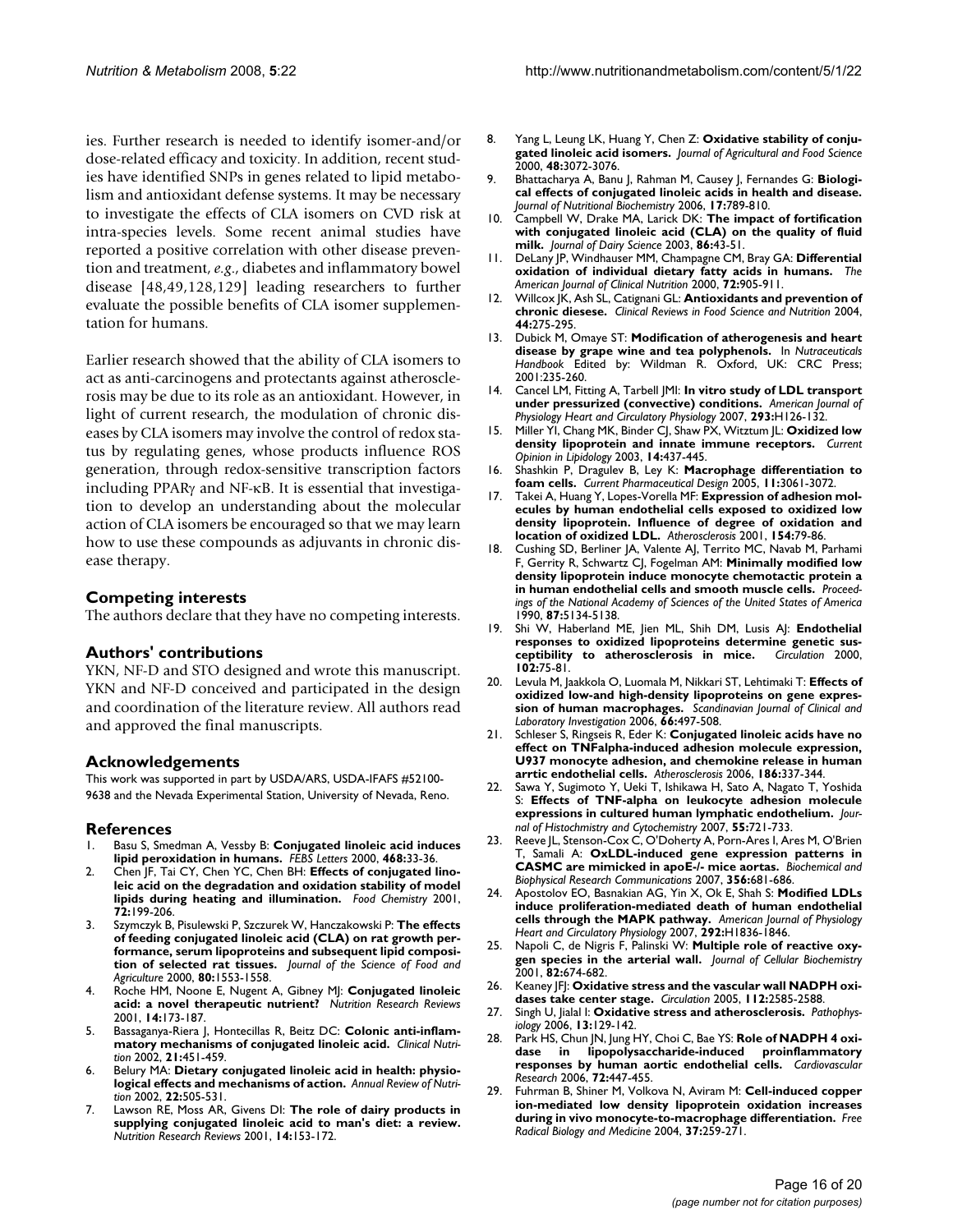- 30. Duval C, Chinetti G, Trottein F, Frunchart JC, Staels B: **[The role of](http://www.ncbi.nlm.nih.gov/entrez/query.fcgi?cmd=Retrieve&db=PubMed&dopt=Abstract&list_uids=12223313) [PPARs in atherosclerosis.](http://www.ncbi.nlm.nih.gov/entrez/query.fcgi?cmd=Retrieve&db=PubMed&dopt=Abstract&list_uids=12223313)** *Trends in Molecular Medicine* 2002, **8:**422-430.
- 31. Hawkins BJ, Madesh M, Kirkpatrick CJ, Fisher AB: **[Superoxide flux](http://www.ncbi.nlm.nih.gov/entrez/query.fcgi?cmd=Retrieve&db=PubMed&dopt=Abstract&list_uids=17360969) [in endothelial cells via the chloride channel-3 mediates intra](http://www.ncbi.nlm.nih.gov/entrez/query.fcgi?cmd=Retrieve&db=PubMed&dopt=Abstract&list_uids=17360969)[cellular signaling.](http://www.ncbi.nlm.nih.gov/entrez/query.fcgi?cmd=Retrieve&db=PubMed&dopt=Abstract&list_uids=17360969)** *Molecular Biology of the Cell* 2007, **18:**2002-2012.
- 32. Stepp DW, Ou J, Ackerman AW, Welak S, Klick D, Pritchard KAJ: **Native LDL and minimally oxidized LDL differentially regulate superoxide anion in vascular endothelium in situ.** *American Journal of Physiology Heart and Circulatory Physiology* 2002, **283:**H750-759.
- 33. Guzik TJ, Mussa S, Gastaldi D, Sadowski J, Ratnatunga C, Pillai R, Channon KM: **[Mechanisms of increased vascular superoxide](http://www.ncbi.nlm.nih.gov/entrez/query.fcgi?cmd=Retrieve&db=PubMed&dopt=Abstract&list_uids=11940543) [production in human diabetes mellitus: Role of NAD\(P\)H](http://www.ncbi.nlm.nih.gov/entrez/query.fcgi?cmd=Retrieve&db=PubMed&dopt=Abstract&list_uids=11940543) [oxidase and endothelial nitric oxide synthase.](http://www.ncbi.nlm.nih.gov/entrez/query.fcgi?cmd=Retrieve&db=PubMed&dopt=Abstract&list_uids=11940543)** *Circulation* 2002, **105:**1656-1662.
- Vohra RS, Murphy JE, JH W, Ponnambalam S, Homer-Vanniasinkam S: **[Atherosclerosis and the lectin-like oxidized low-density lipo](http://www.ncbi.nlm.nih.gov/entrez/query.fcgi?cmd=Retrieve&db=PubMed&dopt=Abstract&list_uids=16473764)[protein scavenger receptor.](http://www.ncbi.nlm.nih.gov/entrez/query.fcgi?cmd=Retrieve&db=PubMed&dopt=Abstract&list_uids=16473764)** *Trends in Cardiovascular Medicine* 2006, **16:**60-64.
- 35. Chen XL, Zhang Q, Zhao R, Medford RM: **Superoxide, H2O2, and iron are required for TNF-alpha-induced MCP-1 gene expression in endothelial cells: role of Rac1 and NADPH oxidase.** *American Journal of Physiology Heart and Circulatory Physiology* 2004, **286:**H1001-1007.
- 36. Inoue N: **Vascular C-reactive protein in the pathogeneisis of coronary artery disease: orle of vascular inflammation and oxidative stress.** *Cardiovascular and Hematological Diesorders Drug Targets* 2006, **6:**227-231.
- 37. Zuo L, Christofi FL, Wright VP, Bao S, Clanton TL: **[Lipoxygenase](http://www.ncbi.nlm.nih.gov/entrez/query.fcgi?cmd=Retrieve&db=PubMed&dopt=Abstract&list_uids=15107407)[dependent superoxide release in skeletal muscle.](http://www.ncbi.nlm.nih.gov/entrez/query.fcgi?cmd=Retrieve&db=PubMed&dopt=Abstract&list_uids=15107407)** *Journal of Applied Physiology* 2004, **97:**661-668.
- 38. Vaughan JE, Walsh SW, Ford GD: **Thromboxane mediates neutrophil superoxide production in pregnancy.** *American Journal of Obestetrics and Gynecology* 2006, **195:**1415-1420.
- 39. Im JY, Kim D, Paik SG, Han PL: **Cyclooxygenase-2-dependent neuronal death proceeds via superoxide anion generation.** *Free Radical Biology and Medicine* 2006, **41:**960-972.
- 40. Xu Z, Choudhary S, Voznesensky O, Mehrotra M, Woodard M, Hansen M, Herschman H, Pilbeam C: **[Overexpression of COX-2](http://www.ncbi.nlm.nih.gov/entrez/query.fcgi?cmd=Retrieve&db=PubMed&dopt=Abstract&list_uids=16818639) [in human osteosarcoma cells decreases proliferation and](http://www.ncbi.nlm.nih.gov/entrez/query.fcgi?cmd=Retrieve&db=PubMed&dopt=Abstract&list_uids=16818639) [increases apoptosis.](http://www.ncbi.nlm.nih.gov/entrez/query.fcgi?cmd=Retrieve&db=PubMed&dopt=Abstract&list_uids=16818639)** *Cancer Research* 2006, **66:**6657-6664.
- Jump DB: [The biochemistry of n-3 polyunsaturated fatty acids.](http://www.ncbi.nlm.nih.gov/entrez/query.fcgi?cmd=Retrieve&db=PubMed&dopt=Abstract&list_uids=11748246) *Journal of Biological Chemistry* 2002, **277:**8755-8558.
- 42. Nelson DL, Cox MM: **Lipid Biosynthesis.** In *Lehninger Principles of Biochemistry* 3rd edition. Edited by: Nelson DL, Cox MM. New York, USA: Worth Publishers; 2000:770-813.
- 43. Simpson AF: **[The cytochrome P450 4 \(CPY4\) family.](http://www.ncbi.nlm.nih.gov/entrez/query.fcgi?cmd=Retrieve&db=PubMed&dopt=Abstract&list_uids=9068972)** *General Pharmacology* 1997, **28:**351-359.
- 44. Reddy AK, Omaye ST: **Target organ toxicity and metabolic and biochemical responses following lung exposure.** In *Pulmonary Toxicology* Edited by: Salem H. New York, USA: Marcel Dekker, Inc; 1987:223-253.
- 45. Nicholson AC, Hajjar DP: **[CD36, oxidized LDL and PPAR](http://www.ncbi.nlm.nih.gov/entrez/query.fcgi?cmd=Retrieve&db=PubMed&dopt=Abstract&list_uids=15607497)[gamma: pathological interactions in macrophages and](http://www.ncbi.nlm.nih.gov/entrez/query.fcgi?cmd=Retrieve&db=PubMed&dopt=Abstract&list_uids=15607497) [atherosclerosis.](http://www.ncbi.nlm.nih.gov/entrez/query.fcgi?cmd=Retrieve&db=PubMed&dopt=Abstract&list_uids=15607497)** *Vascular Pharmacology* 2004, **41:**139-146.
- 46. Kritchevsky D, Tepper SA, Wright S, Czarnecki SK, Wilson TA, Nicolosi RJ: **[Conjugated linoleic acid isomer effects in atheroscle](http://www.ncbi.nlm.nih.gov/entrez/query.fcgi?cmd=Retrieve&db=PubMed&dopt=Abstract&list_uids=15588017)[rosis: growth and regression of lesions.](http://www.ncbi.nlm.nih.gov/entrez/query.fcgi?cmd=Retrieve&db=PubMed&dopt=Abstract&list_uids=15588017)** *Lipids* 2004, **39:**611-616.
- 47. Kritchevsky D, Tepper SA, Wright S, Tso P, Czarnecki SK: **Influence of conjugated linoleic acid (CLA) on establishment and progression of atherosclerosis in rabbits.** *Journal of American College of Nutrition* 2000, **19:**472S-477S.
- Bassaganya-Riera J, Hontecillas R: [CLA and n-3 PUFA differen](http://www.ncbi.nlm.nih.gov/entrez/query.fcgi?cmd=Retrieve&db=PubMed&dopt=Abstract&list_uids=16698153)**[tially modulate clinical activity and colonic PPAR-responsive](http://www.ncbi.nlm.nih.gov/entrez/query.fcgi?cmd=Retrieve&db=PubMed&dopt=Abstract&list_uids=16698153) [gene expression in a pig model of experimental IBD.](http://www.ncbi.nlm.nih.gov/entrez/query.fcgi?cmd=Retrieve&db=PubMed&dopt=Abstract&list_uids=16698153)** *Clinical Nutrition* 2006, **25:**454-465.
- 49. Bassaganya-Riera J, Reynolds K, Martino-Catt S, Cui Y, Hennighausen L, Gonzalez F, Rohrer J, Benninghoff AU, Hontecillas R: **[Activation](http://www.ncbi.nlm.nih.gov/entrez/query.fcgi?cmd=Retrieve&db=PubMed&dopt=Abstract&list_uids=15362034) [of PPARgamma and delta by conjugated linoleic acid medi](http://www.ncbi.nlm.nih.gov/entrez/query.fcgi?cmd=Retrieve&db=PubMed&dopt=Abstract&list_uids=15362034)ates protection from experimental inflammatory bowel dis[ease.](http://www.ncbi.nlm.nih.gov/entrez/query.fcgi?cmd=Retrieve&db=PubMed&dopt=Abstract&list_uids=15362034)** *Gastroenterology* 2004, **127:**777-791.
- 50. Kim JW, Zou Y, Yoon S, Lee JH, Kim YK, Yu BPC, H Y: **Vascular aging: Molecular modulation of the prostanoid cascade by calorie restriction.** *The Journals of Gerontology, Series A, Biological Science and Medical Science* 2004, **59:**B876-885.
- 51. Tian Q, Grzemski FA, Panagiotopoulos S, Ahokas JT: **[Peroxisome](http://www.ncbi.nlm.nih.gov/entrez/query.fcgi?cmd=Retrieve&db=PubMed&dopt=Abstract&list_uids=16540100) [proliferator-activated alpha agonist, clofibrate, has profound](http://www.ncbi.nlm.nih.gov/entrez/query.fcgi?cmd=Retrieve&db=PubMed&dopt=Abstract&list_uids=16540100) [influence on myocardial fatty acid composition.](http://www.ncbi.nlm.nih.gov/entrez/query.fcgi?cmd=Retrieve&db=PubMed&dopt=Abstract&list_uids=16540100)** *Chemico-Biological Interactions* 2006, **160:**241-251.
- 52. Banni S, Carta G, Angioni E, Murru E, Scanu P, Melis MP, Bauman DE, Fischer SM, Ip C: **[Distribution of conjugated linoleic acid and](http://www.ncbi.nlm.nih.gov/entrez/query.fcgi?cmd=Retrieve&db=PubMed&dopt=Abstract&list_uids=11441132) [metabolites in different lipid fractions in the rat liver.](http://www.ncbi.nlm.nih.gov/entrez/query.fcgi?cmd=Retrieve&db=PubMed&dopt=Abstract&list_uids=11441132)** *Journal of Lipid Research* 2001, **42:**1056-1061.
- 53. Simopoulos AP: **Evolutionarty aspects of diet, the omega-6/ omega-3 ratio and genetic variation: nutritional implications for chronic diseases.** *Biomedicine and Phamacotherapy* 2006, **60:**502-507.
- 54. Cleland LG, James MJ, Neumann MA, D'Angelo M, Gibson RA: **Linoleate inhibits EPA incorporation from dietary fish-oil supplements in human subjects.** *The American Journals of Clinical Nutrition* 1992, **55:**395-399.
- Kris-Etherton PM, Harris WS, Appel LJ, American Heart Association Nutrition Committee: **[Fish consumptions, fish oil, omega-3](http://www.ncbi.nlm.nih.gov/entrez/query.fcgi?cmd=Retrieve&db=PubMed&dopt=Abstract&list_uids=12438303) [fatty acids, and cardiovascular disease.](http://www.ncbi.nlm.nih.gov/entrez/query.fcgi?cmd=Retrieve&db=PubMed&dopt=Abstract&list_uids=12438303)** *Circulation* 2002, **106:**2747-2757.
- 56. Hirafuji M, Machida T, Hamaue N, Minami M: **[Cardiovascular pro](http://www.ncbi.nlm.nih.gov/entrez/query.fcgi?cmd=Retrieve&db=PubMed&dopt=Abstract&list_uids=12939515)[tective effects of n-3 polyunsaturated fatty acids with special](http://www.ncbi.nlm.nih.gov/entrez/query.fcgi?cmd=Retrieve&db=PubMed&dopt=Abstract&list_uids=12939515) [emphasis on docosahexaenoic acid.](http://www.ncbi.nlm.nih.gov/entrez/query.fcgi?cmd=Retrieve&db=PubMed&dopt=Abstract&list_uids=12939515)** *Journal of Pharmacological Sciences* 2003, **92:**308-316.
- 57. Das UN: **[Essential fatty acids: biochemistry, physiology, and](http://www.ncbi.nlm.nih.gov/entrez/query.fcgi?cmd=Retrieve&db=PubMed&dopt=Abstract&list_uids=16892270) [pathology.](http://www.ncbi.nlm.nih.gov/entrez/query.fcgi?cmd=Retrieve&db=PubMed&dopt=Abstract&list_uids=16892270)** *Biotechnology Journal* 2006, **1:**420-439.
- 58. Chen H, Li D, Roberts GJ, Saldeen T, Mehta JL: **[EPA and DHA](http://www.ncbi.nlm.nih.gov/entrez/query.fcgi?cmd=Retrieve&db=PubMed&dopt=Abstract&list_uids=12818567) [attenuate ox-LDL-induced expression of adhesion molecules](http://www.ncbi.nlm.nih.gov/entrez/query.fcgi?cmd=Retrieve&db=PubMed&dopt=Abstract&list_uids=12818567) in human coronary artery endothelial cells via protein kinase [B pathway.](http://www.ncbi.nlm.nih.gov/entrez/query.fcgi?cmd=Retrieve&db=PubMed&dopt=Abstract&list_uids=12818567)** *Journal of Molecular and Cellular Cardiology* 2003, **35:**769-775.
- 59. De Caterina R, Liao JK, Libby P: **[Fatty acid modulation of](http://www.ncbi.nlm.nih.gov/entrez/query.fcgi?cmd=Retrieve&db=PubMed&dopt=Abstract&list_uids=10617974) [endothelial activation.](http://www.ncbi.nlm.nih.gov/entrez/query.fcgi?cmd=Retrieve&db=PubMed&dopt=Abstract&list_uids=10617974)** *The American Journal of Clinical Nutrition* 2000, **71:**213S-223S.
- 60. Collie-Duguid ES, Wahle KW: **[Inhibitory effects of fish oil N-3](http://www.ncbi.nlm.nih.gov/entrez/query.fcgi?cmd=Retrieve&db=PubMed&dopt=Abstract&list_uids=8607877) [polyunsaturated fatty acids on the expression of endothelial](http://www.ncbi.nlm.nih.gov/entrez/query.fcgi?cmd=Retrieve&db=PubMed&dopt=Abstract&list_uids=8607877) [cell adhesion molecules.](http://www.ncbi.nlm.nih.gov/entrez/query.fcgi?cmd=Retrieve&db=PubMed&dopt=Abstract&list_uids=8607877)** *Biochemical and Biophysical Research Communications* 1996, **220:**969-974.
- 61. Lee JY, Hwang DH: **The modulation of inflammatory gene expression by lipids: mediation through Toll-like receptors.** *Molecules and Cells* 2006, **21:**174-185.
- 62. Gaziano JM: **[Antioxidant vitamins and cardiovascular disease.](http://www.ncbi.nlm.nih.gov/entrez/query.fcgi?cmd=Retrieve&db=PubMed&dopt=Abstract&list_uids=9893151)** *Proceedings of the Association of American Physicians* 1999, **111:**2-9.
- 63. Liu S, Manson JE, Lee IM, Cole SR, Hennekens CH, Willett WC, Buring JE: **[Fruit and vegetable intake and risk of cardiovascular](http://www.ncbi.nlm.nih.gov/entrez/query.fcgi?cmd=Retrieve&db=PubMed&dopt=Abstract&list_uids=11010927) [diesase: the Women's Health Study.](http://www.ncbi.nlm.nih.gov/entrez/query.fcgi?cmd=Retrieve&db=PubMed&dopt=Abstract&list_uids=11010927)** *The American Journal of Clinical Nutrition* 2000, **72:**899-900.
- Liu S, Manson JE, Stampfer MJ, Rexrode KM, Hu FB, Rimm EB, Willett WC: **[Whole grain consumption and risk of ischemic stroke in](http://www.ncbi.nlm.nih.gov/entrez/query.fcgi?cmd=Retrieve&db=PubMed&dopt=Abstract&list_uids=11000647) [women: A prospective study.](http://www.ncbi.nlm.nih.gov/entrez/query.fcgi?cmd=Retrieve&db=PubMed&dopt=Abstract&list_uids=11000647)** *JAMA* 2000, **284:**1534-1540.
- 65. Bazzano LA, He J, Ogden LG, Loria CM, Vupputuri S, Mvers L, Whelton PK: **[Fruit and vegetable intake and risk of cardiovascular](http://www.ncbi.nlm.nih.gov/entrez/query.fcgi?cmd=Retrieve&db=PubMed&dopt=Abstract&list_uids=12081821) [disease in US adults: the first National Health and Nutrition](http://www.ncbi.nlm.nih.gov/entrez/query.fcgi?cmd=Retrieve&db=PubMed&dopt=Abstract&list_uids=12081821) [Examination Survey Epidemiologic Follow-up Study.](http://www.ncbi.nlm.nih.gov/entrez/query.fcgi?cmd=Retrieve&db=PubMed&dopt=Abstract&list_uids=12081821)** *The American Journal of Clinical Nutrition* 2002, **76:**93-99.
- 66. Munteanu A, Zingg JM, Azzi A: **[Anti-atherosclerotic effects of](http://www.ncbi.nlm.nih.gov/entrez/query.fcgi?cmd=Retrieve&db=PubMed&dopt=Abstract&list_uids=15090261) [alpha-tocopherol: myth or reality?](http://www.ncbi.nlm.nih.gov/entrez/query.fcgi?cmd=Retrieve&db=PubMed&dopt=Abstract&list_uids=15090261)** *Journal of Cellular and Molecular Medicine* 2004, **8:**59-76.
- 67. Esterbauer H, Puhl H, Waeg G, Krebs A, Dieber-Rotheneder M: **The role of vitamin E in lipoprotein oxidation.** In *Vitamin E: Biochemistry and Clinical Application* Edited by: Packer L, Fuchs J. New York, USA: Marcel Dekker; 1992:649-671.
- Nakamura YK, Omaye ST: [Age-related changes of serum lipo](http://www.ncbi.nlm.nih.gov/entrez/query.fcgi?cmd=Retrieve&db=PubMed&dopt=Abstract&list_uids=14697409)**[protein oxidation in rats.](http://www.ncbi.nlm.nih.gov/entrez/query.fcgi?cmd=Retrieve&db=PubMed&dopt=Abstract&list_uids=14697409)** *Life Sciences* 2004, **74:**1265-1275.
- 69. Carr AC, Zhu B, Frei B: **[Potential antiatherogenic mechanisms](http://www.ncbi.nlm.nih.gov/entrez/query.fcgi?cmd=Retrieve&db=PubMed&dopt=Abstract&list_uids=10969031) [of ascorbate \(vitamin C\) and alpha-tocopherol \(vitamin E\).](http://www.ncbi.nlm.nih.gov/entrez/query.fcgi?cmd=Retrieve&db=PubMed&dopt=Abstract&list_uids=10969031)** *Circulation Research* 2000, **87:**349-354.
- 70. Bowen HT, Omaye ST: **Alpha -tocopherol, beta-carotene, and oxidative modification of human low-density lipoprotein.** In *Oxidant, Antioxidant and Free Radical* Edited by: Baskin SI, Salem H. Oxford, UK: Taylor and Francis; 1997:113-123.
- Bowen HT, Omaye ST: [Oxidative changes associated with beta](http://www.ncbi.nlm.nih.gov/entrez/query.fcgi?cmd=Retrieve&db=PubMed&dopt=Abstract&list_uids=9550461)**[carotene and alpha-tocopherol enrichment of human low](http://www.ncbi.nlm.nih.gov/entrez/query.fcgi?cmd=Retrieve&db=PubMed&dopt=Abstract&list_uids=9550461)[density lipoproteins.](http://www.ncbi.nlm.nih.gov/entrez/query.fcgi?cmd=Retrieve&db=PubMed&dopt=Abstract&list_uids=9550461)** *Journal of American College of Nutrition* 1998, **17:**171-179.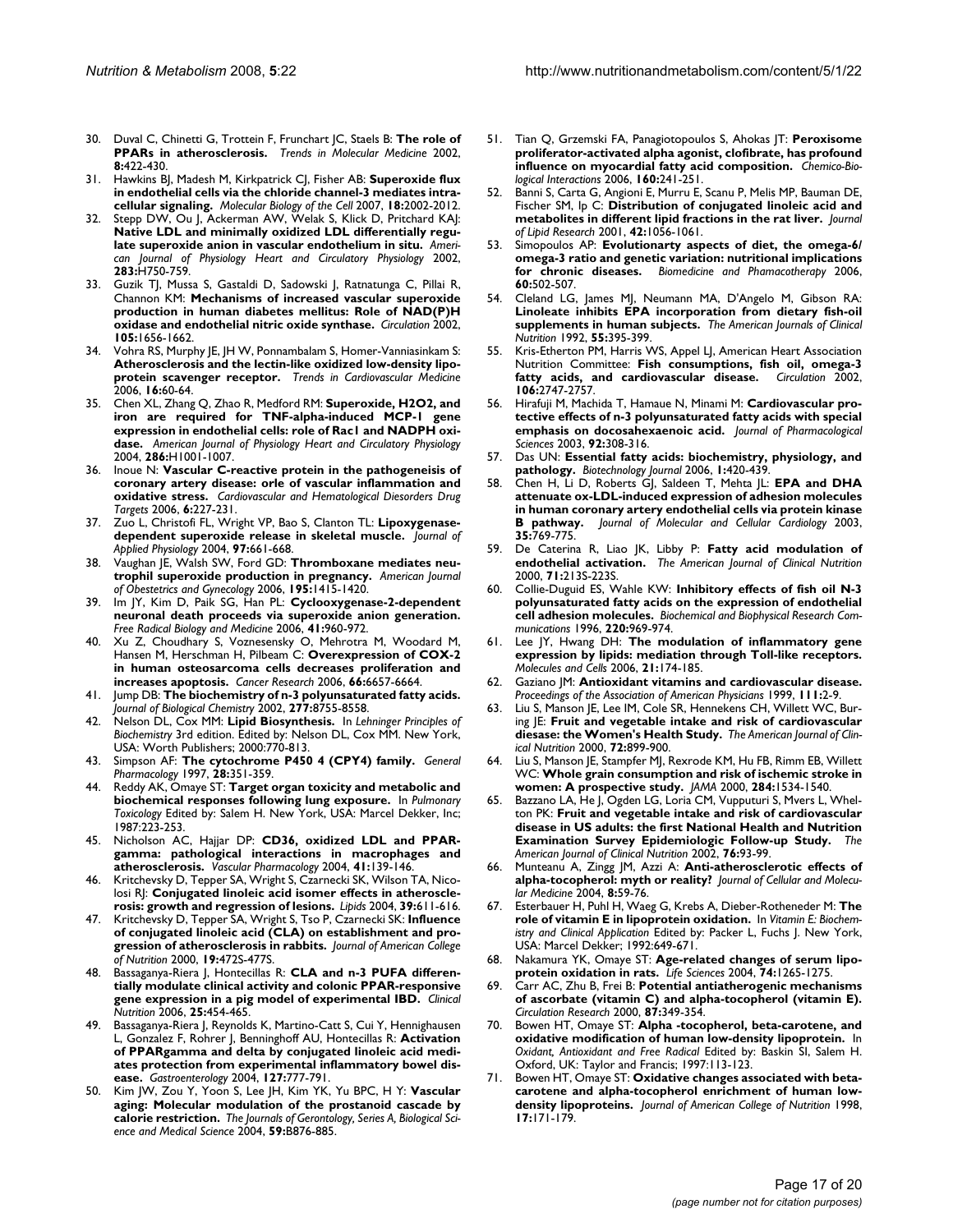- 72. Zhang P, Omaye ST: **[Beta-carotene: Interactions with alpha](http://www.ncbi.nlm.nih.gov/entrez/query.fcgi?cmd=Retrieve&db=PubMed&dopt=Abstract&list_uids=11179860)[tocopherol and ascorbic acid in microsomal lipid peroxida](http://www.ncbi.nlm.nih.gov/entrez/query.fcgi?cmd=Retrieve&db=PubMed&dopt=Abstract&list_uids=11179860)[tion.](http://www.ncbi.nlm.nih.gov/entrez/query.fcgi?cmd=Retrieve&db=PubMed&dopt=Abstract&list_uids=11179860)** *Journal of Nutritional Biochemistry* 2001, **12:**38-45.
- 73. Das UN, Maulik N: **[Resveratrol in cardioprotection: a thera](http://www.ncbi.nlm.nih.gov/entrez/query.fcgi?cmd=Retrieve&db=PubMed&dopt=Abstract&list_uids=16507749)[peutic promise of alternative medicine.](http://www.ncbi.nlm.nih.gov/entrez/query.fcgi?cmd=Retrieve&db=PubMed&dopt=Abstract&list_uids=16507749)** *Molecular Interventions* 2006, **6:**36-47.
- 74. Frei B, Higdon JV: **[Antioxidant activity of tea polyphenols in](http://www.ncbi.nlm.nih.gov/entrez/query.fcgi?cmd=Retrieve&db=PubMed&dopt=Abstract&list_uids=14519826) [vivo: Evidence from animal studies.](http://www.ncbi.nlm.nih.gov/entrez/query.fcgi?cmd=Retrieve&db=PubMed&dopt=Abstract&list_uids=14519826)** *Journal of Nutrition* 2003, **133:**3275S-3284S.
- 75. Stocker R, Keaney JFJ: **Role of oxidative modifications in atherosclerosis.** *Physiological Review* 2004, **84:**1381-1478.
- 76. Girnun GD, Domann FE, Moore SA, Robbins MEC: **[Identification of](http://www.ncbi.nlm.nih.gov/entrez/query.fcgi?cmd=Retrieve&db=PubMed&dopt=Abstract&list_uids=12456800) [a functional peroxisome proliferator-activated receptor](http://www.ncbi.nlm.nih.gov/entrez/query.fcgi?cmd=Retrieve&db=PubMed&dopt=Abstract&list_uids=12456800) [response element in the rat catalase promoter.](http://www.ncbi.nlm.nih.gov/entrez/query.fcgi?cmd=Retrieve&db=PubMed&dopt=Abstract&list_uids=12456800)** *Molecular Endocrinology* 2002, **16:**2793-2801.
- 77. Qiao M, Kisgati M, Sholewa JM, Zhu W, Smart EJ, Sulistio MS, Asmis R: **[Incerased expression of glutathione reductase in macro](http://www.ncbi.nlm.nih.gov/entrez/query.fcgi?cmd=Retrieve&db=PubMed&dopt=Abstract&list_uids=17363688)[phages decreases atherosclerotic lesion formation in low](http://www.ncbi.nlm.nih.gov/entrez/query.fcgi?cmd=Retrieve&db=PubMed&dopt=Abstract&list_uids=17363688)[density lipoprotein receptor-deficient mice.](http://www.ncbi.nlm.nih.gov/entrez/query.fcgi?cmd=Retrieve&db=PubMed&dopt=Abstract&list_uids=17363688)** *Arteriosclerosis, Thrombosis, and Vascular Biology* 2007, **27:**1375-1382.
- 78. Csiszar A, Smith K, Lavinskyy N, Rivera A, Ungvari Z: **[Resveratrol](http://www.ncbi.nlm.nih.gov/entrez/query.fcgi?cmd=Retrieve&db=PubMed&dopt=Abstract&list_uids=16973825) [attenuates TNF-alpha-induced activation of coronary arte](http://www.ncbi.nlm.nih.gov/entrez/query.fcgi?cmd=Retrieve&db=PubMed&dopt=Abstract&list_uids=16973825)[rial endothelial cells: role of NF-kappaB inhibition.](http://www.ncbi.nlm.nih.gov/entrez/query.fcgi?cmd=Retrieve&db=PubMed&dopt=Abstract&list_uids=16973825)** *American Journal of Physiology Heart and Circulatory Physiology* 2006, **291:**H1694-1699.
- 79. Hwang J, Kleinhenz DJ, Lassegue B, Griendling KK, Dikalov S, Hart CM: **[Peroxisome proliferator-activated receptor-gamma lig](http://www.ncbi.nlm.nih.gov/entrez/query.fcgi?cmd=Retrieve&db=PubMed&dopt=Abstract&list_uids=15590897)[ands regulate endothelial membrane superoxide produc](http://www.ncbi.nlm.nih.gov/entrez/query.fcgi?cmd=Retrieve&db=PubMed&dopt=Abstract&list_uids=15590897)[tion.](http://www.ncbi.nlm.nih.gov/entrez/query.fcgi?cmd=Retrieve&db=PubMed&dopt=Abstract&list_uids=15590897)** *American Journal of Physiology, Cell Physiology* 2005, **288:**C899-905.
- 80. Fang X, Weintraub NL, Rios D, Chappell DA, Zwacka RM, Engelhardt JF, Oberley LW, Yan T, Heistad DD, Spector AA: **[Overexpression](http://www.ncbi.nlm.nih.gov/entrez/query.fcgi?cmd=Retrieve&db=PubMed&dopt=Abstract&list_uids=9648725) [of human superoxide dismutase inhibits oxidation of low](http://www.ncbi.nlm.nih.gov/entrez/query.fcgi?cmd=Retrieve&db=PubMed&dopt=Abstract&list_uids=9648725)[density lipoprotein by endothelial cells.](http://www.ncbi.nlm.nih.gov/entrez/query.fcgi?cmd=Retrieve&db=PubMed&dopt=Abstract&list_uids=9648725)** *Circulation Research* 1998, **82:**1289-1297.
- 81. Inoue I, Goto S, Matsunaga T, Nakajima T, Awara T, Hokari S, Komoda T, Katayama S: **[The ligands/activators for peroxisome](http://www.ncbi.nlm.nih.gov/entrez/query.fcgi?cmd=Retrieve&db=PubMed&dopt=Abstract&list_uids=11172467) [proliferator-activated receptor alpha \(PPARalpha\) and](http://www.ncbi.nlm.nih.gov/entrez/query.fcgi?cmd=Retrieve&db=PubMed&dopt=Abstract&list_uids=11172467) PPAR gamma increase Cu2+, Zn2+-superoxide dismutase and decrease p22phox message expression in primary [endothelial cells.](http://www.ncbi.nlm.nih.gov/entrez/query.fcgi?cmd=Retrieve&db=PubMed&dopt=Abstract&list_uids=11172467)** *Metabolism* 2001, **50:**3-11.
- 82. Kunsch C, Medford RM: **[Oxidative stress as a regulator of gene](http://www.ncbi.nlm.nih.gov/entrez/query.fcgi?cmd=Retrieve&db=PubMed&dopt=Abstract&list_uids=10521248) [expression in the vasculature.](http://www.ncbi.nlm.nih.gov/entrez/query.fcgi?cmd=Retrieve&db=PubMed&dopt=Abstract&list_uids=10521248)** *Circulation Research* 1999, **85:**753-766.
- 83. Li G, Dong B, Butz DE, Park Y, Pariza MW, Cook ME: **NF-kappaB independent inhibition od lipopolysaccharide-induced cycloxygenase by a conjugated linoleic acid cognate, conjugated nonadecadienoic acid.** *Biochemica et Biophysica Acta* 2006, **1761:**969-972.
- 84. Nakamura YK, Omaye ST: **Conjugated linoleic acid isomers increases PPARgamma and NF-kappa B DNA binding activities in human umbilical vein endothelial cells: involvement of expression of Cu/Zn superoxide dismutase, catalse and lipid peroxidation.** In *PhD thesis (in progress)* University of Nevada, Reno, Environmental Sciences Graduate Program; 2008.
- 85. Robbesyn F, Salvayre R, Negre-Salvayre A: **[Dual role of oxidized](http://www.ncbi.nlm.nih.gov/entrez/query.fcgi?cmd=Retrieve&db=PubMed&dopt=Abstract&list_uids=15346645) [LDL on the NF-kappaB signaling pathway.](http://www.ncbi.nlm.nih.gov/entrez/query.fcgi?cmd=Retrieve&db=PubMed&dopt=Abstract&list_uids=15346645)** *Free Radical Research* 2004, **38:**541-551.
- 86. Vielma SA, Mironova M, Ku JR, Lopes-Virella MF: **[Oxidized LDL](http://www.ncbi.nlm.nih.gov/entrez/query.fcgi?cmd=Retrieve&db=PubMed&dopt=Abstract&list_uids=14967815) [further enhances expression of adhesion molecules in](http://www.ncbi.nlm.nih.gov/entrez/query.fcgi?cmd=Retrieve&db=PubMed&dopt=Abstract&list_uids=14967815) [Chlamydophila pneumoniae-infected endothelial cells.](http://www.ncbi.nlm.nih.gov/entrez/query.fcgi?cmd=Retrieve&db=PubMed&dopt=Abstract&list_uids=14967815)** *Journal of Lipid Research* 2004, **45:**873-880.
- 87. Wang HY, Qu P, Lu S, Liu M, Jiang H: **[The effects of TLR4/NF-kap](http://www.ncbi.nlm.nih.gov/entrez/query.fcgi?cmd=Retrieve&db=PubMed&dopt=Abstract&list_uids=16266460)[paB activatioin and LOX-1 on monocyte adhesion to](http://www.ncbi.nlm.nih.gov/entrez/query.fcgi?cmd=Retrieve&db=PubMed&dopt=Abstract&list_uids=16266460) [endothelium.](http://www.ncbi.nlm.nih.gov/entrez/query.fcgi?cmd=Retrieve&db=PubMed&dopt=Abstract&list_uids=16266460)** *Zhonghua Xin Xue Guan Bing Za Zhi* 2005, **33:**827-831.
- 88. German JB, Dillard CJ: **[A source of energy, fat-soluble nutrients,](http://www.ncbi.nlm.nih.gov/entrez/query.fcgi?cmd=Retrieve&db=PubMed&dopt=Abstract&list_uids=16403683) [and bioactive molecules.](http://www.ncbi.nlm.nih.gov/entrez/query.fcgi?cmd=Retrieve&db=PubMed&dopt=Abstract&list_uids=16403683)** *Critical Reviews in Food Science and Nutrition* 2007, **46:**57-92.
- 89. Berger J, Moller DE: **[The mechanisms of action of PPARs.](http://www.ncbi.nlm.nih.gov/entrez/query.fcgi?cmd=Retrieve&db=PubMed&dopt=Abstract&list_uids=11818483)** *Annual Review of Medicine* 2002, **53:**409-435.
- 90. Tontonoz P, Nagy L, Alvarez JG, Thomazy VA, Evans RM: **[PPAR](http://www.ncbi.nlm.nih.gov/entrez/query.fcgi?cmd=Retrieve&db=PubMed&dopt=Abstract&list_uids=9568716)[gamma promotes monocyte/macorphage differentiation](http://www.ncbi.nlm.nih.gov/entrez/query.fcgi?cmd=Retrieve&db=PubMed&dopt=Abstract&list_uids=9568716) [and uptake of oxidized LDL.](http://www.ncbi.nlm.nih.gov/entrez/query.fcgi?cmd=Retrieve&db=PubMed&dopt=Abstract&list_uids=9568716)** *Cell* 1998, **93:**241-252.
- 91. Ricote M, Huang J, Fajas L, Li A, Welch J, Najib J, Witztum JL, Auwerx J, Palinski W, Glass CK: **[Expression of the peroxisome prolifer-](http://www.ncbi.nlm.nih.gov/entrez/query.fcgi?cmd=Retrieve&db=PubMed&dopt=Abstract&list_uids=9636198)**

**ator-activate receptor gamma (PPARg) in human athero[sclerosis and regulation in macrophages by colony](http://www.ncbi.nlm.nih.gov/entrez/query.fcgi?cmd=Retrieve&db=PubMed&dopt=Abstract&list_uids=9636198) stimulating factors and oxidized low density lipoproteins.** *Proceedings of the National Academy of Sciences of the United States of America* 1998, **95:**7614-7619.

- 92. Powell WS: **[15-Deoxy-delta12,14-PGJ2: endogenous PPAR](http://www.ncbi.nlm.nih.gov/entrez/query.fcgi?cmd=Retrieve&db=PubMed&dopt=Abstract&list_uids=12975467)[gamma ligand or minor eicosanoid degradation product?](http://www.ncbi.nlm.nih.gov/entrez/query.fcgi?cmd=Retrieve&db=PubMed&dopt=Abstract&list_uids=12975467)** *The Journal of Clinical Investigation* 2003, **112:**828-830.
- 93. Ricote M, Li AC, Willson TM, Kelly CJ, Glass CK: **[The peroxisome](http://www.ncbi.nlm.nih.gov/entrez/query.fcgi?cmd=Retrieve&db=PubMed&dopt=Abstract&list_uids=9422508) [proliferator-activated receptor gamma is a negative regula](http://www.ncbi.nlm.nih.gov/entrez/query.fcgi?cmd=Retrieve&db=PubMed&dopt=Abstract&list_uids=9422508)[tor of macrophage activation.](http://www.ncbi.nlm.nih.gov/entrez/query.fcgi?cmd=Retrieve&db=PubMed&dopt=Abstract&list_uids=9422508)** *Nature* 1998, **391:**79-82.
- Delerive P, De Bosscher K, Besnard S, Berghe W Vanden, Peters JM, Gonzalez FJ, Frunchart JC, Tedgui A, Haegeman G, Staels B: **[Peroxi](http://www.ncbi.nlm.nih.gov/entrez/query.fcgi?cmd=Retrieve&db=PubMed&dopt=Abstract&list_uids=10542237)some proliferator-activated receptor alpha negatively regu[lates the vascular inflammatory gene response by negative](http://www.ncbi.nlm.nih.gov/entrez/query.fcgi?cmd=Retrieve&db=PubMed&dopt=Abstract&list_uids=10542237) cross-talk with transcription factors NF-kappaB and AP-1.** *Journal of Biological Chemistry* 1999, **274:**32048-32054.
- 95. Ziouzenkova O, Asatryan L, Sahady D, Orasanu G, Perrey S, Cutak B, Hassell T, Akiyama TE, Berger JP, Sevanian A, Plutzky J: **[Dual roles](http://www.ncbi.nlm.nih.gov/entrez/query.fcgi?cmd=Retrieve&db=PubMed&dopt=Abstract&list_uids=12878589) [for lipolysis and oixidation in peroxisome proliferator-activa](http://www.ncbi.nlm.nih.gov/entrez/query.fcgi?cmd=Retrieve&db=PubMed&dopt=Abstract&list_uids=12878589)tor receptor responses to electronegative lowdensity lipo[protein.](http://www.ncbi.nlm.nih.gov/entrez/query.fcgi?cmd=Retrieve&db=PubMed&dopt=Abstract&list_uids=12878589)** *The Journal of Biological Chemistry* 2003, **278:**39874-39881.
- 96. Ordovas JM: **[Nutrigenetics, plasma lipids, and cardiovascular](http://www.ncbi.nlm.nih.gov/entrez/query.fcgi?cmd=Retrieve&db=PubMed&dopt=Abstract&list_uids=16815124) [risk.](http://www.ncbi.nlm.nih.gov/entrez/query.fcgi?cmd=Retrieve&db=PubMed&dopt=Abstract&list_uids=16815124)** *Journal of the American Dietetic Association* 2006, **106:**1074-1081.
- 97. Ordovas JM, Corella D, Cupples LA, Demissie S, Kelleher A, Coltell O, Wilson PW, Schaefer EJ, Tucker K: **[Polyunsaturated fatty](http://www.ncbi.nlm.nih.gov/entrez/query.fcgi?cmd=Retrieve&db=PubMed&dopt=Abstract&list_uids=11756058) [acids modulate the effects of the APOA1G-A polymorphism](http://www.ncbi.nlm.nih.gov/entrez/query.fcgi?cmd=Retrieve&db=PubMed&dopt=Abstract&list_uids=11756058) on HDL-cholesterol concentrations in the sex-specific man[ner: the Framingham Study.](http://www.ncbi.nlm.nih.gov/entrez/query.fcgi?cmd=Retrieve&db=PubMed&dopt=Abstract&list_uids=11756058)** *The American Journal of Clinical Nutrition* 2002, **75:**38-46.
- Tai ES, Demissie S, Cupples LA, Cerella D, Wilson PW, Schaefer EJ, Ordovas JM: **[Association between the PPARA L162V poly](http://www.ncbi.nlm.nih.gov/entrez/query.fcgi?cmd=Retrieve&db=PubMed&dopt=Abstract&list_uids=12006394)[morphism and plasma lipid levels: the Framingham Off](http://www.ncbi.nlm.nih.gov/entrez/query.fcgi?cmd=Retrieve&db=PubMed&dopt=Abstract&list_uids=12006394)[spring Study. Arteriosclerosis.](http://www.ncbi.nlm.nih.gov/entrez/query.fcgi?cmd=Retrieve&db=PubMed&dopt=Abstract&list_uids=12006394)** *Arteriosclerosis, Thrombosis, and Vascular Biology* 2002, **22:**805-810.
- 99. Ghoussaini M, Meyre D, Lobbens S, Charpentier G, Clement K, Charles MA, Tauber M, Weill J, Froguel P: **[Implication of the](http://www.ncbi.nlm.nih.gov/entrez/query.fcgi?cmd=Retrieve&db=PubMed&dopt=Abstract&list_uids=15784141) [Pro12Ala polymorphism of the PPAR-gamma 2 gene in type](http://www.ncbi.nlm.nih.gov/entrez/query.fcgi?cmd=Retrieve&db=PubMed&dopt=Abstract&list_uids=15784141) [2 diabetes and obesity in the French population.](http://www.ncbi.nlm.nih.gov/entrez/query.fcgi?cmd=Retrieve&db=PubMed&dopt=Abstract&list_uids=15784141)** *BMC Medical Genetics* 2005, **6:**11.
- 100. Takanaga H, Mackenzie B, Hediger MA: **[Sodium-depedent ascor](http://www.ncbi.nlm.nih.gov/entrez/query.fcgi?cmd=Retrieve&db=PubMed&dopt=Abstract&list_uids=12845532)[bic acid transporter family SLC23.](http://www.ncbi.nlm.nih.gov/entrez/query.fcgi?cmd=Retrieve&db=PubMed&dopt=Abstract&list_uids=12845532)** *Pflugers Archiv: European Journal of Physiology* 2004, **447:**677-682.
- 101. Eck P, Erichsen HC, Taylor JG, Yeager M, Hughes AL, Levine M, Chanock SJ: **[Comparison of the genomic structure and varia](http://www.ncbi.nlm.nih.gov/entrez/query.fcgi?cmd=Retrieve&db=PubMed&dopt=Abstract&list_uids=15316768)**tion in the two human sodium-dependent vitamin C trans-<br>porters, **SLC23A1** and **SLC23A2.** Human Genetics 2004, [porters, SLC23A1 and SLC23A2.](http://www.ncbi.nlm.nih.gov/entrez/query.fcgi?cmd=Retrieve&db=PubMed&dopt=Abstract&list_uids=15316768) **115:**285-294.
- 102. Liu G, Zhou W, Park S, Wang LI, Miller DP, Wain JC, Lynch TJ, Su L, Christiani DC: **[The SOD2 Val/Val genotype enhances the risk](http://www.ncbi.nlm.nih.gov/entrez/query.fcgi?cmd=Retrieve&db=PubMed&dopt=Abstract&list_uids=15534883) [of non-small cell lung carcinoma by p53 and XRCC1 poly](http://www.ncbi.nlm.nih.gov/entrez/query.fcgi?cmd=Retrieve&db=PubMed&dopt=Abstract&list_uids=15534883)[morphisms.](http://www.ncbi.nlm.nih.gov/entrez/query.fcgi?cmd=Retrieve&db=PubMed&dopt=Abstract&list_uids=15534883)** *Cancer* 2004, **101:**2802-2808.
- 103. Hiroi S, Harada H, Nishi H, Satoh M, Nagai R, Kimura A: **[Polymor](http://www.ncbi.nlm.nih.gov/entrez/query.fcgi?cmd=Retrieve&db=PubMed&dopt=Abstract&list_uids=10425186)[phism in the SOD2 and HLA-DRB1 genes are associated](http://www.ncbi.nlm.nih.gov/entrez/query.fcgi?cmd=Retrieve&db=PubMed&dopt=Abstract&list_uids=10425186) with non-familial idiopathic dilated cardiomyopathy in Japa[nese.](http://www.ncbi.nlm.nih.gov/entrez/query.fcgi?cmd=Retrieve&db=PubMed&dopt=Abstract&list_uids=10425186)** *Biochemical and Biophysical Research Communications* 1999, **261:**332-339.
- 104. Zotova EV, Chistiakov DA, Savostianov KV, Bursa TR, Gallev IV, Strokov IA, Nosikov VV: **[Association of the SOD2 Ala\(-9\)Val](http://www.ncbi.nlm.nih.gov/entrez/query.fcgi?cmd=Retrieve&db=PubMed&dopt=Abstract&list_uids=12815947) [and SOD3 Arg213Gly polymorphisms with diabetic polyneu](http://www.ncbi.nlm.nih.gov/entrez/query.fcgi?cmd=Retrieve&db=PubMed&dopt=Abstract&list_uids=12815947)[ropathy in patients with diabetes mellitus type 1.](http://www.ncbi.nlm.nih.gov/entrez/query.fcgi?cmd=Retrieve&db=PubMed&dopt=Abstract&list_uids=12815947)** *Molekuliarnaia Biologiia* 2003, **37:**404-408.
- 105. Shao J, Chen L, Marrs B, Lee L, Huang H, Manton KG, Martin GM, Oshima J: **[SOD2 polymorphisms: unmasking the effects of pol](http://www.ncbi.nlm.nih.gov/entrez/query.fcgi?cmd=Retrieve&db=PubMed&dopt=Abstract&list_uids=17331249)[ymorphism on splicing.](http://www.ncbi.nlm.nih.gov/entrez/query.fcgi?cmd=Retrieve&db=PubMed&dopt=Abstract&list_uids=17331249)** *BMC Medical Genetics* 2007, **8:**7.
- 106. Stessman J, Maaravi Y, Hammerman-Rozenberg R, Cohen A, Nemanov L, Gritsenko I, Gruberman N, Ebstein RP: **[Candidate](http://www.ncbi.nlm.nih.gov/entrez/query.fcgi?cmd=Retrieve&db=PubMed&dopt=Abstract&list_uids=15621215) [genes associated with ageing and life expectancy in the Jeru](http://www.ncbi.nlm.nih.gov/entrez/query.fcgi?cmd=Retrieve&db=PubMed&dopt=Abstract&list_uids=15621215)[salem longitudinal study.](http://www.ncbi.nlm.nih.gov/entrez/query.fcgi?cmd=Retrieve&db=PubMed&dopt=Abstract&list_uids=15621215)** *Mechanisms of Ageing and Development* 2005, **126:**333-339.
- 107. Foster CB, Aswath K, Chanock SJ, McKay HF, Peters U: **[Polymor](http://www.ncbi.nlm.nih.gov/entrez/query.fcgi?cmd=Retrieve&db=PubMed&dopt=Abstract&list_uids=17156480)[phism analysis of six selenoprotein genes: support for a selec](http://www.ncbi.nlm.nih.gov/entrez/query.fcgi?cmd=Retrieve&db=PubMed&dopt=Abstract&list_uids=17156480)tive sweep at the glutathione peroxidase I locus (3p21) in [Asian populations.](http://www.ncbi.nlm.nih.gov/entrez/query.fcgi?cmd=Retrieve&db=PubMed&dopt=Abstract&list_uids=17156480)** *BMC Genetics* 2006, **7:**56-75.
- 108. Kiechl S, Lorenz E, Reindl M, Wiedermann CJ, Oberhollenzer F, Bonora E, Willeit J, Schwartz DA: **[Toll-like receptor 4 polymor](http://www.ncbi.nlm.nih.gov/entrez/query.fcgi?cmd=Retrieve&db=PubMed&dopt=Abstract&list_uids=12124407)-**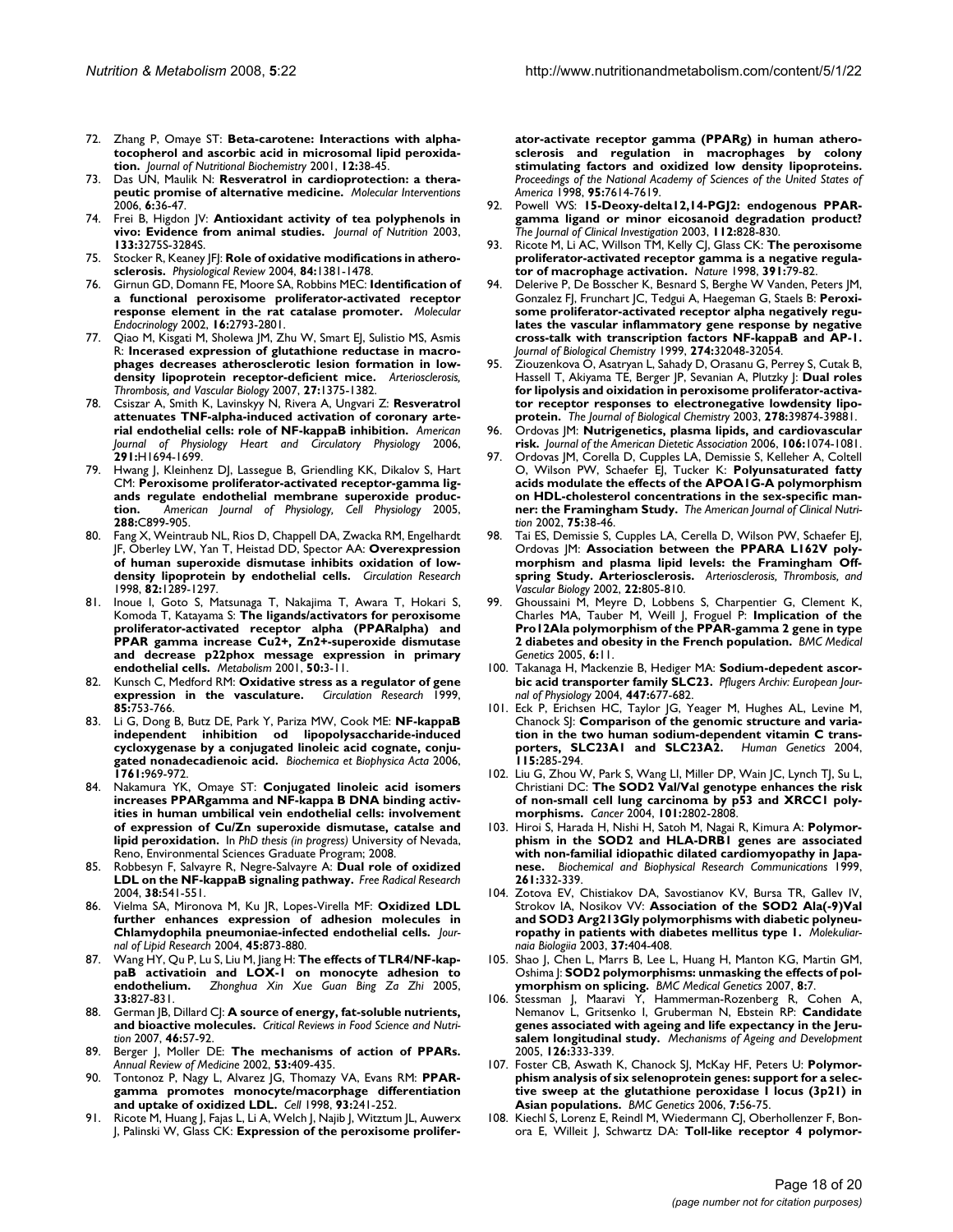**[phisms and atherogenesis.](http://www.ncbi.nlm.nih.gov/entrez/query.fcgi?cmd=Retrieve&db=PubMed&dopt=Abstract&list_uids=12124407)** *New England Journal of Medicine* 2002, **347:**185-192.

- 109. Ordovas JM: **[Genetic interactions with diet influence the risk](http://www.ncbi.nlm.nih.gov/entrez/query.fcgi?cmd=Retrieve&db=PubMed&dopt=Abstract&list_uids=16470010) [of cardiovascular disease.](http://www.ncbi.nlm.nih.gov/entrez/query.fcgi?cmd=Retrieve&db=PubMed&dopt=Abstract&list_uids=16470010)** *The American Journal of Clinical Nutrition* 2006, **83:**443S-446S.
- 110. Lee KN, Kritchevsky D, Pariza MW: **[Conjugated linoleic acid and](http://www.ncbi.nlm.nih.gov/entrez/query.fcgi?cmd=Retrieve&db=PubMed&dopt=Abstract&list_uids=7980704) [atherosclerosis in rabbits.](http://www.ncbi.nlm.nih.gov/entrez/query.fcgi?cmd=Retrieve&db=PubMed&dopt=Abstract&list_uids=7980704)** *Atherosclerosis* 1994, **108:**19-25.
- 111. Kritchevsky D: **[Antimutagenic and some other effects of con](http://www.ncbi.nlm.nih.gov/entrez/query.fcgi?cmd=Retrieve&db=PubMed&dopt=Abstract&list_uids=10953669)[jugated linoleic acid.](http://www.ncbi.nlm.nih.gov/entrez/query.fcgi?cmd=Retrieve&db=PubMed&dopt=Abstract&list_uids=10953669)** *The British Journal of Nutrition* 2000, **83:**459-465.
- 112. Munday JS, Thompson KG, James KA: **[Dietary conjugated linoleic](http://www.ncbi.nlm.nih.gov/entrez/query.fcgi?cmd=Retrieve&db=PubMed&dopt=Abstract&list_uids=10434852) [acids promote fatty streak formation in the C57BL/6 mouse](http://www.ncbi.nlm.nih.gov/entrez/query.fcgi?cmd=Retrieve&db=PubMed&dopt=Abstract&list_uids=10434852) [atherosclerosis model.](http://www.ncbi.nlm.nih.gov/entrez/query.fcgi?cmd=Retrieve&db=PubMed&dopt=Abstract&list_uids=10434852)** *The British Journal of Nutrition* 1999, **81:**251-255.
- 113. Arbones-Mainar JM, Navarro MA, Guzman MA, Arnal C, Surra JC, Acin S, Carnicer R, Osada J, Roche HM: **[Selective effect of conju](http://www.ncbi.nlm.nih.gov/entrez/query.fcgi?cmd=Retrieve&db=PubMed&dopt=Abstract&list_uids=16530768)[gated linoleic acid isomers on atherosclerotic lesion devel](http://www.ncbi.nlm.nih.gov/entrez/query.fcgi?cmd=Retrieve&db=PubMed&dopt=Abstract&list_uids=16530768)[opment in apolipoprotein E knockout mice.](http://www.ncbi.nlm.nih.gov/entrez/query.fcgi?cmd=Retrieve&db=PubMed&dopt=Abstract&list_uids=16530768)** *Atherosclerosis* 2006, **189:**318-327.
- 114. De Roos B, Rucklidge G, Reid M, Ross K, Duncan G, Navarro MA, Arbone-Mainar JM, Gusman-Gacia MA, Osada J, Browne J, Loscher CE, Roche HM: **[Divergent mechanisms pf cis9, trans11- and](http://www.ncbi.nlm.nih.gov/entrez/query.fcgi?cmd=Retrieve&db=PubMed&dopt=Abstract&list_uids=16055499) [trans10, cis12-conjugated linoleic acid affecting insulin resist](http://www.ncbi.nlm.nih.gov/entrez/query.fcgi?cmd=Retrieve&db=PubMed&dopt=Abstract&list_uids=16055499)ance and inflammation in apolipoprotein E knockout mice: a [proteomics approach.](http://www.ncbi.nlm.nih.gov/entrez/query.fcgi?cmd=Retrieve&db=PubMed&dopt=Abstract&list_uids=16055499)** *FASEB Journal* 2005, **19:**1746-1748.
- 115. Nestel P, Fujii A, Allen T: **[The cis-9, trans-11 isomer of conju](http://www.ncbi.nlm.nih.gov/entrez/query.fcgi?cmd=Retrieve&db=PubMed&dopt=Abstract&list_uids=16473358)[gated linoleic acid \(CLA\) lowers plasma triglyceride and](http://www.ncbi.nlm.nih.gov/entrez/query.fcgi?cmd=Retrieve&db=PubMed&dopt=Abstract&list_uids=16473358) raises HDL cholesterol concentrations but doees not suppress aortic atherosclerosis in diabetic apoE-deficient mice.** *Atherosclerosis* 2006, **189:**282-287.
- 116. Nicolosi RJ, Roger EJ, Kritschevsky E, Scimeca JA, Huth PJ: **[Dietary](http://www.ncbi.nlm.nih.gov/entrez/query.fcgi?cmd=Retrieve&db=PubMed&dopt=Abstract&list_uids=9209699) [conjugated linoleic acid reduces plasma lipoproteins and](http://www.ncbi.nlm.nih.gov/entrez/query.fcgi?cmd=Retrieve&db=PubMed&dopt=Abstract&list_uids=9209699) early aortic atherosclerosis in hypercholestrolemic ham[sters.](http://www.ncbi.nlm.nih.gov/entrez/query.fcgi?cmd=Retrieve&db=PubMed&dopt=Abstract&list_uids=9209699)** *Artery* 1997, **22:**266-277.
- 117. Wilson TA, Nicolosi RJ, Chrysam M, Kritchevsky D: **Conjuaged linoleic acid reduces early aortic atherosclerosis greater than linoleic in hypercholesterolemic hamsters.** *Nutrition Research* 2000, **20:**1795-1805.
- 118. Mitchell PL, Langille MA, Currie DL, McLeod RS: **[Effect of conju](http://www.ncbi.nlm.nih.gov/entrez/query.fcgi?cmd=Retrieve&db=PubMed&dopt=Abstract&list_uids=15919237)[gated linoleic acid isomers on lipoproteins and atherosclero](http://www.ncbi.nlm.nih.gov/entrez/query.fcgi?cmd=Retrieve&db=PubMed&dopt=Abstract&list_uids=15919237)[sis in the Syrian Golden hamster.](http://www.ncbi.nlm.nih.gov/entrez/query.fcgi?cmd=Retrieve&db=PubMed&dopt=Abstract&list_uids=15919237)** *Biochemica et Biophysica Acta* 2005, **1734:**269-276.
- 119. Wilson TANRJ, Saati A, Kotyla T, Kritchevsky D: **[Conjugated lino](http://www.ncbi.nlm.nih.gov/entrez/query.fcgi?cmd=Retrieve&db=PubMed&dopt=Abstract&list_uids=16555470)[leic acid isomers reduce blood cholesterol levels but not aor](http://www.ncbi.nlm.nih.gov/entrez/query.fcgi?cmd=Retrieve&db=PubMed&dopt=Abstract&list_uids=16555470)tic cholesterol accumulation in hypercholesterolemic [hamsters.](http://www.ncbi.nlm.nih.gov/entrez/query.fcgi?cmd=Retrieve&db=PubMed&dopt=Abstract&list_uids=16555470)** *Lipids* 2006, **41:**41-48.
- 120. Navarro V, Zabala A, Macarulla MT, Fernandez-Quintela A, Rodriguez VM, Simon E, Portillo MP: **Effects of conjugated linoleic acid on body fat accumulation and serum lipids in hamsters fed an atherogenic diet.** *Journal of Physiology and Biochemistry* 2003, **59:**193-199.
- 121. Valeille K, Ferezou J, Amsler G, Quignard-Boulange A, Parquet M, Gripois D, Dorovska-Taran V, Martin JC: **[A cis-9, trans-11 conju](http://www.ncbi.nlm.nih.gov/entrez/query.fcgi?cmd=Retrieve&db=PubMed&dopt=Abstract&list_uids=15778275)[gated linoleic aicd-rich oil reduces the outcome of athero](http://www.ncbi.nlm.nih.gov/entrez/query.fcgi?cmd=Retrieve&db=PubMed&dopt=Abstract&list_uids=15778275)[genic process in hyperlipidemic hamster.](http://www.ncbi.nlm.nih.gov/entrez/query.fcgi?cmd=Retrieve&db=PubMed&dopt=Abstract&list_uids=15778275)** *American Journal of Physiology Heart and Circulatory Physiology* 2005, **289:**H652-659.
- 122. Valeille K, Ferezou J, Parquet M, Amsler G, Gripois D, Quignard-Bou-lange A, Martin JC: [The natural concentration of the conju](http://www.ncbi.nlm.nih.gov/entrez/query.fcgi?cmd=Retrieve&db=PubMed&dopt=Abstract&list_uids=16614421)**[gated linoleic acid, cis-9, trans-11 in milk fat has](http://www.ncbi.nlm.nih.gov/entrez/query.fcgi?cmd=Retrieve&db=PubMed&dopt=Abstract&list_uids=16614421) [antiatherogenic effects in hyperlipidemic hamsters.](http://www.ncbi.nlm.nih.gov/entrez/query.fcgi?cmd=Retrieve&db=PubMed&dopt=Abstract&list_uids=16614421)** *Journal of Nutrition* 2006, **136:**1305-1310.
- 123. Staprans I, Pan XM, Rapp JH, Feingold KR: **[The role of dietary oxi](http://www.ncbi.nlm.nih.gov/entrez/query.fcgi?cmd=Retrieve&db=PubMed&dopt=Abstract&list_uids=16270280)[dized cholesterol and oxidized fatty acids in the develop](http://www.ncbi.nlm.nih.gov/entrez/query.fcgi?cmd=Retrieve&db=PubMed&dopt=Abstract&list_uids=16270280)[ment of atherosclerosis.](http://www.ncbi.nlm.nih.gov/entrez/query.fcgi?cmd=Retrieve&db=PubMed&dopt=Abstract&list_uids=16270280)** *Molecular Nutrition and Food Research* 2005, **49:**1075-1082.
- 124. Jones PA, Lea LJ, Pendlington RU: **[Investigation of the poteitial of](http://www.ncbi.nlm.nih.gov/entrez/query.fcgi?cmd=Retrieve&db=PubMed&dopt=Abstract&list_uids=10566884) [conjugated linoleic acid \(CLA\) to cause peroxisome prolifer](http://www.ncbi.nlm.nih.gov/entrez/query.fcgi?cmd=Retrieve&db=PubMed&dopt=Abstract&list_uids=10566884)[ation in rats.](http://www.ncbi.nlm.nih.gov/entrez/query.fcgi?cmd=Retrieve&db=PubMed&dopt=Abstract&list_uids=10566884)** *Food and Chemical Toxicology* 1999, **37:**1119-1125.
- 125. Moya-Camarena SY, Heuvel JP Vanden, Belury MA: **Conjugated linoleic acid activates peroxisome prolifeator-activated receptor alpha and beta subtypes but does not induce hepatic peroxisome proliferation in Sprague-Dawley rats.** *Biochemica et Biophysica Acta* 1999, **1436:**331-342.
- 126. Rasooly R, Kelley DS, Greg J, Mackey BE: Dietary trans 10, cis 12**[conjugated linoleic aicd reduces the expression of fatty acid](http://www.ncbi.nlm.nih.gov/entrez/query.fcgi?cmd=Retrieve&db=PubMed&dopt=Abstract&list_uids=17217560)**

**[oxidation and drug detoxification enzymes in mouse liver.](http://www.ncbi.nlm.nih.gov/entrez/query.fcgi?cmd=Retrieve&db=PubMed&dopt=Abstract&list_uids=17217560)** *The British Journal of Nutrition* 2007, **97:**58-66.

- 127. Moschen AR, Kaser AEB, Mosheimer B, Theurl M, Niederegger H, Tilg H: **Visfatin, an adipocytokine with proinflammatory and immunomudulating properties.** *Journal of Immunology* 2007, **178:**1748-1758.
- 128. Liu LF, Purushotham A, Wendel AA, Belury MA: **[Combine effects](http://www.ncbi.nlm.nih.gov/entrez/query.fcgi?cmd=Retrieve&db=PubMed&dopt=Abstract&list_uids=17322064) [of rosiglitazone and conjugated linoleic acid on adiposity,](http://www.ncbi.nlm.nih.gov/entrez/query.fcgi?cmd=Retrieve&db=PubMed&dopt=Abstract&list_uids=17322064) insulin sensitivity, and hepatic steatosis in high-fat-fed mice.** *American Journal of Physiology Gastrointestinal and Liver Physiology* 2007, **292:**G1671-1682.
- 129. Wendel AA, Belury MA: **[Effects of conjugated linoleic acid and](http://www.ncbi.nlm.nih.gov/entrez/query.fcgi?cmd=Retrieve&db=PubMed&dopt=Abstract&list_uids=16711598) [troglitazone on lipid accumulation and composition in lean](http://www.ncbi.nlm.nih.gov/entrez/query.fcgi?cmd=Retrieve&db=PubMed&dopt=Abstract&list_uids=16711598) [and Zucker diabetic fatty \(fa/fa\) rats.](http://www.ncbi.nlm.nih.gov/entrez/query.fcgi?cmd=Retrieve&db=PubMed&dopt=Abstract&list_uids=16711598)** *Lipids* 2006, **41:**241-247.
- 130. Purushotham A, Shrode GE, Wendel AA, Liu LF, Belury MA: **[Conju](http://www.ncbi.nlm.nih.gov/entrez/query.fcgi?cmd=Retrieve&db=PubMed&dopt=Abstract&list_uids=17368879)[gated linoleic acid does not reduce body fat but decreases](http://www.ncbi.nlm.nih.gov/entrez/query.fcgi?cmd=Retrieve&db=PubMed&dopt=Abstract&list_uids=17368879) [hepatic steatosis in adult Wistar rats.](http://www.ncbi.nlm.nih.gov/entrez/query.fcgi?cmd=Retrieve&db=PubMed&dopt=Abstract&list_uids=17368879)** *Journal of Nutritional Biochemistry* 2007, **18:**676-684.
- 131. Watson JD, Baker TA, Bell SP, Gann A, Levine M, Losick R: **Comparative Genomics and the Evolution of Animal Diversity.** In *Molecular Biology of the Gene* 5th edition. Edited by: Watson JD, Baker TA, Bell SP, et al. San Francisco, USA: Benjamin Cummings CSHL Press; 2004:613-641.
- 132. Kelly C: **Conjugated linoleic acid a new weapon in the battle of the bulge?** *Nutrition Bulletin* 2001, **26:**9-10.
- 133. Whigham LD, O'Shea M, Mohede IC, Walaski HP, Atkinson RL: **[Safety profile of conjugated linoleic acid in a 12-month trial](http://www.ncbi.nlm.nih.gov/entrez/query.fcgi?cmd=Retrieve&db=PubMed&dopt=Abstract&list_uids=15354322) [in obese humans.](http://www.ncbi.nlm.nih.gov/entrez/query.fcgi?cmd=Retrieve&db=PubMed&dopt=Abstract&list_uids=15354322)** *Food and Chemical Toxicology* 2004, **42:**1701-1709.
- 134. Gaullier JM, Halse J, Hoye K, Kristiansen K, Fagertun H, Vik H, Gudmundsen O: **[Conjugated linoleic acid supplementation for 1 y](http://www.ncbi.nlm.nih.gov/entrez/query.fcgi?cmd=Retrieve&db=PubMed&dopt=Abstract&list_uids=15159244) [reduces body fat mass in healthy overweight humans.](http://www.ncbi.nlm.nih.gov/entrez/query.fcgi?cmd=Retrieve&db=PubMed&dopt=Abstract&list_uids=15159244)** *The American Journal of Clinical Nutrition* 2004, **79:**1118-1125.
- 135. Gaullier JM, Halse J, Hoye K, Kristiansen K, Fagertun H, Vik H, Gudmundsen O: **[Supplementation with conjugated linoleic acid](http://www.ncbi.nlm.nih.gov/entrez/query.fcgi?cmd=Retrieve&db=PubMed&dopt=Abstract&list_uids=15795434) [for 24 month is well tolerated by and reduces body fat mass](http://www.ncbi.nlm.nih.gov/entrez/query.fcgi?cmd=Retrieve&db=PubMed&dopt=Abstract&list_uids=15795434) [in healthy, overweight human.](http://www.ncbi.nlm.nih.gov/entrez/query.fcgi?cmd=Retrieve&db=PubMed&dopt=Abstract&list_uids=15795434)** *Journal of Nutrition* 2005, **135:**778-784.
- 136. Larsen TM, Toubro S, Gudmundsen O, Astrup A: **Conjugated linoleic acid supplementation for 1 y does not prevent weight or body fat regain.** *The American Journal of Clinical Nutrition* 2006, **83:**322-327.
- 137. Gaullier JM, Halse J, Hoivik HO, Hoye K, Syvertsen C, Nurminiemi M, Hassfeld C, Einerhand A, O'Shea M, Gudmundsen O: **[Six months](http://www.ncbi.nlm.nih.gov/entrez/query.fcgi?cmd=Retrieve&db=PubMed&dopt=Abstract&list_uids=17313718) [supplementation with conjugated linoleic acid induces](http://www.ncbi.nlm.nih.gov/entrez/query.fcgi?cmd=Retrieve&db=PubMed&dopt=Abstract&list_uids=17313718) regional-specific fat mass decreases in overweight and [obese.](http://www.ncbi.nlm.nih.gov/entrez/query.fcgi?cmd=Retrieve&db=PubMed&dopt=Abstract&list_uids=17313718)** *The British Journal of Nutrition* 2007, **97:**550-560.
- 138. Steck SE, Chalecki AM, Miller P, Conway J, Austin GL, Hardin JW, Albright CD, Thullier P: **[Conjugated linoliec aicd supplementa](http://www.ncbi.nlm.nih.gov/entrez/query.fcgi?cmd=Retrieve&db=PubMed&dopt=Abstract&list_uids=17449580)[tion for twelve weeks increases lean body mass in obese](http://www.ncbi.nlm.nih.gov/entrez/query.fcgi?cmd=Retrieve&db=PubMed&dopt=Abstract&list_uids=17449580) [humans.](http://www.ncbi.nlm.nih.gov/entrez/query.fcgi?cmd=Retrieve&db=PubMed&dopt=Abstract&list_uids=17449580)** *Journal of Nutrition* 2007, **137:**1188-1193.
- 139. Song HJ, Grant I, Rotondo D, Mehede I, Sattar N, Heys SD, Wahle KW: **[Effects of CLA supplementation on immune function in](http://www.ncbi.nlm.nih.gov/entrez/query.fcgi?cmd=Retrieve&db=PubMed&dopt=Abstract&list_uids=15674307) [young healthy volunteers.](http://www.ncbi.nlm.nih.gov/entrez/query.fcgi?cmd=Retrieve&db=PubMed&dopt=Abstract&list_uids=15674307)** *European Journal of Clinical Nutrition* 2005, **59:**508-517.
- 140. Mullen A, Moloney F, Nugent AP, Doyle L, Cashman KD, Roche HM: **Conjugated linoleic acid supplementation reduces peripheral blood mononuclear cell interleukin-2 production in healthy middle-aged males.** *Journal of Nutritional Biochemistry* 2007, **8:**658-666.
- 141. Moloney F, Yeow TP, Mullen A, Nolan JJ, Roche HM: **[Conjugated](http://www.ncbi.nlm.nih.gov/entrez/query.fcgi?cmd=Retrieve&db=PubMed&dopt=Abstract&list_uids=15447895) [linoleic acid supplementation, insulin sensitivity, and lipopro](http://www.ncbi.nlm.nih.gov/entrez/query.fcgi?cmd=Retrieve&db=PubMed&dopt=Abstract&list_uids=15447895)tein metabolism in patients with type 2 diabetes mellitus.** *The American Journal of Clinical Nutrition* 2004, **80:**887-895.
- 142. Smedman A, Vessby B: **[Conjugated linoleic acid supplementa](http://www.ncbi.nlm.nih.gov/entrez/query.fcgi?cmd=Retrieve&db=PubMed&dopt=Abstract&list_uids=11592727)[tion in humans-metabolic effects.](http://www.ncbi.nlm.nih.gov/entrez/query.fcgi?cmd=Retrieve&db=PubMed&dopt=Abstract&list_uids=11592727)** *Lipids* 2001, **36:**773-780.
- 143. Noone E, Nugent AP, Roche HM, Gibney MJ: **Conjugated linoleic acid – the effect of supplementation on plasma lipid metabolism.** *Proceedings of the Nutrition Society* 2001, **60:**46A.
- 144. Tricon S, Burdge GC, Kew S, Banerjee T, Russell JJ, Jones EL, Grimble RF, Williams CM, Yaqoob P, Calader PC: **Opposing effects of cis-9, trans-11 and trans-10, cis-12 conjugated linoleic acid on blood lipids in healthy humans.** *he American Journal of Clinical Nutrition* 2004, **80:**T614-620.
- 145. Tricon S, Burdge GC, Kew S, Banerjee T, Russell JJ, Grimble RF, Williams CM, Calder PC, Yaqoob P: **[Effects of cis-9, trans-11 and](http://www.ncbi.nlm.nih.gov/entrez/query.fcgi?cmd=Retrieve&db=PubMed&dopt=Abstract&list_uids=15585778)**